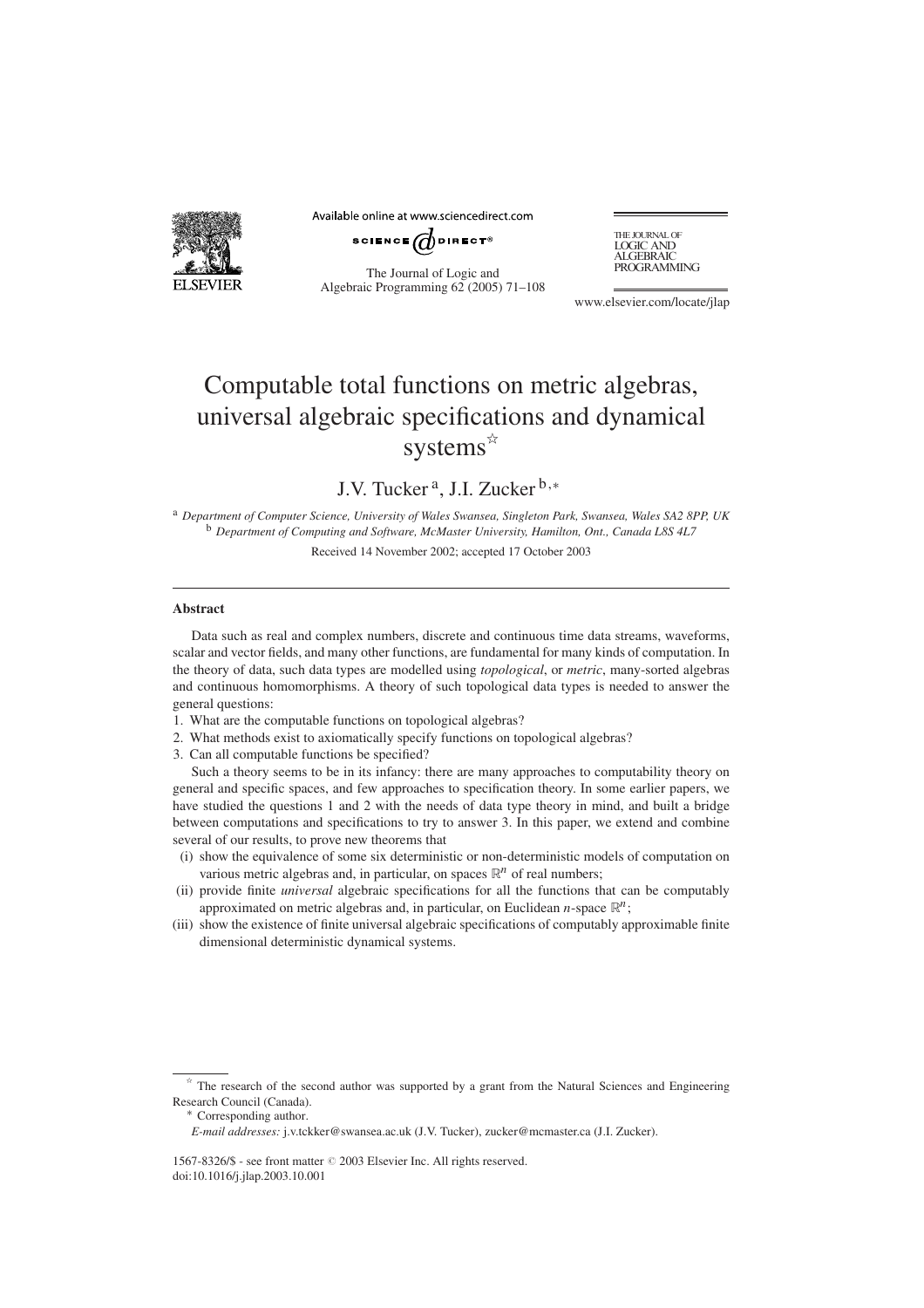A technical issue is the localisation of uniform continuity using exhaustions of open sets. We use specifications composed of conditional equations, inequalities and, for convenience, new exhaustion primitives, that define functions uniquely up to isomorphism. © 2003 Elsevier Inc. All rights reserved.

*Keywords:* Many-sorted algebra; Topological algebra; Metric algebra; Uniform continuity; Computable function; Computable approximations; While programs; Countable choice; Conditional equations

#### **1. Introduction**

#### *1.1. Overview*

In the theory of data, abstract data types are modelled by many-sorted algebras and homomorphisms, and are specified axiomatically by equations and conditional equations. Most of the theory has been developed for data that can be *exactly* represented by *finite* information. These data types are discrete and countable. They are the data types for which exact digital computation is possible. There is a comprehensive theory of data that reveals intimate connections between computability, algebraic specification methods, and term rewriting. The power of the various specification methods has been shown to correspond with basic concepts from computability. See, for instance, the surveys by Meseguer and Goguen [27] and Stoltenberg-Hansen and Tucker [42], and the papers by Bergstra and Tucker [5–7], Meseguer et al. [29] and Khoussainov [22].

In contrast, consider the case of data types that do *not* possess exact finite representations and, therefore, require *infinite* representations. Examples are the real numbers R, and various finite dimensional systems based on  $\mathbb{R}^n$ , including algebras of real number matrices; streams and waveforms; scalar and vector fields; and real or complex Banach or Hilbert spaces. Here, in contrast, the data types are continuous and uncountable. Such data types are fundamental in modelling physical dynamical systems and are the characteristic data types of analogue processing. What is the relationship between the computations on continuous data and the *exact* computations on discrete data that will ultimately *approximate* computations on continuous data? The theory is developing, but compared with the theory of discrete data types, little is known.

Now, such data types can be modelled by *topological* many-sorted algebras and continuous homomorphisms, or––to take a more restricted class, closer to the examples mentioned––by many-sorted algebras that are *metric spaces*. However, there are obstacles to progress with the theory of continuous data types. The rather basic questions:

1. What are the computable functions on topological algebras?

2. What methods exist to axiomatically specify functions on topological algebras? need answers prior to the question:

3. Can all computable functions be specified?

Such a theory is in its infancy: there are *many* approaches to computability theory on general and specific spaces, and *few* approaches to specification theory. In [51,52,55] we have studied question 1. In [54] we have studied question 2 and built a bridge between computability and specifications, as a start to answer question 3. In this paper, we extend and combine these and other earlier results, to prove new theorems that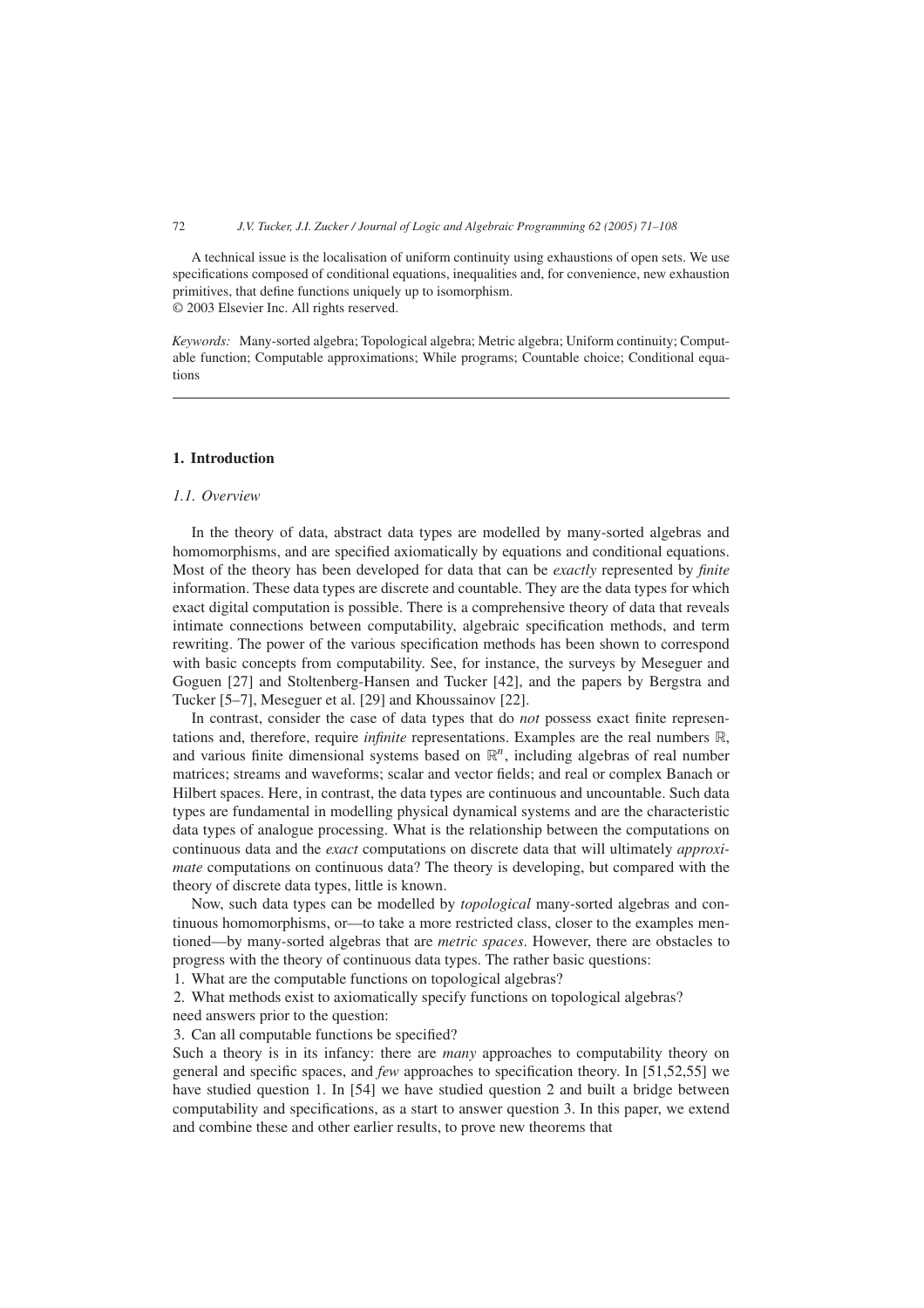- (i) show the equivalence of some 6 deterministic or non-deterministic models of computation on various metric algebras and, in particular, on spaces  $\mathbb{R}^n$  of real numbers;
- (ii) provide finite *universal* algebraic specifications for all the functions that can be computably approximated on metric algebras and, in particular, on spaces R*<sup>n</sup>* of real numbers;
- (iii) show the existence of finite universal algebraic specifications for computably approximable, finite dimensional, deterministic dynamical systems.

Here we extend our earlier results by removing conditions of global uniform continuity and compactness. Global uniform continuity simplifies considerably technical definitions of the computability of functions on spaces. In metric algebras, compactness implies that continuous functions are uniformly continuous. We consider the broader class of functions that are uniformly continuous in pieces, by "localising" the uniformities, necessary for computability, using *open exhaustions*  $(U, V)$ , where V is a sequence of open subsets

$$
V = (V_0, V_1, V_2, ...)
$$
 and  $\bigcup_{p=0}^{\infty} V_p = U.$ 

This leads to the notion of *effective local uniform continuity*. Exhaustions are an obvious and standard way of extending computability notions via localisation. In our case, the resulting theorems are much more useful, having applications to, say, partial functions on all of *n*-space  $\mathbb{R}^n \to \mathbb{R}^m$ , rather than on a compact *n*-cube  $[a, b]^n \to \mathbb{R}^m$ . This paper generalises the ideas and techniques of the earlier papers to exhaustions, and takes a wider view of the problems suggested by these results.

#### *1.2. Abstract and concrete computability*

There are many approaches to defining computability on topological and metric algebras. Theories may be divided into:

- *abstract computability theories*, in which computations are independent of data representations; and
- *concrete computability theories*, in which computations depend on chosen data representations.

Abstract computation theories are designed for all many-sorted algebras, and so enable us is to develop a number of special computability theories for algebras such as *rings and fields of real numbers* [2,13,50] and topological and metric algebras [51–53,55]. Many abstract models of computation have been defined and shown to be equivalent over general algebras; hence the theory of abstract computation is quite stable. For a comprehensive introduction to abstract computation, including a survey of its origins in the 1950s and principal literature, see our survey paper [52]. Here we will use mainly the "while"-array model of computation, the primary mathematical model of imperative programming, over these algebras.

Concrete computation theories are designed to analyse computability in terms of classical recursion theory on natural numbers via chosen representations of data and spaces. They have been used to study *computable analysis*, starting with Grzegorczyk's and Lacombe's study of computation on real numbers [14,15,24]. Some general approaches are due to Moschovakis [32], Pour-El and Richards [35], Weihrauch [57], Stoltenberg-Hansen and Tucker [41,42], Spreen [45,46] and Edelat [12]. The equivalence of most of these concrete approaches is proved for certain topological algebras in [43]. The study of concrete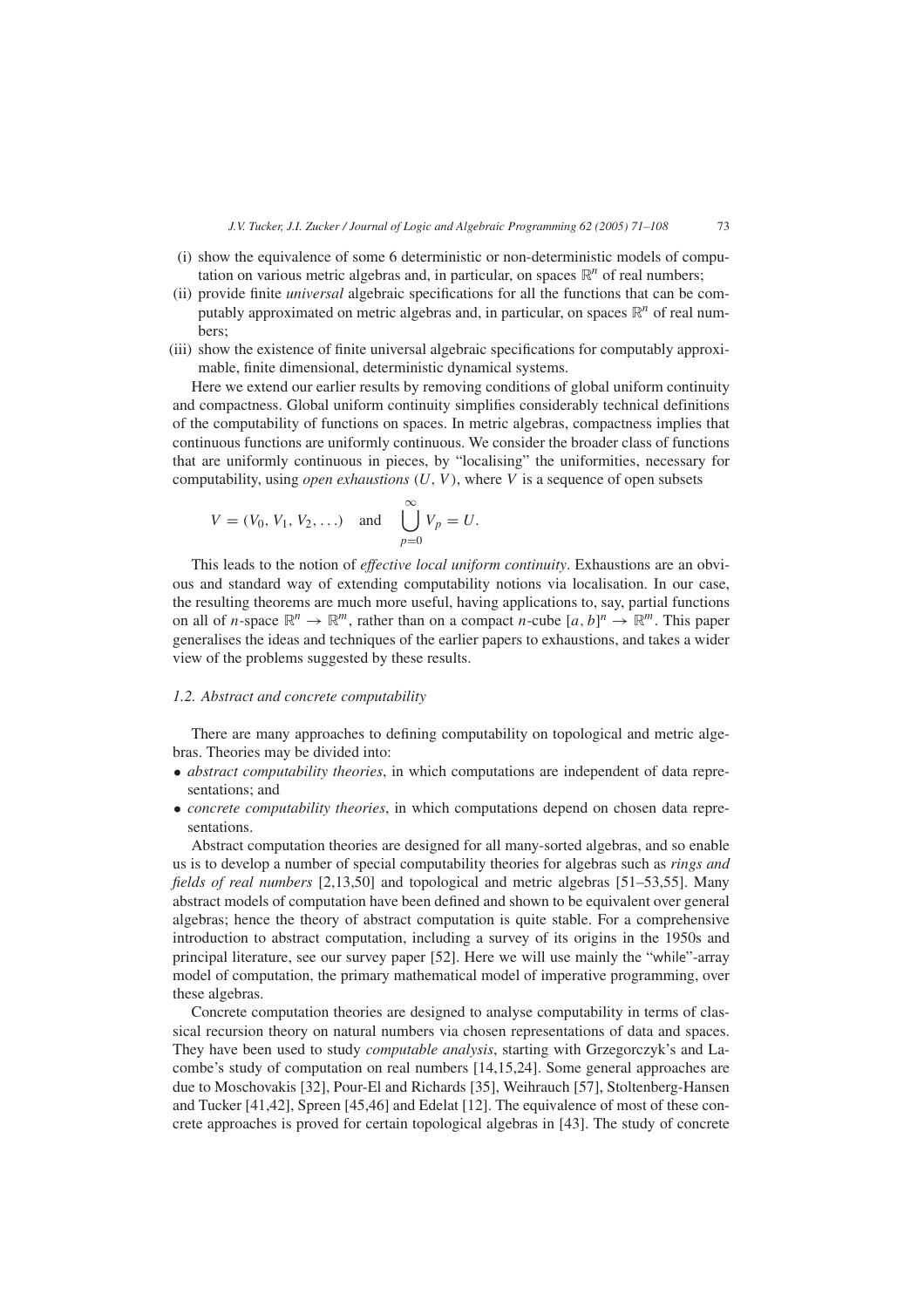computability is, however, still not so well understood or stable. Nevertheless, on the real numbers the concrete models have all been shown to define the Grzegorczyk–Lacombe (GL) computable functions.

The connection between the abstract and concrete theories has been problematic. Recently, the situation has been clarified when, surprisingly, notions of limit processes, approximation, non-determinism and multivaluedness, have been shown to be necessary to bridge the gap between the two for general classes of algebras [3,4,51,55]. Here we use our "while"-array language with *non-deterministic countable choice*, i.e., a new assignment

 $x :=$  choose  $z : b(z, \ldots)$ 

of type nat, where z is a variable of type nat and *b* is a term of type bool.

In Section 3, we extend our general notion of *effective Weierstrass approximation* for total metric algebras [51] to a "localised" notion using exhaustions. We show that for connected exhaustions, on certain algebras, localised versions of "while" approximation, "while"-array approximation, and Weierstrass approximation are all equivalent (Theorem 3.2.19). In particular, for a certain *total metric algebra*  $\mathcal{R}_t^N$  of real numbers, local Weierstrass approximation coincides with local Q-polynomial approximation, and all these localised notions coincide further with GL-computability on R (Theorem 3.3.2).

In Section 4 we extend our main bridging theorem in [55] to the localised case. We show that for effectively locally uniformly continuous functions, and a wide class of metric algebras, approximation by "while"-array programs with countable choice is equivalent to a simple concrete Moschovakis-like "tracking" computational model (Theorem 4.2.13). All these results for computation on  $\mathbb R$  are combined to obtain (Theorem 4.4.1):

**Theorem.** Let  $f: \mathbb{R}^n \to \mathbb{R}$  be a total function that is effectively locally uniformly contin*uous. Then the following are equivalent*:

*(*i*) f is GL-computable on* R*,*

- *(*ii*) f is effectively trackable on* R*,*
- *(*iii*) f is effectively locally* Q*-polynomially approximable on* R*,*

*(iv) f is effectively locally uniformly while approximable on*  $\mathcal{R}_t^N$ ,

*(v)*  $f$  *is effectively locally uniformly while-array approximable on*  $\mathcal{R}_t^N$ ,

(vi) *f is effectively uniformly while-array with countable choice approximable on*  $\mathcal{R}_p^N$ .

(The "locality" referred to here is with respect to a "standard exhaustion" of  $\mathbb{R}$ .) This gives us a stable foundation for the idea of a *locally computable function* based on exhaustions. Next we consider the specification of these functions.

#### *1.3. Algebraic specifications*

Algebraic specification methods characterise functions as the solutions of systems of algebraic formulae that are unique in some sense. By algebraic formulae, we mean *equations*

 $t(x) = t'(x)$ 

or *conditional equations*

 $t_1(x) = t'_1(x) \land \cdots \land t_k(x) = t'_k(x) \rightarrow t(x) = t'(x),$ 

or, more generally, other formulae, based on these, and enjoying some algebraic properties or customised to the particular algebraic context. For example, in working in metric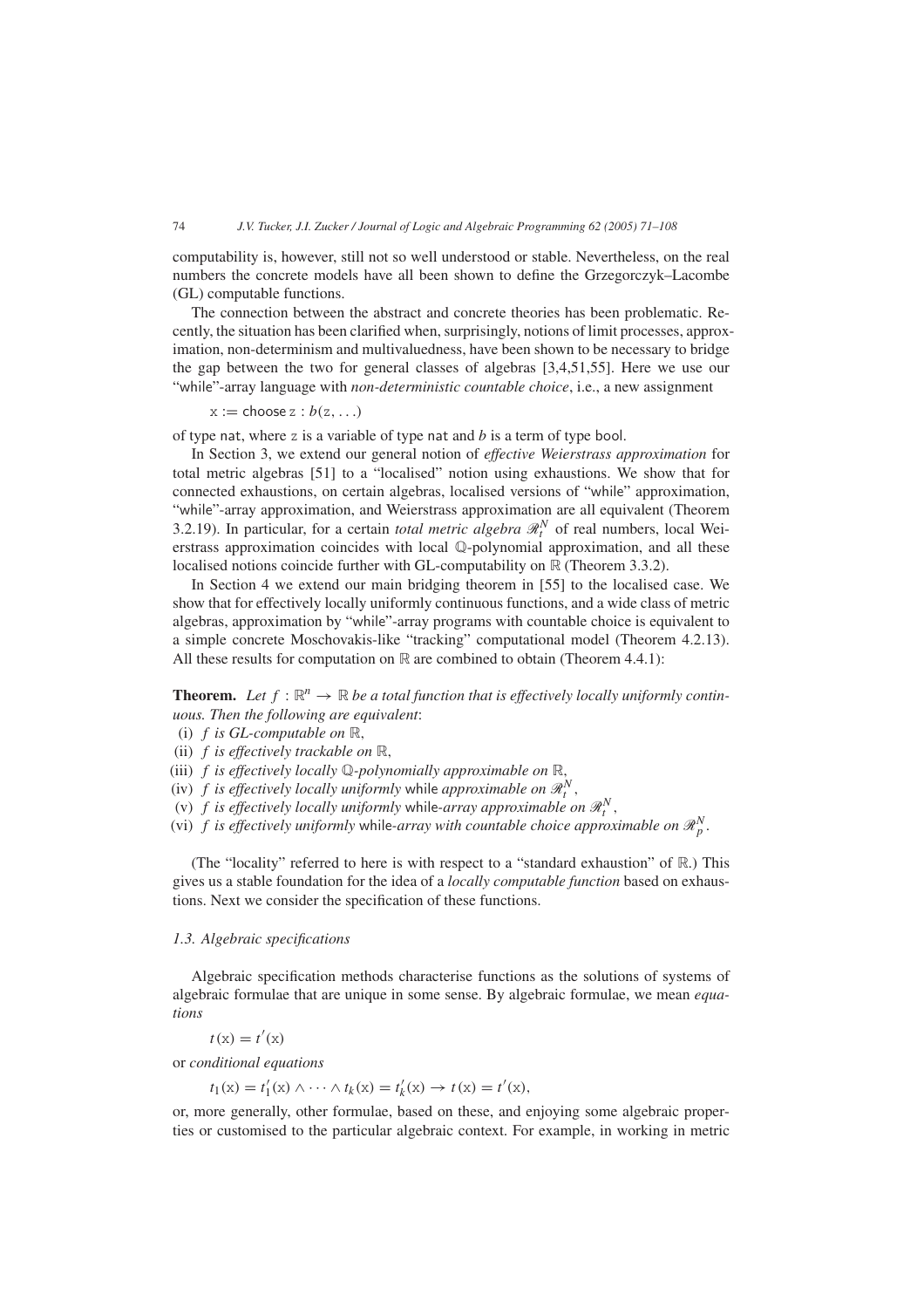algebras, we have as standard the sort of real numbers to measure distance, so we will adapt the formulae to include

(i) *inequalities* between reals  $(t_1 < t_2)$ ,

and, using the exhaustions, we will adapt these further to include

(ii) *localisation*  $(t_1 \in V_t)$ .

Taking (i) and (ii) together, we form specifications using *localised conditional equations and inequalities*, which provide unique solutions, as required.

In Section 5, we show (Theorem 5.1.3):

**Theorem.** For each signature  $\Sigma$  and function type  $\tau$  there exists a signature  $\Sigma^+$  that *extends*  $\Sigma$  *by functions only, and a finite set*  $E(z)$  *of localised conditional equations and inequalities over*  $\Sigma^+$  *with natural number variable* z *such that for any "while"-array procedure P over*  $\Sigma$ *, total metric*  $\Sigma$ *-algebra*  $A$ *, exhaustion*  $(U, V)$  *of*  $A$ *, and function*  $f$  *of type τ on A which is defined on U, if f is effectively locally approximable by P with respect to*  $(U, V)$ , then f is defined uniquely on A by  $E(\overline{k})$ , where  $\overline{k}$  is a numeral effectively *calculable from P. The specification*  $(\Sigma^+, E(z))$  *is computable from*  $\Sigma$  *and*  $\tau$ *.* 

We say that the specification  $(\Sigma^+, E(z))$  is a *universal specification* for the computably approximable functions of type  $\tau$  over *all* metric  $\Sigma$ -algebras *A*. Of immediate interest is the case of the real numbers. Using the total metric algebra  $\mathcal{R}_t^N$  with its corresponding signature  $\Sigma = \Sigma(\mathcal{R}_t^N)$ , and the results above, we can derive (Theorem 5.2.1):

**Corollary.** *There is a finite universal specification*  $(\Sigma^+, E(z))$ *, consisting of conditional equations and inequalities over*  $\Sigma^+$ , *that uniquely defines all locally GL-computable total functions on* R*.*

From this it is easy to derive (Theorem 5.3.1):

**Corollary.** *There is a finite universal specification*  $(\Sigma^+, E(z))$ *, consisting of conditional equations and inequalities over*  $\Sigma^+$ , *that uniquely defines all locally GL-computable dynamical systems on* R*n.*

Thus, a physical system that can be algorithmically approximated in finite dimensions can be defined by a finite system of algebraic formulae. Indeed, for each dimension *n*, there exists a universal finite system of algebraic formulae that defines all the *n*-dimensional systems. We discuss the implications of this last corolllary later (in Section 6.3).

Finally, in Section 6, we give some concluding remarks.

This paper is part of our series on abstract computability theory on many-sorted algebras and its applications, starting in [49] and most recently surveyed in [52]. Readers should be familiar with the theory of computing by while programs on abstract many-sorted algebras (as in [52]), and our papers [51,53,55] should preferably be at hand for background information and some of the proofs.

# **2. Topological partial algebras and continuity**

We briefly survey the basic concepts of topological and metric many-sorted partial algebras. More details can be found in [51,52,55].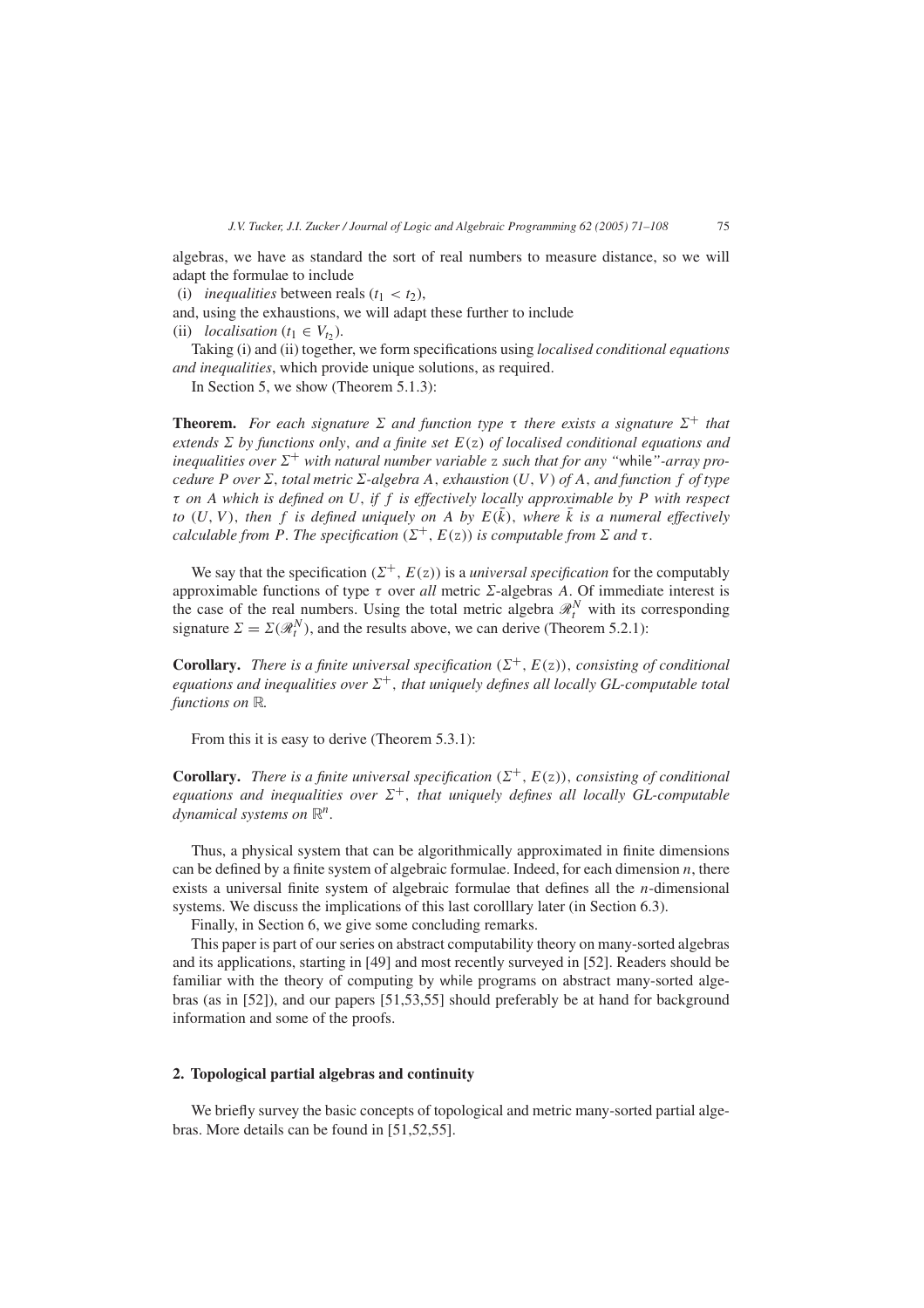# *2.1. Basic algebraic definitions*

A *signature*  $\Sigma$  (for a many-sorted partial algebra) is a pair consisting of (i) a finite set *Sort*( $\Sigma$ ) of *sorts*, and (ii) a finite set *Func*( $\Sigma$ ) of (*basic*) *function symbols*, each symbol *F* having a *type*  $s_1 \times \cdots \times s_m \rightarrow s$ , where  $s_1, \ldots, s_m$ ,  $s \in \text{Sort}(\Sigma)$ ; in that case we write  $F: s_1 \times \cdots \times s_m \rightarrow s$ . (The case  $m = 0$  corresponds to *constant symbols*.)

A *Z*-*product type* has the form  $u = s_1 \times \cdots \times s_m$  ( $m \ge 0$ ), where  $s_1, \ldots, s_m$  are  $\Sigma$ -sorts.

A partial  $\Sigma$ -*algebra A* has, for each sort *s* of  $\Sigma$ , a non-empty *carrier set*  $A_s$  of sort *s*, and for each  $\Sigma$ -function symbol  $F: u \to s$ , a partial function  $F^A: A^u \to A_s$ , where, for the  $\Sigma$ -product type  $u = s_1 \times \cdots \times s_m$ , we write  $A^u =_{df} A_{s_1} \times \cdots \times A_{s_m}$ . (The notation  $f: X \to Y$  refers in general to a partial function from *X* to *Y*.)

The algebra *A* is *total* if  $F^A$  is total for each  $\Sigma$ -function symbol *F*.

In this paper *the default assumption will be that "algebra" refers to partial algebra.* Given an algebra *A*, we write  $\Sigma(A)$  for its signature.

# **Example 2.1.1**

(a) The algebra of *booleans* has the carrier  $\mathbb{B} = \{\text{tt}, \text{ff}\}$  of sort bool. The signature  $\Sigma(\mathscr{B})$ and algebra  $\mathscr{B}$  can be displayed as follows:

| signature | $\mathcal{L}(\mathscr{B})$                      |     | algebra  | B                                                                    |
|-----------|-------------------------------------------------|-----|----------|----------------------------------------------------------------------|
| sorts     | bool                                            |     | carriers | R                                                                    |
|           | functions true, false $\rightarrow$ bool,       |     |          | functions tt, $ff \rightarrow \mathbb{B}$ ,                          |
|           | and, or : bool <sup>2</sup> $\rightarrow$ bool, | and |          | and $\mathscr{B}$ , or $\mathscr{B} : \mathbb{B}^2 \to \mathbb{B}$ , |
|           | $not : bool \rightarrow bool$                   |     |          | $not^{\mathscr{B}}:\mathbb{B}\to\mathbb{B}$                          |
| end       |                                                 |     | end      |                                                                      |

(b) The algebra  $\mathcal{N}_0$  of naturals has a carrier  $\mathbb N$  of sort nat, together with the zero constant and successor function:

algebra  $\mathcal{N}_0$ carriers N functions  $0 : \rightarrow \mathbb{N}$ ,  $S : \mathbb{N} \to \mathbb{N}$ end

(c) The ring  $\mathcal{R}_0$  of reals has a carrier  $\mathbb R$  of sort real:

algebra  $\mathcal{R}_0$ carriers R functions  $0, 1 \rightarrow \mathbb{R}$ ,  $+$ ,  $\times$  :  $\mathbb{R}^2 \rightarrow \mathbb{R}$  $-:\mathbb{R}\to\mathbb{R}$ end

(d) The field  $\mathcal{R}_1$  of reals is formed by adding the multiplicative inverse to the ring  $\mathcal{R}_0$ :

| algebra   | $\mathscr{R}_1$                             |
|-----------|---------------------------------------------|
| import    | $\mathscr{R}_0$                             |
| functions | $inv^{\mathscr{R}}:\mathbb{R}\to\mathbb{R}$ |
| end       |                                             |
|           |                                             |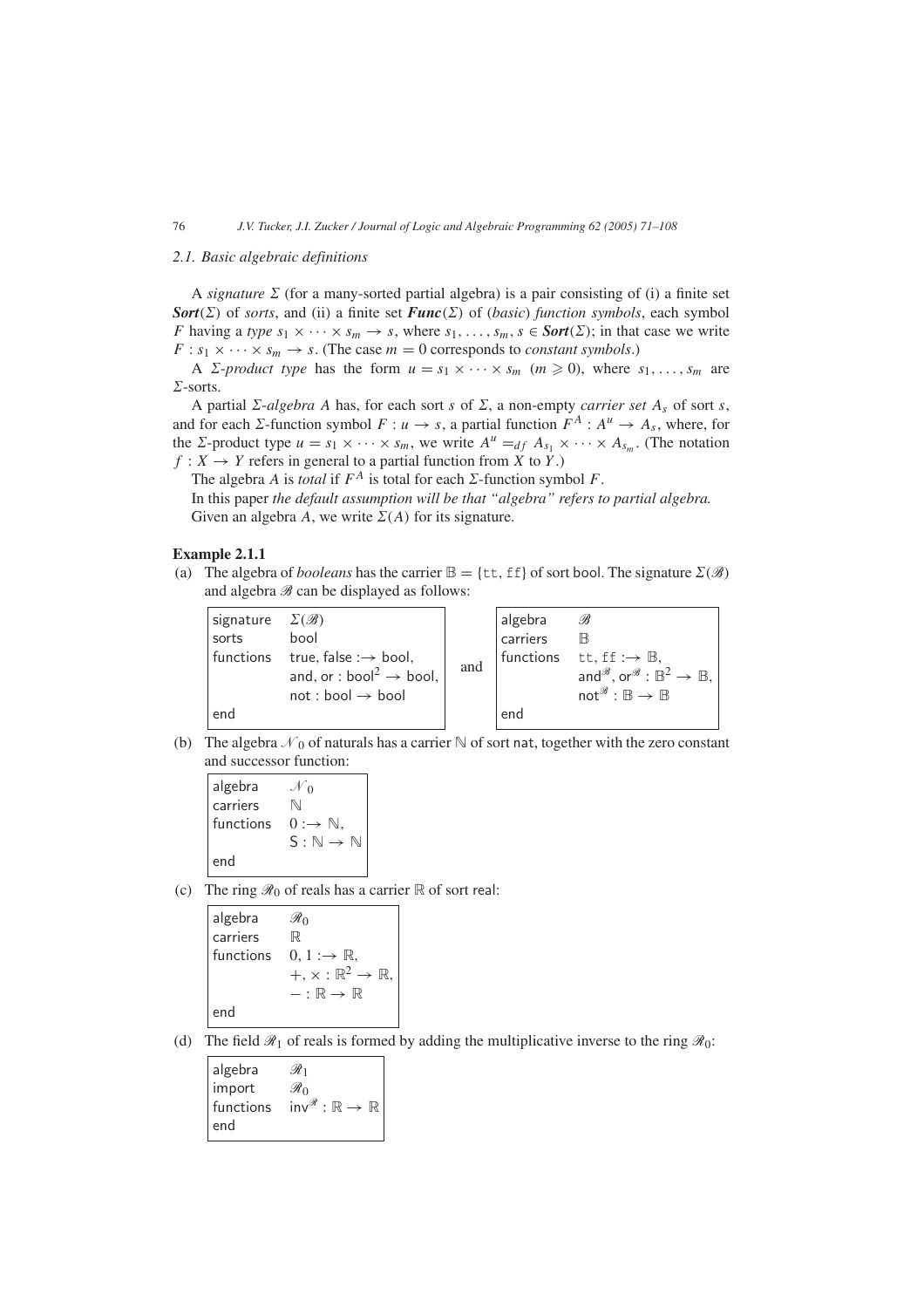where

$$
inv^{\mathcal{R}}(x) = \begin{cases} 1/x & \text{if } x \neq 0, \\ \uparrow & \text{otherwise.} \end{cases}
$$

Example (d) is a partial algebra.

Throughout this work we make the following *Instantiation Assumption* about the signatures  $\Sigma$ :

*For every sort s of*  $\Sigma$ *, there is a closed term of that sort, called the default term*  $\delta^s$  *of that sort.*

## *2.2. Adding booleans: standard signatures and algebras*

**Definition 2.2.1** (*Standard signature*). A signature  $\Sigma$  is *standard* if (i) it contains the signature of booleans, i.e.,  $\Sigma(\mathscr{B}) \subseteq \Sigma$ ; and (ii) the function symbols of  $\Sigma$  include the *conditional* if<sub>s</sub> : bool  $\times$   $s^2 \rightarrow s$  for all sorts *s* of  $\Sigma$  other than bool.

Given a standard signature  $\Sigma$ , a sort of  $\Sigma$  is called an *equality sort* if  $\Sigma$  includes an *equality operator* eq<sub>s</sub> :  $s^2 \rightarrow$  bool.

**Definition 2.2.2** (*Standard algebra*). Given a standard signature  $\Sigma$ , a  $\Sigma$ -algebra *A* is *standard* if (i) it is an expansion of  $\mathscr{B}$ ; (ii) the conditional operator if, on each sort *s* has its standard interpretation in *A*; and (iii) the equality operator eq*<sup>s</sup>* is interpreted as a *partial identity* on each equality sort *s*, i.e., for any two elements of *As*, if they are identical, then the operator at these arguments returns tt if it returns anything; and if they are not identical, it returns ff if anything.

Two typical examples of partial identity as an interpretation of eq*<sup>s</sup>* are: (1) total equality, where equality is assumed to be "decidable" at sort *s*; this is appropriate, for example, when  $s =$ nat; (2) the case

$$
eq_s^A(x, y) = \begin{cases} \uparrow & \text{if } x = y, \\ \text{ff} & \text{otherwise,} \end{cases}
$$

where equality is "co-semidecidable"; this is appropriate, for example, in our partial real algebra  $\mathcal{R}_p$  (Example 2.2.4(c) below).

Any many-sorted signature  $\Sigma$  can be *standardised* to a signature  $\Sigma^{\mathscr{B}}$  by adjoining the sort bool together with the standard boolean operations; and, correspondingly, any algebra *A* can be standardised to an algebra  $A^{\mathscr{B}}$  by adjoining the algebra  $\mathscr{B}$  and the conditional operator at all sorts, and, where required, the (partial) equality operators at certain sorts.

Throughout this paper, we will assume:

*the signature*  $\Sigma$ *, and the*  $\Sigma$ *-algebra A, are standard.* 

# **Example 2.2.3**

(a) A *standard algebra of naturals*  $N$  is formed by standardising the algebra  $\mathcal{N}_0$  (Example 2.1.1(b)), with (total) equality and order operations on  $\mathbb{N}$ :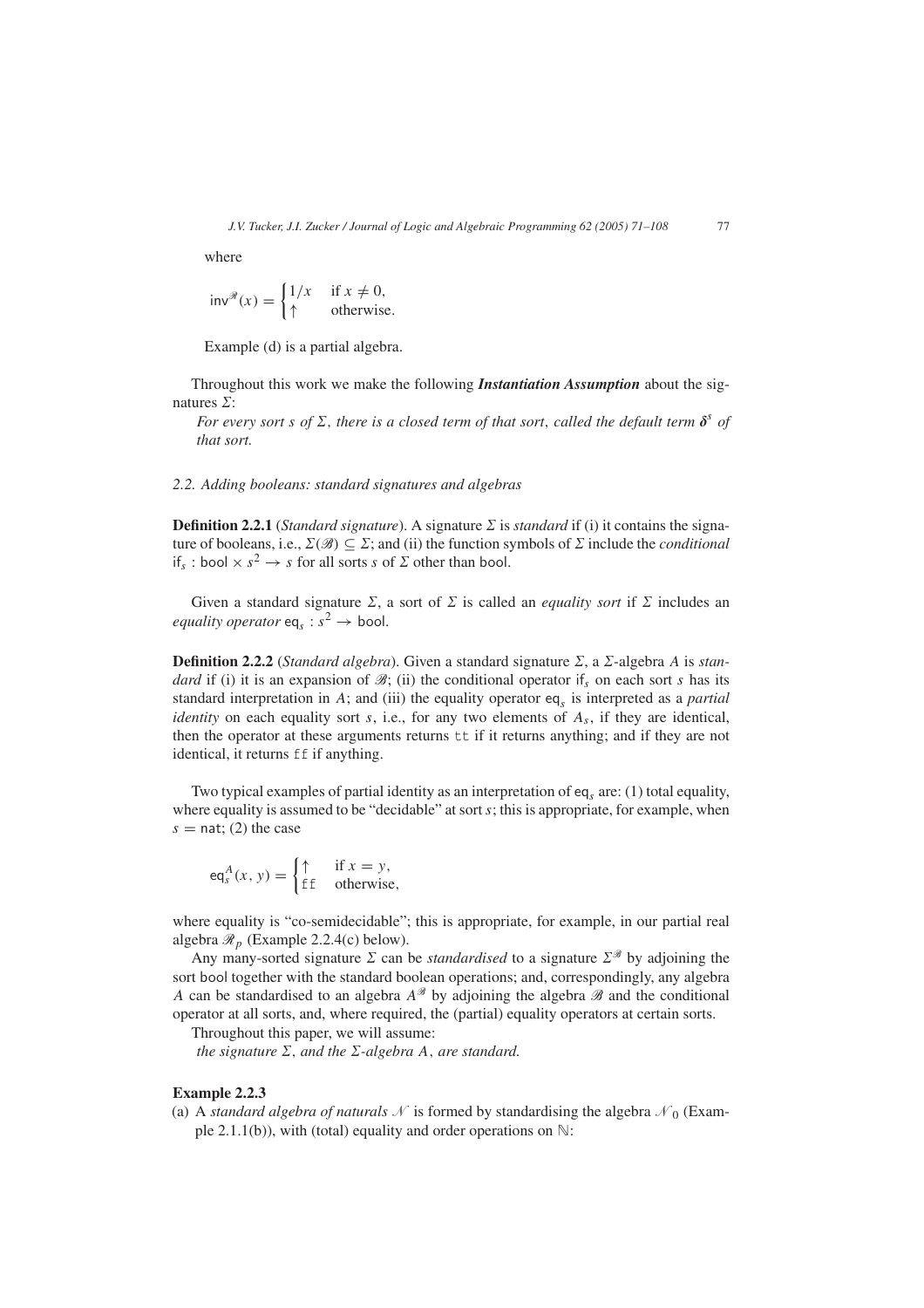algebra  $\mathcal N$  $\mathcal{N}_0, \mathscr{B}$ functions  $\mathbb{R}^N$  :  $\mathbb{B} \times \mathbb{N}^2 \to \mathbb{N}$ ,  $\operatorname{\sf eq}^{\mathscr N}_{\operatorname{\sf nat}},\operatorname{\sf less}_{\operatorname{\sf nat}}^{\mathscr N}:\mathbb{N}^2\to\mathbb{B}$ end

(b) The *standardised ring of reals* (cf. Example 2.1.1(c)):

| algebra          | $\mathcal{R}_{0}^{B}$                                                                 |
|------------------|---------------------------------------------------------------------------------------|
| import           | $\mathscr{R}_0, \mathscr{B}$                                                          |
| functions<br>end | if $_{\text{real}}^{\mathscr{R}}$ : $\mathbb{B} \times \mathbb{R}^2 \to \mathbb{R}$ , |

(c) *A standard partial algebra*  $\mathcal{R}_p$  *on the reals* is formed similarly by standardising the field  $\mathcal{R}_1$ , itself a partial algebra (Example 2.1.1(d)), with partial equality and order operations on R:

algebra  $\mathscr{R}_p$ import  $\mathscr{R}_1, \mathscr{B}$ functions  $\mathbb{R}^2$  :  $\mathbb{B} \times \mathbb{R}^2 \to \mathbb{R}$ , eq $\overset{\mathscr{R}}{\mathscr{R}}_{\mathsf{real}}$ , less $\overset{\mathscr{R}}{\mathscr{R}}$  :  $\mathbb{R}^2 \to \mathbb{B}$ end

where

$$
\begin{aligned}\n\mathsf{eq}_{\mathsf{real}}^{\mathcal{R}}(x, y) &= \begin{cases}\n\uparrow & \text{if } x = y, \\
\text{f f} & \text{if } x \neq y,\n\end{cases} \\
\mathsf{des}_{\mathsf{real}}^{\mathcal{R}}(x, y) &= \begin{cases}\n\text{t t} & \text{if } x < y, \\
\text{f f} & \text{if } x > y,\n\end{cases}\n\end{aligned}
$$

an

 $\mathbf{I}$ if  $x = y$ . The significance of these partial equality and order operations, in connection with computability and continuity, is discussed in [55].

### *2.3. Adding counters: N-standard signatures and algebras*

**Definition 2.3.1** (*N-standard signature*). A signature  $\Sigma$  is N-*standard* if (i) it is standard, and (ii) it contains the standard signature of naturals (2.2.4(a)), i.e.,  $\Sigma(\mathcal{N}) \subseteq \Sigma$ .

**Definition 2.3.2** (*N-standard algebra*). Given an N-standard signature  $\Sigma$ , a corresponding  $\Sigma$ -algebra *A* is N-*standard* if it is an expansion of N.

Any standard signature  $\Sigma$  can be N-*standardised* to a signature  $\Sigma^N$  by adjoining the sort nat and the operations 0, S, eq<sub>nat</sub>, less<sub>nat</sub> and if<sub>nat</sub>. Correspondingly, any standard  $\Sigma$ algebra *A* can be N-*standardised* to an algebra  $A^N$  by adjoining the carrier  $\mathbb N$  together with the corresponding standard functions.

**Example 2.3.3.** We can N-standardise the standard partial real algebra  $\mathcal{R}_p$  (2.2.4(c)) to form the algebra  $\mathcal{R}_p^N$ .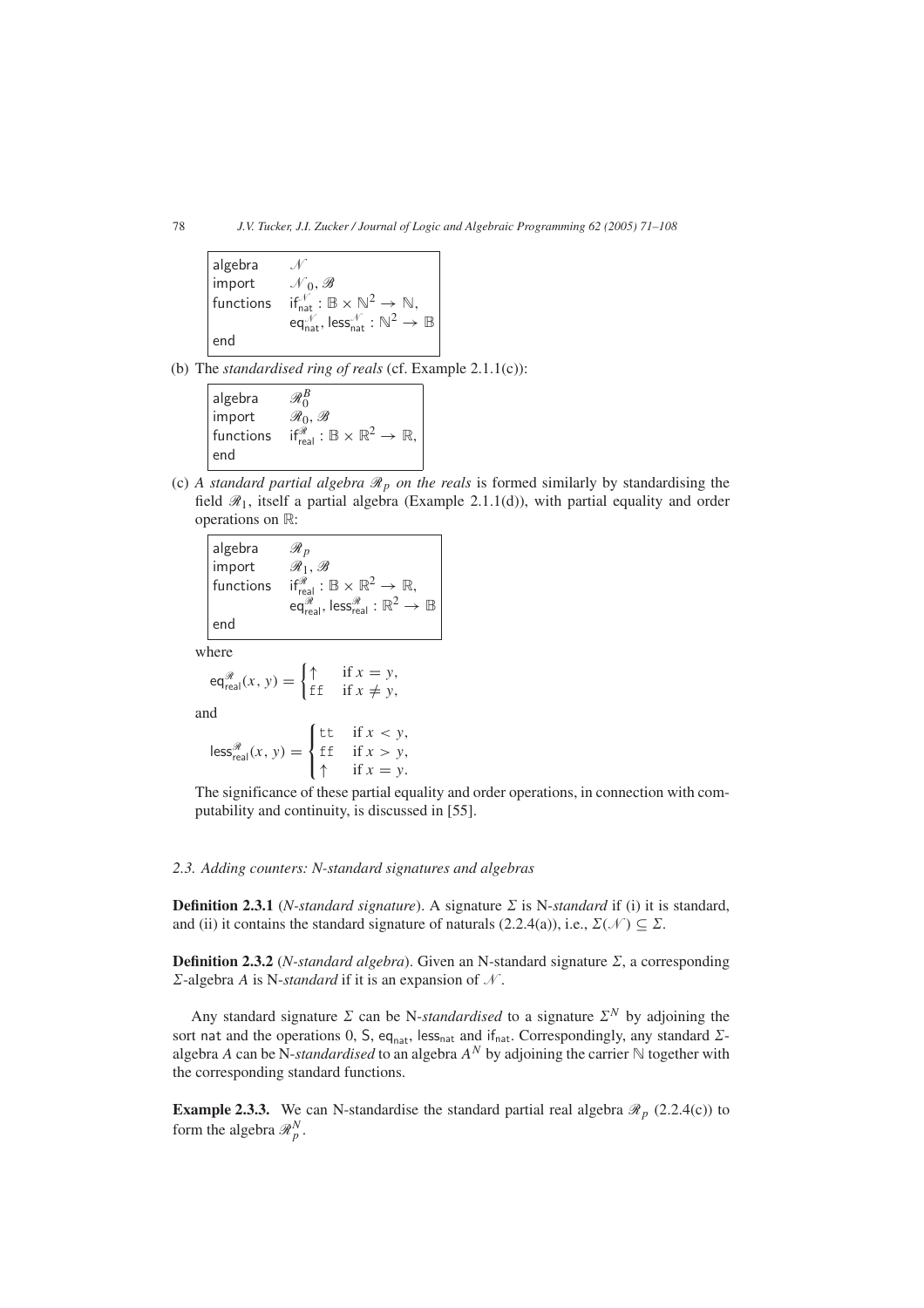# 2.4. Adding arrays: algebras  $A^*$  of signature  $\Sigma^*$

Given a standard signature  $\Sigma$ , and standard  $\Sigma$ -algebra *A*, we expand  $\Sigma$  and *A* in two stages: (1) N-standardise these to form  $\Sigma^N$  and  $A^N$ , as in Section 2.3; and (2) define, for each sort *s* of  $\Sigma$ , the carrier  $A_s^*$  to be the set of *finite sequences* or *arrays*  $a^*$  over  $A_s$ , of "starred sort" *s*∗.

The resulting algebras  $A^*$  have signature  $\Sigma^*$ , which extends  $\Sigma^N$  by including, for each sort *s* of  $\Sigma$ , the new starred sorts  $s^*$ , and certain new function symbols to read and update arrays. Details are given in [51,52].

## *2.5. Topological partial algebras*

We now add topologies to our partial algebras, with the requirement of continuity for the basic partial functions.

**Definition 2.5.1.** Given two topological spaces *X* and *Y*, a partial function  $f: X \rightarrow Y$  is *continuous* if for every open  $V \subseteq Y$ , the pre-image

$$
f^{-1}[V] =_{df} \{x \in X \mid x \in \text{dom}(f) \text{ and } f(x) \in V\}
$$

is open in *X*.

## **Definition 2.5.2**

- (a) A *topological partial*  $\Sigma$ -*algebra* is a partial  $\Sigma$ -algebra with topologies on the carriers such that each of the basic  $\Sigma$ -functions is continuous.
- (b) An (N-)*standard topological partial algebra* is a topological partial algebra which is also an (N-)standard partial algebra, such that the carriers  $\mathbb B$  (and  $\mathbb N$ ) have the discrete topology.

## **Example 2.5.3**

- (a) *Discrete algebras:* The standard algebras  $\mathcal{B}$  and  $\mathcal{N}$  of booleans and naturals respectively (Sections 2.1 and 2.2) are topological (total) algebras under the discrete topology. All functions on them are trivially continuous, since the carriers are discrete.
- (b) A *topological partial real algebra* is formed from the partial real algebra  $\mathcal{R}_p$  (2.2.4(c)), or its N-standardised version  $\mathcal{R}_p^N$  (2.3.3), by giving  $\mathbb R$  its usual topology, and  $\mathbb B$  and  $\mathbb N$ the discrete topology. Note that the *partial* operations  $eq_{real}^{\mathcal{R}}$  and less $_{real}^{\mathcal{R}}$  are continuous, in the sense of Definition 2.5.1 (whereas their total versions are not!).
- (c) The N-standard *topological total real algebra*  $\mathcal{R}_t^N$  is defined by

| algebra   |                                                                         |
|-----------|-------------------------------------------------------------------------|
| import    |                                                                         |
| functions | $div_{nat}^{\mathscr{R}} : \mathbb{R} \times \mathbb{N} \to \mathbb{R}$ |
| end       |                                                                         |

Here  $\mathcal{R}_0^B$  is the standardised ring of reals (2.2.4(b)),  $\mathcal{N}$  is the standard algebra of naturals (2.2.4(a)), and div<sub>nat</sub> is the total (continuous!) function defined by

$$
\text{div}_{\text{nat}}(x, n) = \begin{cases} x/n & \text{if } n \neq 0, \\ 0 & \text{if } n = 0. \end{cases}
$$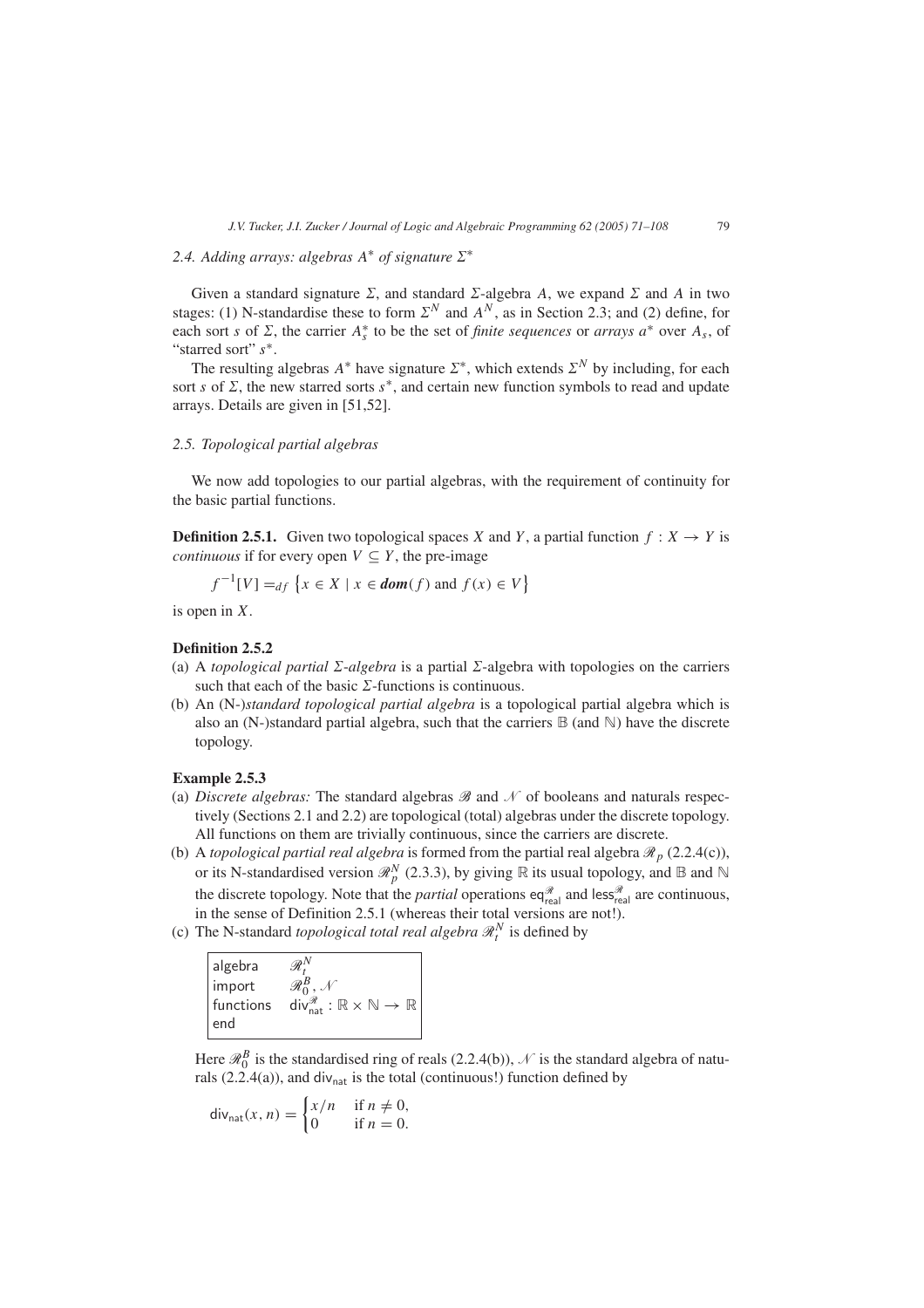Note that  $\mathcal{R}_t^N$  does *not* contain total boolean-valued functions " $\lt$ " or "=" on the reals, since they are not continuous (cf. the partial functions eq<sub>real</sub> and less<sub>real</sub> of  $\mathcal{R}_p$ ); nor does it contain division of reals by reals (since that cannot be total and continuous).

# *2.6. Metric algebra*

A particular type of topological algebra is a *metric partial algebra*. This is a manysorted standard partial algebra *A* with an associated metric:

|     | algebra $A$<br>import $\mathcal{R}_0^B$<br>carriers $A_1, \ldots A_r$<br>functions $F_1^A : A^{u_1} \rightarrow A_{s_1}$ , |
|-----|----------------------------------------------------------------------------------------------------------------------------|
|     |                                                                                                                            |
|     | $F_k^A: A^{u_k} \rightarrow A_{s_k},$                                                                                      |
|     | $d_1^A: A_1^2 \rightarrow \mathbb{R},$                                                                                     |
|     |                                                                                                                            |
|     | $d_r^A: A_r^2 \to \mathbb{R}$                                                                                              |
| end |                                                                                                                            |

where  $\mathcal{R}_0^B$  is the standardised ring of reals (Example 2.2.4(b)), the carriers  $A_1, \ldots, A_r$  are metric spaces with metrics  $d_1^A, \ldots, d_r^A$  respectively,  $F_1, \ldots, F_k$  are the  $\Sigma$ -function symbols other than  $d_1, \ldots, d_k$ , and the (partial) functions  $F_i^A$  are all continuous with respect to these metrics. (Recall Definition 2.5.1 for the continuity of partial functions. Note that the metrics  $d_i^A$  are automatically continuous w.r.t. the topology they define.)

Clearly, metric algebras can be viewed as special cases of *topological partial algebras*. The carrier  $\mathbb B$  (as well as  $\mathbb N$ , if present) is given the *discrete metric*, which induces the discrete topology.

**Example 2.6.1.** The partial and total real algebras  $\mathcal{R}_p$ ,  $\mathcal{R}_p^N$  and  $\mathcal{R}_t^N$  (Examples 2.5.3) can be recast as metric algebras in an obvious way.

A topological algebra *A* can be expanded to a topological algebra *A*<sup>∗</sup> of arrays over *A* in a standard way. Correspondingly, a metric algebra *A* can be expanded to a metric algebra *A*∗.

# **3. Local uniform** *While***∗ approximations on total metric algebras, Weierstrass approximability and GL-computability**

In [51, Section 9] we showed the equivalence between *While*<sup>∗</sup> approximability and Weierstrass approximability of total functions on connected total metric algebras (under certain conditions), and applied this to proving the equivalence between Grzegorczyk– Lacombe computability on the unit interval [0*,* 1] and *While*<sup>∗</sup> approximability on a certain total algebra  $\overline{\mathcal{I}}_t^N$  on [0, 1].

The aim of this section is to extend these concepts of computable approximation so as to apply to non-compact spaces such as the real line R instead of [0*,* 1]. We do this by considering *effective local* notions of uniform approximability and continuity of functions on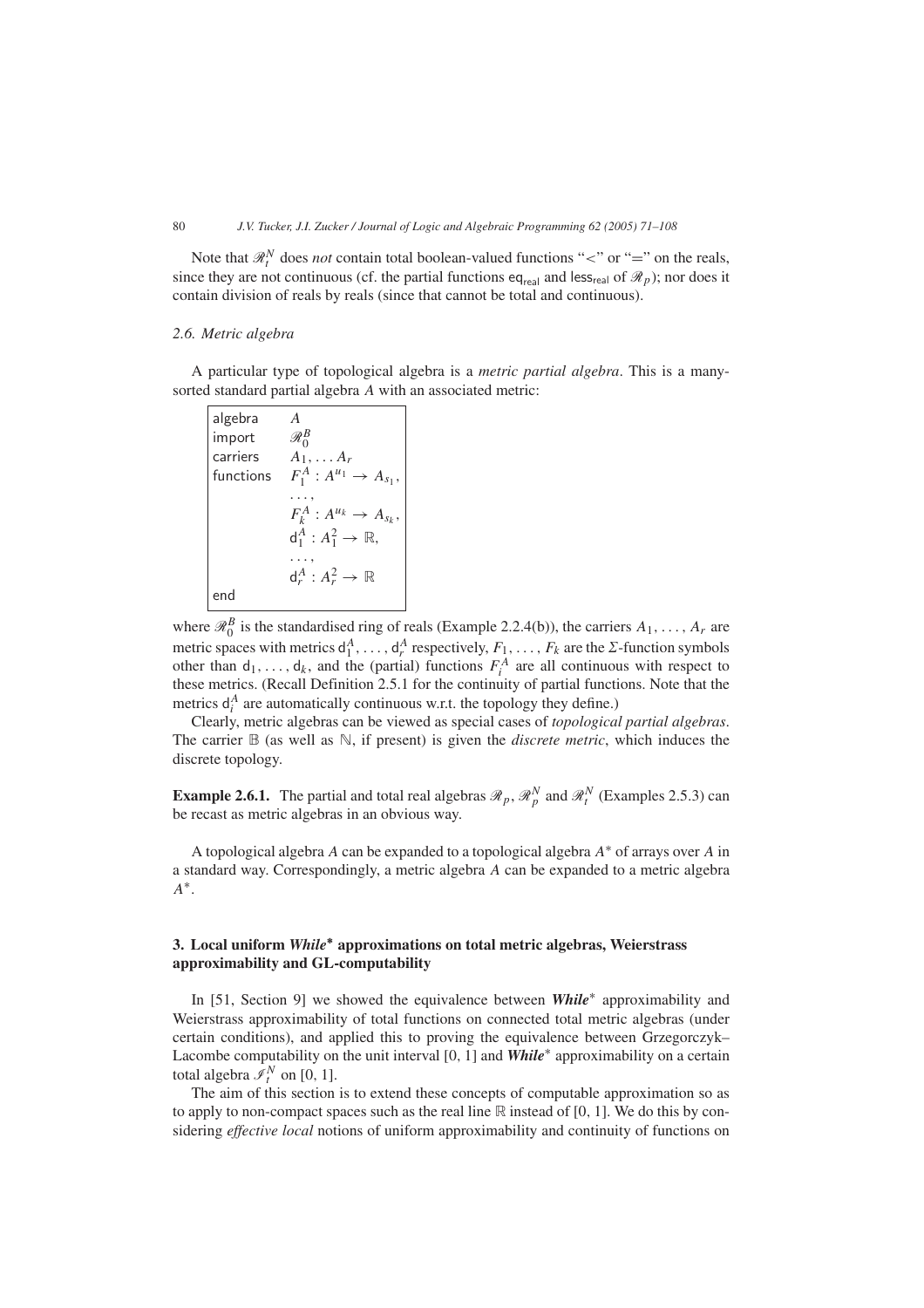total metric algebras. The key concept for this is that of an *open exhaustion* of a (subspace of a) metric space.

The theory in this Section, as in [51, Section 9], will be developed for *total metric algebras* in Sections 3.1 and 3.2. In Section 3.3 it will be applied to the total metric algebra  $\mathscr{R}^N_t$  on  $\mathbb{R}$ .

# *3.1. Open exhaustions; global and local uniform approximability and continuity*

This subsection contains the definitions of the concept of open exhaustion in a metric space, and corresponding local and global concepts of effective uniform approximability and effective uniform continuity.

**Definition 3.1.1** (*Open exhaustion*). An *open exhaustion in a metric space X* is a pair *(U, V )* where *V* is a sequence of open subsets of *X*

$$
V = (V_0, V_1, V_2, \ldots)
$$
 and  $\bigcup_{p=0}^{\infty} V_p = U.$ 

#### **Remark 3.1.2**

- (1) If *(U, V )* is an open exhaustion in *X*, then *U* is open in *X*.
- (2) If *(U, V )* is an open exhaustion in *X*, we also say that *V is an open exhaustion of U* ⊂ *X*.
- (3) It is often convenient, though not necessary, to assume that the sequence *V* is *increasing*, i.e.,

 $V_0 \subset V_1 \subset V_2 \subset \cdots$ 

In any case we may assume this w.l.o.g., since (at least for the purposes considered below) we can otherwise replace *(U, V)* by the exhaustion *(U, V')*, where  $V'_p = \bigcup_{i=0}^p V'_i$ .

#### **Example 3.1.3**

- (a) The *trivial exhaustion* of a metric space *X* is  $(U, V)$  where  $U = X$  and for all  $p, V_p =$ *X*.
- (b) The *standard open exhaustion* of  $\mathbb{R}^q$  ( $q = 1, 2, ...$ ) is  $(\mathbb{R}^q, V)$ , where  $V_p = (-p, p)^q$ .
- (c) The *standard open exhaustion* of  $\mathbb{R}^+ =_{df} \{x \in \mathbb{R} \mid x > 0\}$ , is  $(\mathbb{R}^+, V)$ , where  $V_p =$ *(*1*/p, p)*.

**Definition 3.1.4** (*Connected exhaustion*). An open exhaustion *(U, V )* of *X* is said to be *connected* if *U* is connected (as a subspace of *X*).

We will be concerned mainly with functions  $f$  defined (at least) on  $U$ , where  $(U, V)$  is a given open exhaustion of *X*. We therefore introduce the following definition and notation.

**Definition 3.1.5.** For any  $U \subseteq X$ , a function  $f : X \to Y$  is *total on*  $U$  if  $dom(f) \supseteq U$ . We write  $f: X \to Y$  to indicate that  $f$  is total on  $U$ .

Later (4.2.10) we will introduce an "effectivity condition" on open exhaustions (which holds for all the examples in 3.1.3). For now we will frame some effectivity notions with respect to arbitrary (non-effective) exhaustions.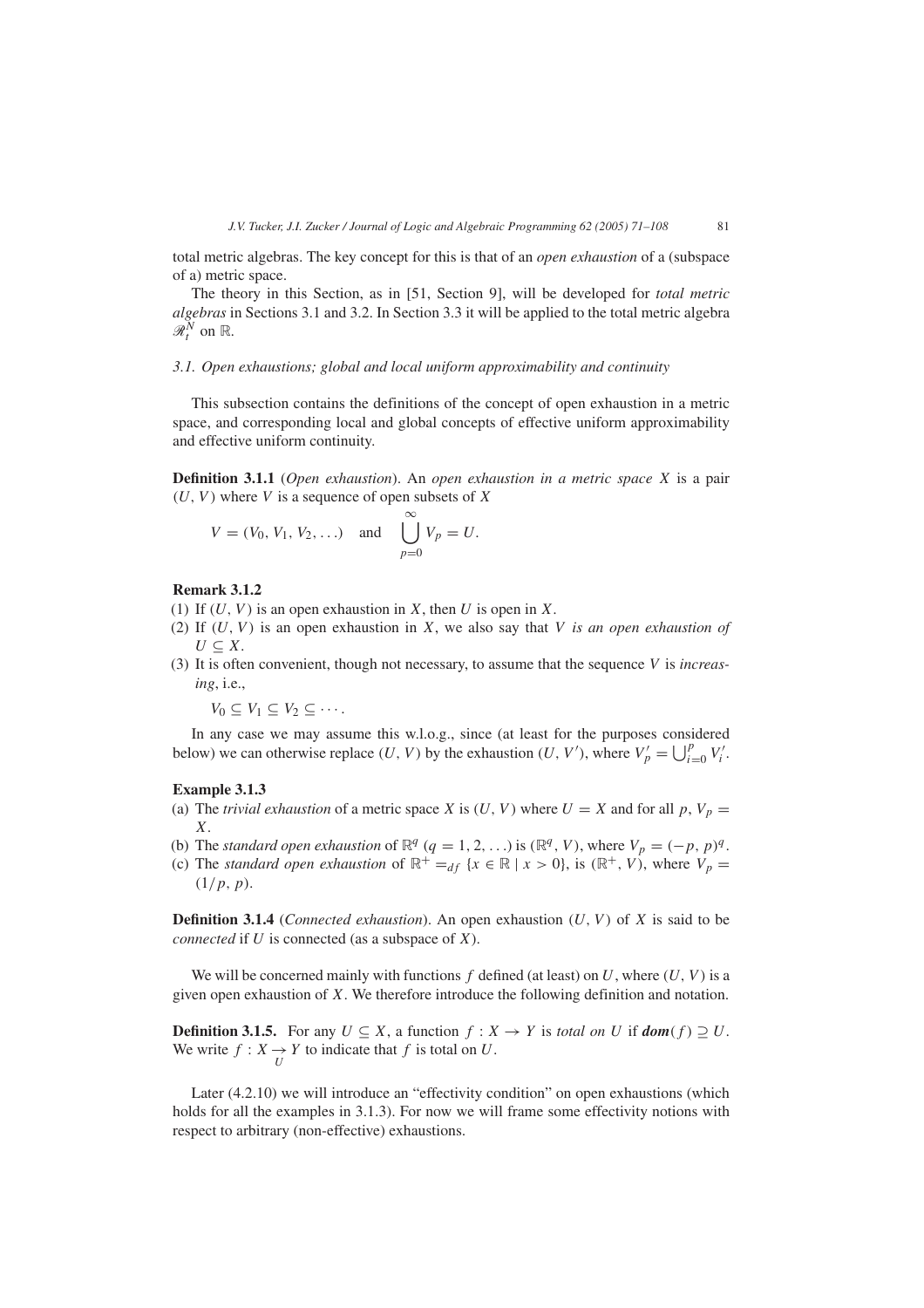**Definition 3.1.6** (*Effective local uniform approximability*). Let *X* and *Y* be metric spaces, and let  $(U, V)$  be an open exhaustion of *X*. Given a function  $f: X \rightarrow Y$  and a sequence of functions  $g_n: X \to Y$  ( $n = 0, 1, 2, ...$ ), we say that  $g_n$  *approximates*  $f$  *effectively locally uniformly* (or *converges effectively locally uniformly to f* ) w.r.t. *(U, V )* iff there is a recursive function  $\mu : \mathbb{N}^2 \to \mathbb{N}$  such that for all  $p, m, n$  and all  $x \in V_p$ ,

$$
m \ge \mu(p, n) \Rightarrow d_Y(g_m(x), f(x)) < 2^{-n}.
$$

**Lemma 3.1.7.** *If gn approximates f effectively locally uniformly w.r.t. (U, V ), and each gn is continuous on U, then so is f .*

**Proof.** This is a standard result of real analysis [39] (which holds without the assumption of recursiveness of  $\mu$ ), but we repeat the proof because of its importance. Let  $a \in U$  and  $\epsilon$  > 0. Then for some *p*, *a* ∈ *V<sub>p</sub>*. Choose *n* such that  $2^{-n} \leq \epsilon/3$ . Let *m* =  $\mu(p, n)$  (in the notation of Definition 3.1.6). Then

$$
x \in V_p \quad \Rightarrow \quad \mathsf{d}(g_m(x), f(x)) < 2^{-n} \leq \epsilon/3. \tag{1}
$$

Since  $V_p$  is open, we can take  $\delta_0 > 0$  such that

$$
\mathbf{B}(a,\delta_0) \subseteq V_p,\tag{2}
$$

(where **B** $(a, \delta_0)$  is the open ball with centre *a* and radius  $\delta_0$ ). By continuity of  $g_m$ , there is  $\delta > 0$  such that  $\delta \leq \delta_0$  and

$$
x \in \mathbf{B}(a,\delta) \quad \Rightarrow \quad \mathsf{d}(g_m(x), g_m(a)) < \epsilon/3. \tag{3}
$$

From (1)–(3), we have, for all  $x \in B(a, \delta)$ :

$$
d(f(x), f(a)) \le d(f(x), g_m(x)) + d(g_m(x), g_m(a)) + d(g_m(a), f(a))
$$
  

$$
< \epsilon/3 + \epsilon/3 + \epsilon/3
$$
  

$$
= \epsilon. \quad \Box
$$

As a special case of local uniform approximability with the trivial exhaustion, we have:

**Definition 3.1.8** (*Effective global uniform approximability*). Let *X* and *Y* be metric spaces. Given a total function  $f: X \to Y$  and a sequence of total functions  $g_n: X \to Y$  ( $n =$ 0*,* 1*,* 2*,...*), we say:

(a) *gn approximates f effectively globally uniformly* (or *converges effectively globally uniformly to f* ) *on X* iff there is a recursive function  $\mu : \mathbb{N} \to \mathbb{N}$  such that for all *m*, *n* and all  $x \in X$ ,

 $m \ge \mu(n)$   $\Rightarrow$   $d_Y(g_m(x), f(x)) < 2^{-n}$ ;

(b)  $g_n$  *fast approximates f globally uniformly on X* iff for all *n* and all  $x \in X$ ,

 $d_Y(g_n(x), f(x)) < 2^{-n}$ .

**Remark 3.1.9.** Given a sequence  $g_n$  which approximates  $f$  effectively globally uniformly, we can find a subsequence which *fast approximates f* globally uniformly, namely (assuming w.l.o.g. that  $\mu$  is increasing)  $g'_n =_{df} g_{\mu(n)}$ . Notice that although the functions  $g_n$  need not be computable, the construction of this subsequence is effective in the given sequence, since  $\mu$  is recursive.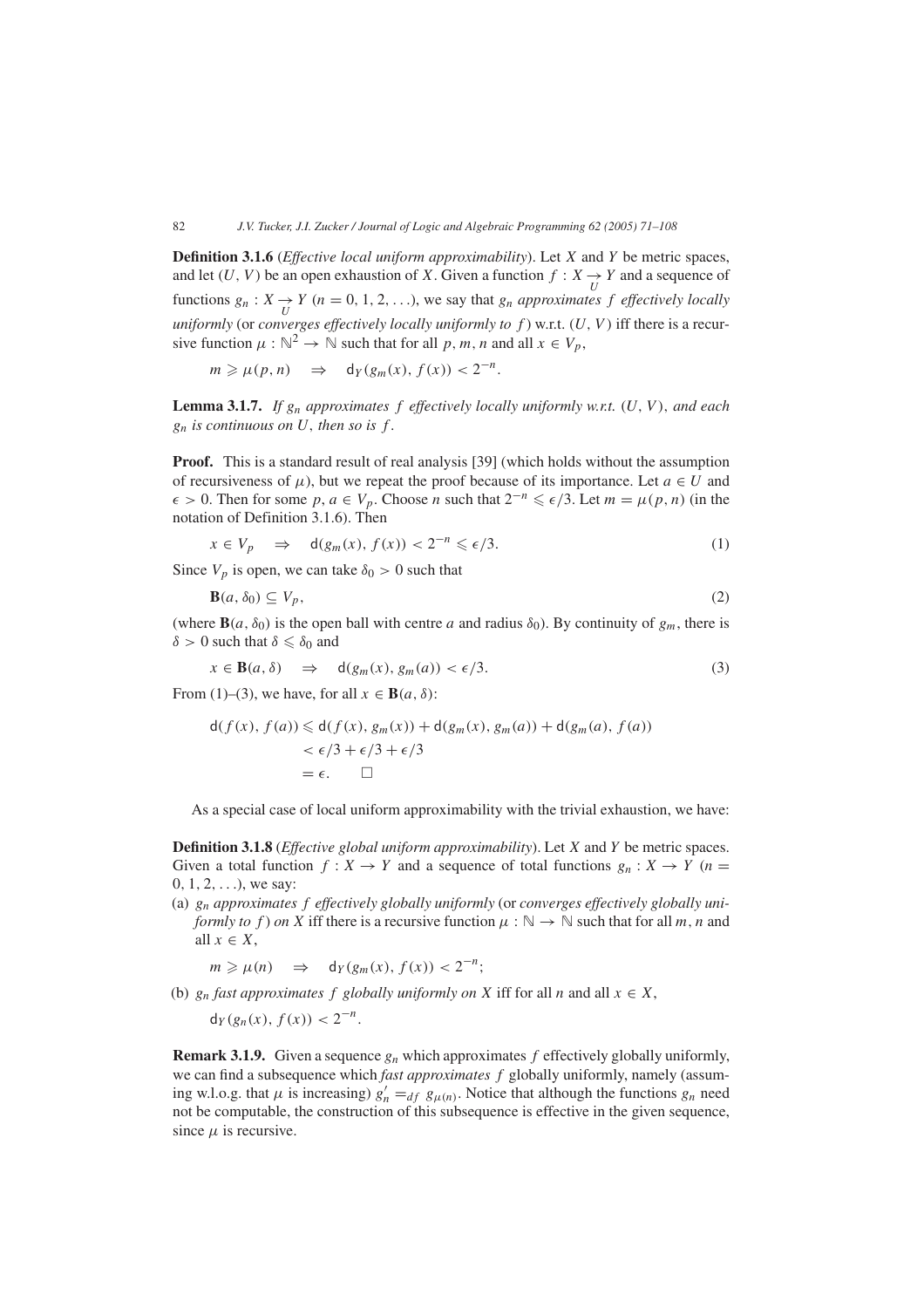Similarly, there are "local" and "global" concepts of effective uniform continuity.

**Definition 3.1.10** (*Effective local uniform continuity*). Let *X* and *Y* be metric spaces, and let  $(U, V)$  be an open exhaustion of *X*. We say that a function  $f: X \rightarrow Y$  is *effectively* 

*locally uniformly continuous w.r.t.*  $(U, V)$ , iff there is a recursive function  $\delta : \mathbb{N}^2 \to \mathbb{N}$ such that for all *p*, *n* and all  $x, y \in V_p$ :

 $d_X(x, y) < 2^{-\delta(p,n)} \implies d_Y(f(x), f(y)) < 2^{-n}.$ 

Again, as a special case of this, relative to the trivial exhaustion of *X*, we have:

**Definition 3.1.11** (*Effective global uniform continuity*). Let *X* and *Y* be metric spaces. We say that a total function  $f : X \to Y$  is *effectively globally uniformly continuous* iff there is a recursive function  $\delta : \mathbb{N} \to \mathbb{N}$  such that for all *n* and all  $x, y \in X$ :

$$
d_X(x, y) < 2^{-\delta(n)} \quad \Rightarrow \quad d_Y(f(x), f(y)) < 2^{-n}.
$$

# *3.2. Local uniform While*<sup>∗</sup> *approximability and Weierstrass approximability*

Recall the *While* and *While*<sup>∗</sup> programming languages and their semantics [52]. The *While*<sup>∗</sup> language includes auxiliary array variables of sort  $s$ <sup>∗</sup> for each  $\Sigma$ -sort *s*. Most of our concepts and results come in two forms, related to the *While* and to the *While*<sup>∗</sup> languages. <sup>1</sup>

Let *A* be a total metric algebra of signature  $\Sigma$ . Let *u* be a  $\Sigma$ -product type and *s* a  $\Sigma$ -sort. Given a function procedure *P* : nat  $\times u \rightarrow s$ , we write, for any  $n \in \mathbb{N}$ :

 $P_n^A =_{df} P^A(n, \cdot) : A^u \to A_s.$ 

We turn to open exhaustions in metric algebras. Let  $(U, V)$  be an open exhaustion of *Au*.

**Definition 3.2.1** (*Local uniform While*<sup>(\*)</sup> *approximability*). A function  $f : A^u \rightarrow A_s$  is *locally uniformly While*<sup>(\*)</sup> *approximable on A w.r.t.*  $(U, V)$ , if there is a **While**<sup>(\*)</sup>  $(\Sigma^N)$ procedure *P* : nat  $\times u \rightarrow s$  such that

- (i) for all *n*, the *While*<sup>(\*)</sup> computable function  $P_n^{A^N}$  is total on *U*, and
- (ii) the sequence of *While*<sup>(\*)</sup> computable functions  $P_n^{A^N}$  approximates *f* effectively locally uniformly w.r.t.  $(U, V)$ , i.e., there is a recursive function  $\mu : \mathbb{N}^2 \to \mathbb{N}$  such that for all  $p, m, n$  and all  $x \in V_p$ ,

$$
m \ge \mu(p, n) \Rightarrow d(P_m^{A^N}(x), f(x)) < 2^{-n},
$$

or, in other words:

$$
m \ge \mu(p, n) \Rightarrow d(P^{A^N}(m, x), f(x)) < 2^{-n}.
$$

**Remark 3.2.2.** An equivalent formulation of part (ii) of this definition is: (ii') there is a recursive function  $\hat{\mu} : \mathbb{N} \to \mathbb{N}$  such that for all *m*, *n* and all  $x \in V_n$ ,

<sup>1</sup> We will write "*While(*∗*)*" for "*While* or *While*∗".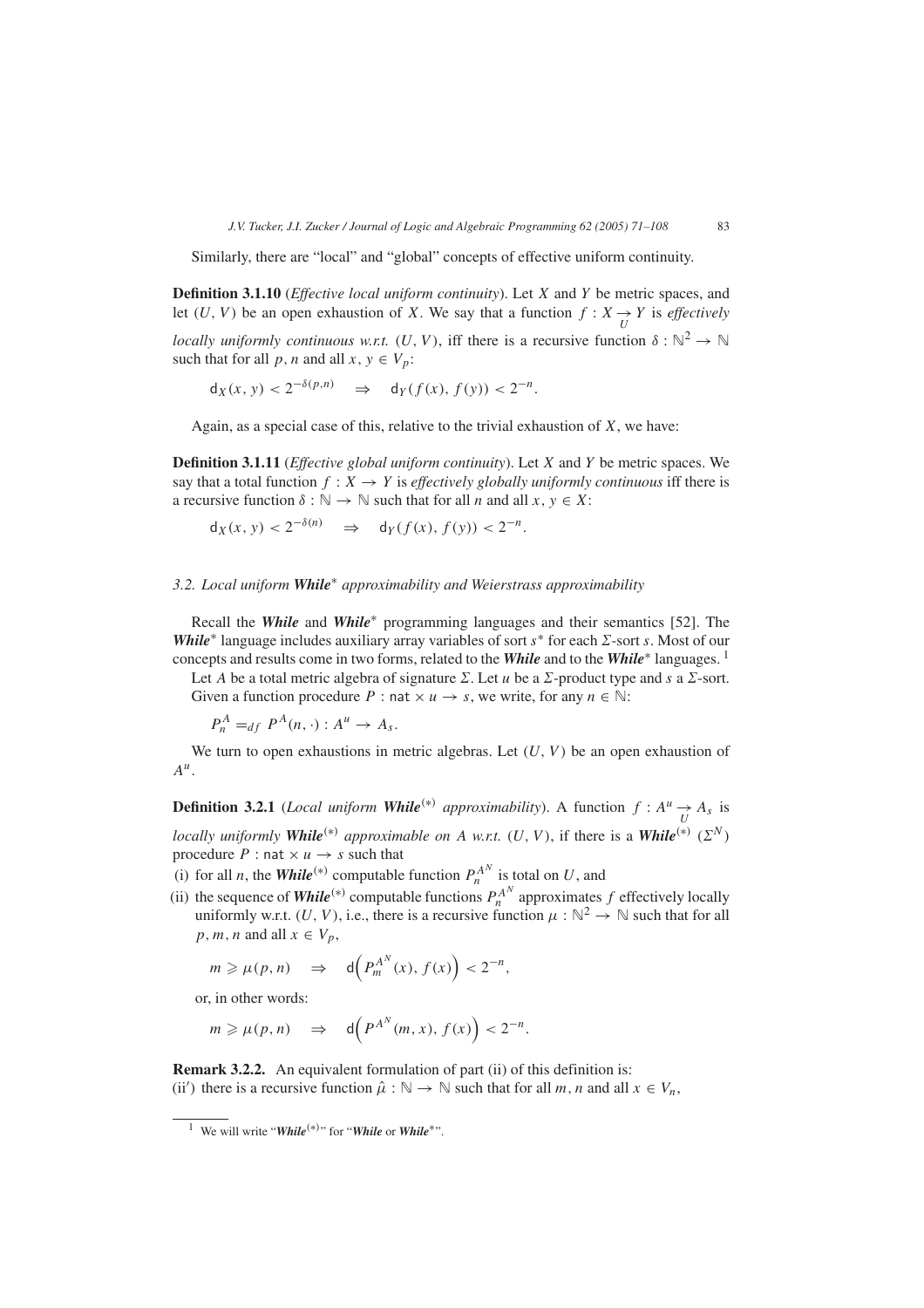$$
m \geqslant \hat{\mu}(n) \Rightarrow d\Big(P^{A^N}(m, x), f(x)\Big) < 2^{-n}.
$$

(Just define  $\hat{\mu}(n) =_{df} \mu(n, n)$ , or, conversely,  $\mu(p, n) =_{df} \hat{\mu}(\max(p, n))$ . Further, by Remark 3.1.9, we can replace this by the simpler:

(ii'') for all *n* and all  $x \in V_n$ ,  $d(P^{A^N}(n, x), f(x)) < 2^{-n}$ .

**Lemma 3.2.3.** *If*  $f : A^u \to A_s$  *is locally uniformly While<sup>(\*)</sup> <i>approximable on A w.r.t.*  $(U, V)$ *, then f is continuous on*  $U$ *.* 

**Proof.** This follows from Lemma 3.1.7, since *f* is locally uniformly approximated by the functions  $P_n^{A^N}$ , which are continuous by the Continuity Theorem [51, Section 6], which states that all *While*<sup>(\*)</sup> computable functions are continuous.  $\square$ 

Again, as a special case of local uniform approximability with the trivial exhaustion of  $A^u$ , we have:

**Definition 3.2.4** (*Global uniform While*<sup>(\*)</sup> *approximability*). A total function  $f : A^u \to A_s$ is *globally uniformly While*<sup>(\*)</sup> *approximable on A* if there is a **While**<sup>(\*)</sup> ( $\Sigma^N$ ) procedure *P* : nat  $\times$  *u*  $\rightarrow$  *s* such that

(i) for all *n*,  $P_n^{A^N}$  is total on  $A^u$ , and

(ii) the sequence  $P_n^{A^N}$  approximates  $f$  globally uniformly.

**Remark 3.2.5.** Again, by Remark 3.1.9, we can replace clause (ii) in the definition by the simpler:

(ii') for all *n* and all  $x \in A^u$ ,  $d(P^{A^N}(n, x), f(x)) < 2^{-n}$ .

Next, in order to speak of effective Weierstrass approximability, i.e., effective approximability by a sequence of terms, we need some terminology in connection with the *effective representation of term evaluation*.

Let  $x \equiv (x_1, \ldots, x_n) : u$ . Let *Term*<sub> $x$ </sub>( $\Sigma$ ) be the class of all  $\Sigma$ -terms with variables among x only, and let  $Term_{x,s}(\Sigma)$  be the class of such terms of sort *s*. The term evaluation representing function on *A* relative to x and *s* is the function

 $te_{\text{x},s}^{A}$ :  $\ulcorner \textit{Term}_{\text{x},s}(\Sigma) \urcorner \times A^u \rightarrow A_s$ 

defined by:  $te_{x,s}^A(\ulcorner t \urcorner, a_1, \ldots, a_n)$  = value of *t* in  $A_s$  when  $x_i$  is assigned the value  $a_i$  (*i* = 1,...,n), where  $\lceil t \rceil$  is the Gödel number of t, and if S is a set of terms, then  $\lceil S \rceil$  is the set of their Gödel numbers.

**Definition 3.2.6** (*TEP*). The algebra *A* is said to have the *term evaluation property* (TEP) if for all x and *s*, the term evaluation representing function  $te_{x,s}^A$  is *While* computable on *AN* .

Many well-known varieties (i.e., equationally axiomatisable classes of algebras) have the TEP; for example, semigroups, groups, and rings, as well as  $\mathcal{R}_t^N$ . For a further discussion of this property, see [51,52].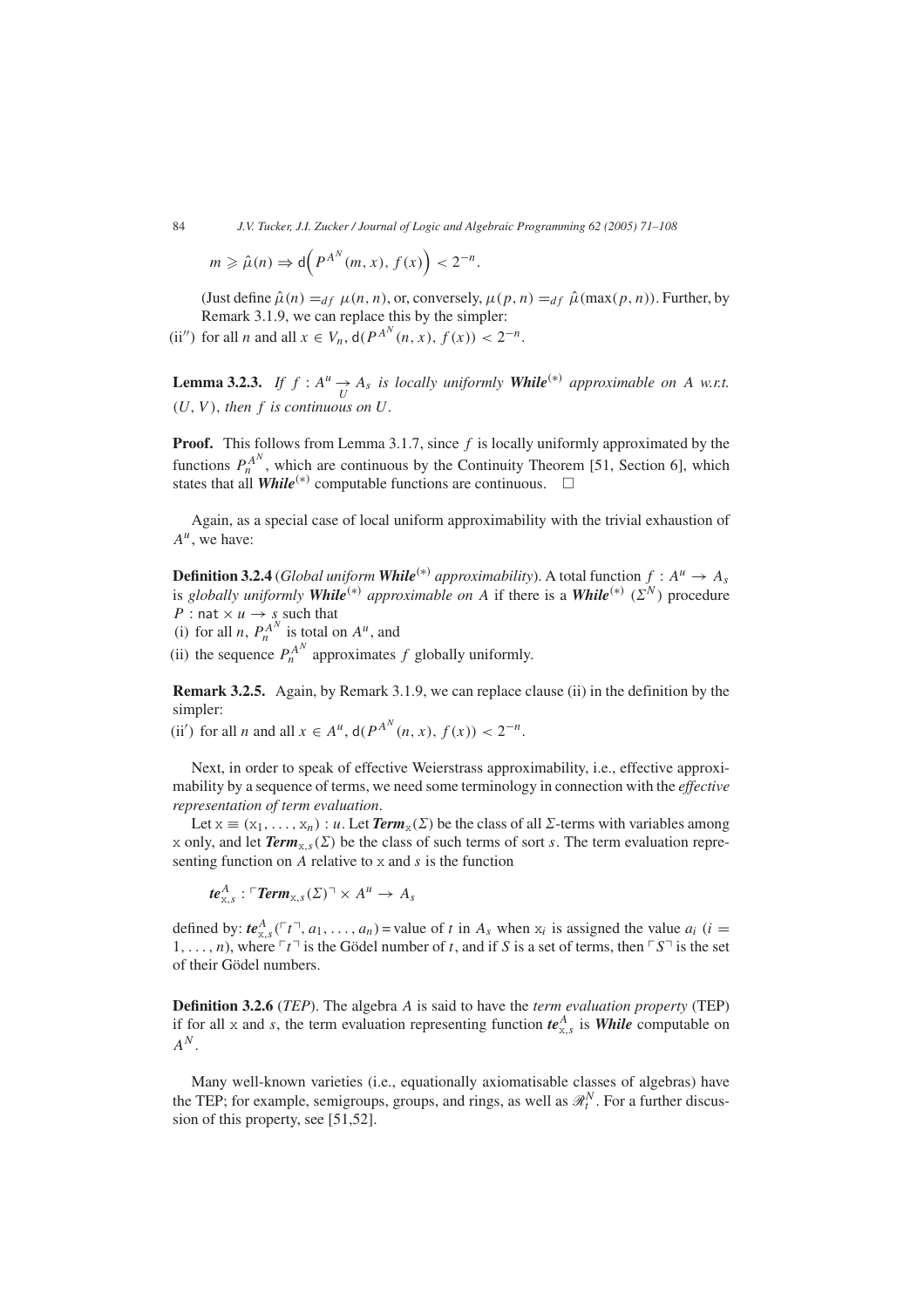## **Definition 3.2.7** (*Effective local and global Weierstrass approximability*)

- (a) A function  $f : A^u \to A_s$  is *effectively locally*  $\Sigma$ -Weierstrass approximable over  $A$  *w.r.t.* 
	- $(U, V)$  if, for some  $x : u$ , there is a total recursive function

 $h : \mathbb{N} \to \ulcorner \mathit{Term}_x$ ,  $(\Sigma)$ 

such that, putting  $g_n(a) =_{df} t e_{x,s}^A(h(n), a)$ , the sequence  $g_n$  approximates  $f$  effectively locally uniformly on  $A^u$  w.r.t.  $(U, V)$ .

(b) A total function  $f : A^u \to A_s$  is *effectively globally*  $\Sigma$ -Weierstrass approximable over *A* if, for some  $x : u$ , there is a total recursive function

 $h : \mathbb{N} \to \ulcorner \mathit{Term}_{X,S}(\Sigma) \urcorner$ 

such that, putting  $g_n(a) =_{df} t e_{x,s} A(h(n), a)$ , the sequence  $g_n$  approximates f effectively globally uniformly on *Au*.

(c) *Effective local and global* ∗-*Weierstrass approximability* are defined similarly, by replacing " $\Sigma$ " by " $\Sigma^*$ " and " $te_{X,S}^A$ " by " $te_{X,S}^{A^*}$ ".

We can rewrite parts (a) and (b) of this definition as follows. The function  $f : A^u \to A_s$ is *effectively locally* (or *globally*)  $\Sigma$ -Weierstrass computable if there is an effective infinite sequence of terms  $t_0, t_1, \ldots$ , all with variables contained in  $x : u$ , such that, writing

 $g_n(a)$  = value of  $t_n$  when x has the value  $a \in A^u$ ,

the sequence  $g_n$  approximates  $f$  effectively locally (or globally, respectively) uniformly on  $A^u$  w.r.t.  $(U, V)$ .

**Lemma 3.2.8.** For any open exhaustion  $(U, V)$  of  $A^u$ , a function  $f : A^u \rightarrow A_s$  is effec*tively locally*  $\Sigma$ -Weierstrass approximable w.r.t.  $(U, V)$ , *iff it is effectively locally*  $\Sigma^*$ -Wei*erstrass approximable w.r.t. (U, V ).*

**Proof.** This follows from the  $\Sigma^*/\Sigma$  Conservativity Theorem [52, Section 3.15], which states that every  $\Sigma^*$ -term of a sort in  $\Sigma$ , all of whose variables are also of sorts in  $\Sigma$  only, can be effectively transformed to a semantically equivalent  $\Sigma$ -term.  $\Box$ 

We shall therefore speak of "effective local (or global) Weierstrass approximability" to mean effective local (or global)  $\Sigma$ - or  $\Sigma^*$ -Weierstrass approximability.

We apply these ideas to approximability on R.

**Definition 3.2.9** (Q*-polynomial definability on* R). Let

 $\textit{Poly}_x^q = \mathbb{Q}[x_1, \ldots, x_q]$ 

be the set of polynomial expressions in  $x \equiv x_1, \ldots, x_q$  with rational coefficients. A function  $f : \mathbb{R}^q \to \mathbb{R}$  is Q-polynomially definable on  $\mathbb R$  if it is explicitly definable by a term in  $\boldsymbol{\mathit{Poly}}_{\mathbb{X}}^{\check{q}}$ .

**Lemma 3.2.10** (Equivalence of explicit and Q-polynomial definability on  $\mathbb{R}$ ). *A*  $\Sigma(\mathcal{R}_t^N)$ *term of sort* real *can be effectively transformed to a semantically equivalent* Q*-polynomial.*

**Proof.** Briefly: we eliminate all occurrences of the "if" operator in the term, using connectedness of  $\mathbb{R}^q$  [51, Section 9, Lemma 2]. The result can easily be expressed as a  $\mathbb{Q}$ polynomial*.*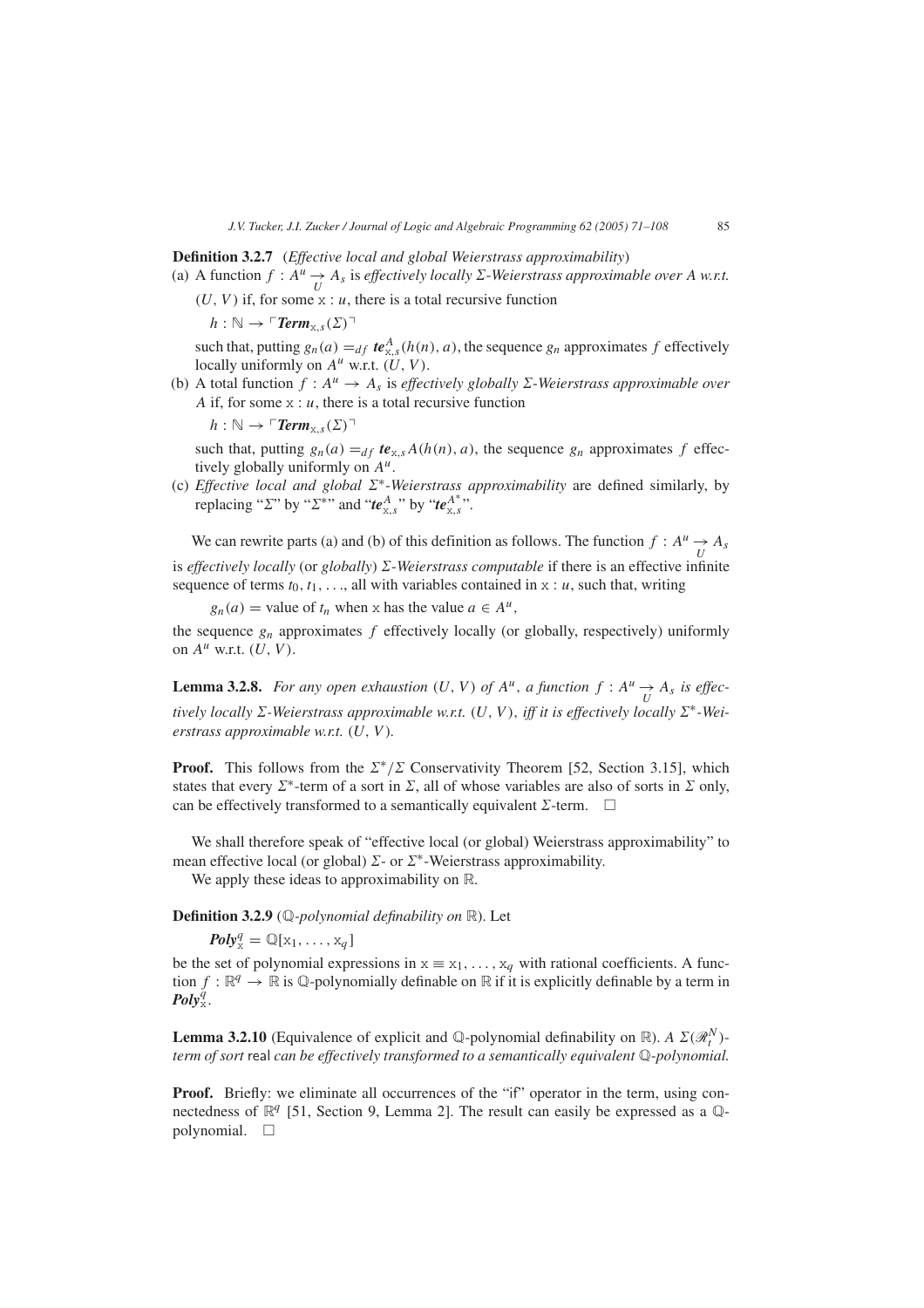**Definition 3.2.11** (*Effective local and global* Q*-polynomial approximability on* R). Let

 $\mathit{val}_{\mathit{xq}}: \ulcorner \mathit{Poly}_{\mathit{x}}^q \urcorner \times \mathbb{R}^q \rightarrow \mathbb{R}$ 

be the standard evaluation of  $\text{Poly}_x^q$  in  $\mathbb{R}$ .

(a) A function  $f : \mathbb{R}^q \to \mathbb{R}$  is *effectively locally*  $\mathbb{Q}$ -*polynomially approximable on*  $\mathbb{R}$  *w.r.t. an exhaustion*  $(U, V)$  *of*  $\mathbb{R}^q$  if there is a total recursive function

 $h : \mathbb{N} \to \ulcorner Poly^q_{\mathbb{X}}$ 

such that, putting  $g_n(a) =_{df} \textit{val}_x^q(h(n), a)$ , the sequence  $g_n$  approximates  $f$  effectively locally uniformly on  $\mathbb{R}^q$  w.r.t.  $(U, V)$ .

(b) *Effective global* Q-*polynomial approximability* of a total function on R, or on a subinterval of R, is defined in the obvious way.

Recall the definition (3.2.7) of Weierstrass approximability.

**Lemma 3.2.12** (Equivalence of Weierstrass and Q-polynomial approximability on R). *Effective local (or global) Weierstrass approximability over*  $\mathcal{R}_t^N$  *corresponds to effective local (or global)* Q*-polynomial approximability on* R*.*

**Proof.** By Lemma 3.2.10. □

## **Example 3.2.13**

- (a) The functions  $e^x$  and  $sin(x)$  are effectively locally Q-polynomially approximable w.r.t. the standard open exhaustion of  $\mathbb R$  (Example 3.1.3(b)) by the partial sums of their Taylor expansions, but not effectively globally uniformly approximable by any sequence of polynomials, as can be seen by considering their rate of growth as  $x \to \infty$ .
- (b) The function  $tan(x)$  is effectively locally  $\mathbb Q$ -polynomially approximable, by the partial sums of its Taylor expansion, w.r.t. the exhaustion *(U, V )*, where

$$
U = \mathbb{R} \setminus \left\{ \left( k + \frac{1}{2} \right) \pi \mid k = 0, \pm 1, \pm 2, \ldots \right\}
$$

and

$$
V_p = \bigcup_{k=-p}^{p} \left( \left( k - \frac{1}{2} \right) \pi + \frac{1}{p}, \left( k + \frac{1}{2} \right) \pi - \frac{1}{p} \right) \quad (p = 1, 2, \ldots).
$$

Going back to the general case, we are looking for a *local* uniform version of the Theorem in [51, Section 9] (i.e., Corollary 3.2.20 below). As in [51, Section 9], we need a special condition in each direction: for

"effective local Weierstrass ⇒ effective local uniform *While(*∗*)* "

we need the TEP, and for

"effective local uniform  $\textit{While}^{(*)} \Rightarrow$  effective local Weierstrass"

we need the BCP (boolean computability property):

**Definition 3.2.14** (*BCP*). A  $\Sigma$ -algebra *A* has the *boolean computability property* (*BCP*) if for any closed  $\Sigma$ -boolean term *b*, its valuation  $b^A$  (=tt or ff, by totality) can be effectively computed, or (equivalently) there is a recursive function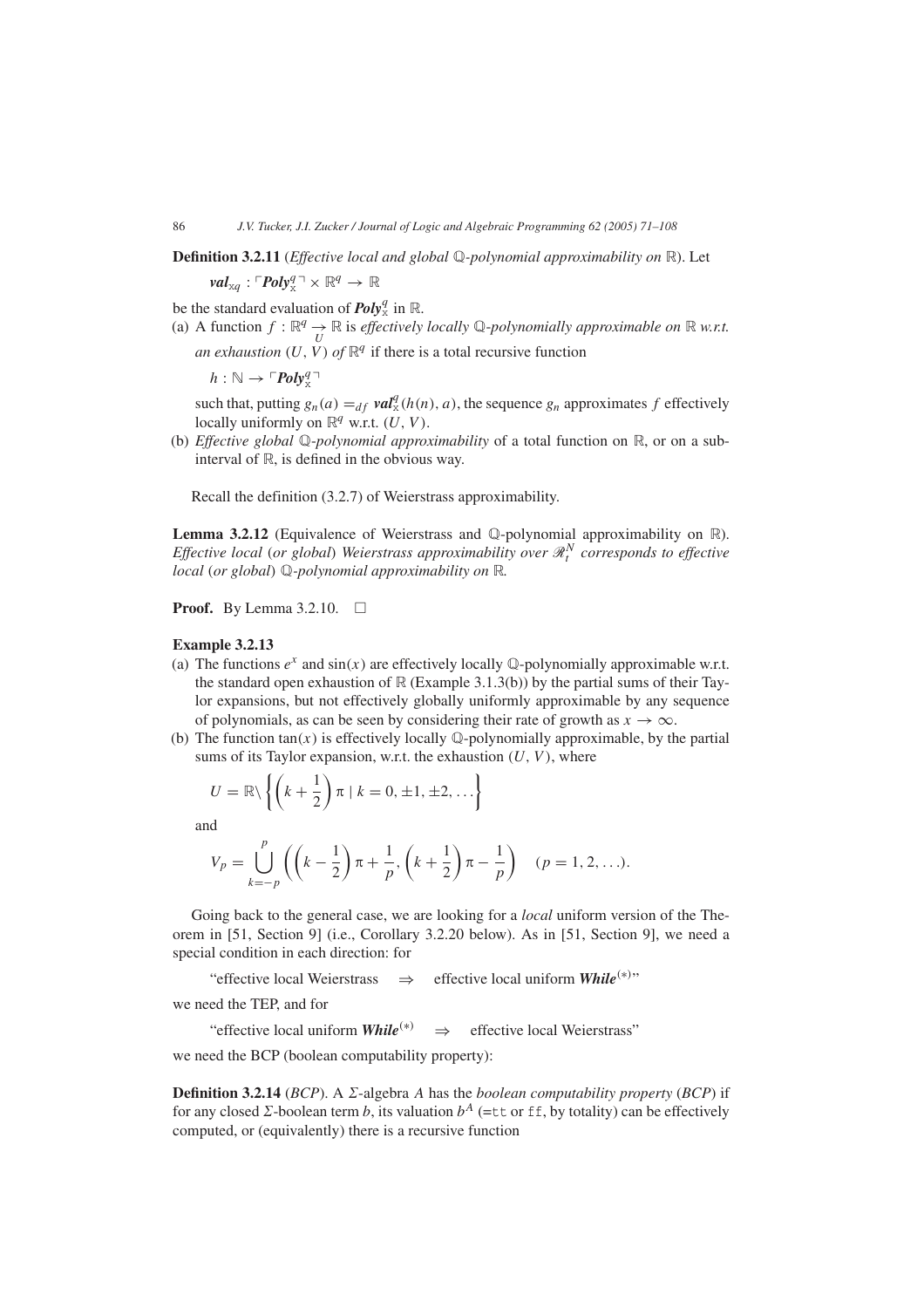$$
f: \ulcorner \textit{Term}_{\emptyset,\text{bool}}(\Sigma) \urcorner \to \mathbb{B}
$$

with  $f(\ulcorner b\urcorner) = b^A$  (where *Term*<sub> $\emptyset$ </sub> bool( $\Sigma$ ) is the set of closed boolean  $\Sigma$ -terms).

**Example 3.2.15** (*Counterexample for BCP*). Let *A* be the standard algebra of naturals  $\mathcal{N}$ (Example 2.2.4(a)) expanded by some non-recursive function  $f : \mathbb{N} \to \mathbb{N}$ . Then A does not have BCP, since otherwise there would be an algorithm for *f* at input *n* by testing in turn the booleans  $f(\bar{n}) = \bar{0}$ ,  $f(\bar{n}) = \bar{1}$ ,  $f(\bar{n}) = \bar{2}$ , ... (where  $\bar{n}$  is the numeral for *n*).

On a more positive note:

**Example 3.2.16.**  $\mathcal{R}_t^N$  has both the TEP and the BCP.

In the following lemma, *A* need not be a metric algebra (cf. [51, Section 9, Lemma 4]).

**Lemma 3.2.17.** *Suppose A has the TEP. Given variables* x : *u, let*

 $h : \mathbb{N} \to \ulcorner \mathit{Term}_{\times,s}(\Sigma) \urcorner$ 

*be a total recursive function. Then there is a While* $(\Sigma^N)$  *procedure*  $P$  : nat  $\times u \rightarrow s$  *such that for all*  $a \in A^u$  *and*  $n \in \mathbb{N}$ *,* 

 $P^{A^N}(n, a) = t e^A_{x,s}(h(n), a).$ 

For the converse direction, we need a "local" version of Lemma 5 in [51, Section 9]:

**Lemma 3.2.18.** *Suppose A is a total metric algebra with the BCP, and U is a connected subset of*  $A^u$ . Let  $P$  : nat  $\times u \to s$  *be a While*<sup>(\*)</sup> *procedure over*  $A^N$  *which defines a function*

$$
P^{A^N}: \mathbb{N} \times A^u \underset{U}{\rightarrow} A_s.
$$

*Then there is a total recursive function*  $h : \mathbb{N} \to \mathsf{Trem}_{X,S}(\Sigma)$ <sup> $\uparrow$ </sup> such that for all  $a \in U$  and *n* ∈  $\mathbb{N}$ *,* 

$$
\boldsymbol{te}_{\mathbf{x},s}^A(h(n),a) = P^{A^N}(n,a).
$$

The proof uses (i) *connectedness* of *U* and *totality* of *A* to show that any boolean test gives a constant value (true or false) independent of the state (i.e., assignment of values *a* to x), and (ii) the BCP to effectively decide such a test by evaluating any closed instance of the boolean term (which exists by the Instantiation Assumption).

We now have a local version of the Theorem in [51, Section 9].

**Theorem 3.2.19** (Local uniform approximability: equivalent versions). *Suppose A is a total metric algebra with the TEP and BCP, and (U, V ) is a connected open exhaustion of*  $A^u$ *. Let*  $f : A^u \rightarrow A_s$ *. Then the following are equivalent:* 

*(*i*) f is effectively locally uniformly While approximable on A w.r.t. (U, V )*;

(ii) f is effectively locally uniformly **While**<sup>\*</sup> approximable on A w.r.t.  $(U, V)$ ;

*(*iii*) f is effectively locally Weierstrass approximable on A w.r.t. (U, V ).*

**Proof.** From Lemmas 3.2.17 and 3.2.18. □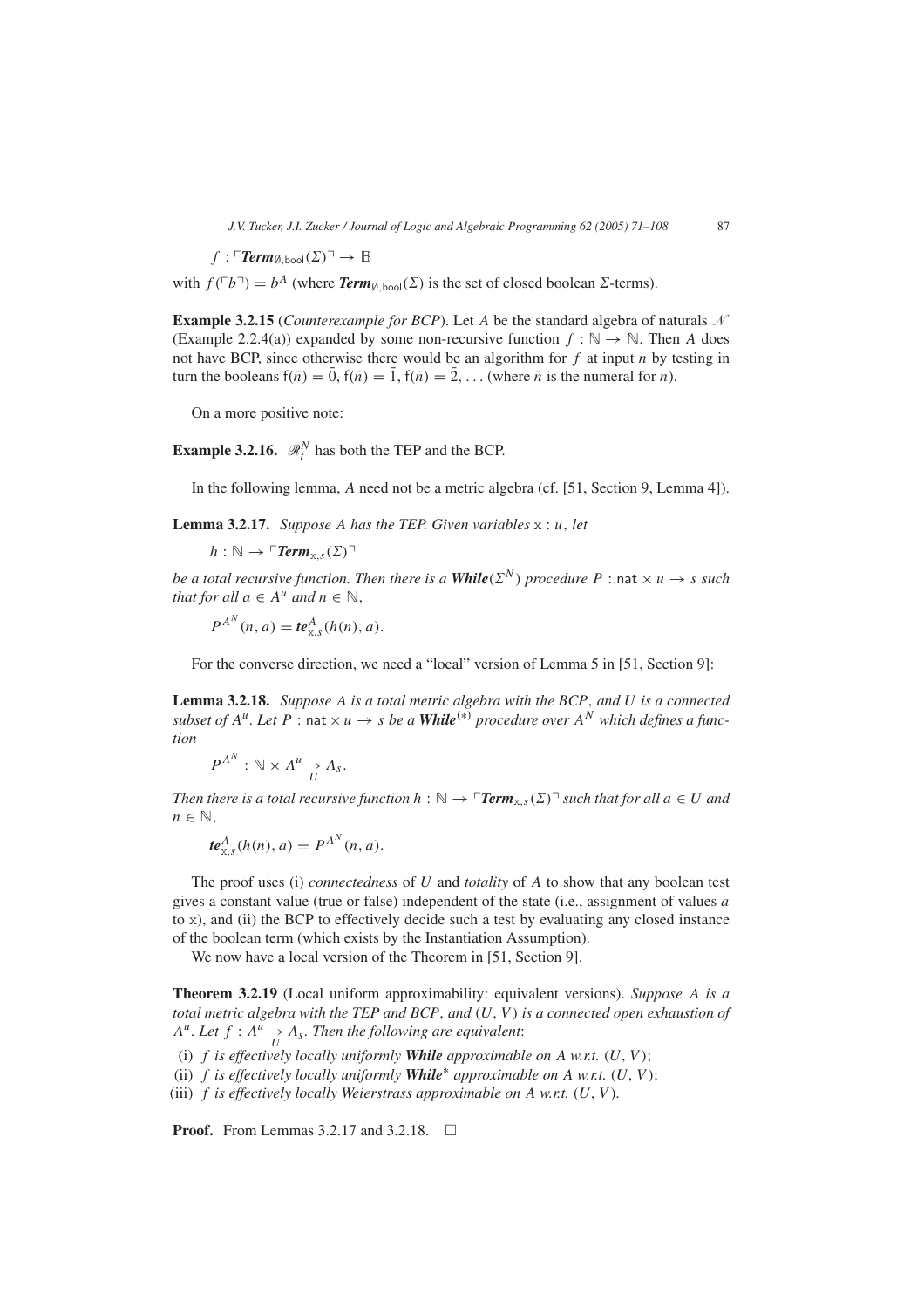As a special case, using the trivial exhaustion (Example 3.1.3(a)), we derive the "global uniformity" theorem in [51, Section 9]:

**Corollary 3.2.20** (Global uniform approximability: equivalent versions). *Suppose A is a total metric algebra with the TEP and BCP, and*  $A^u$  *is connected. Let*  $f : A^u \to A_s$  *be a total function. Then the following are equivalent*:

*(*i*) f is globally uniformly While approximable on A*;

- *(*ii*) f is globally uniformly While*<sup>∗</sup> *approximable on A*;
- *(*iii*) f is effectively Weierstrass approximable on A.*

# *3.3. Application to computability on* R*: GL-computability*

Now we concentrate on computability on the metric space  $\mathbb R$ . We introduce a concrete model of computability on R: Grzegorczyk–Lacombe (GL) computability, and compare it to the model of the last subsection, local uniform *While(*∗*)* approximability, applied to the total metric algebra  $\mathcal{R}_t^N$ . We show that these are equivalent, under the assumption of *effective local uniform continuity*.

# **Definition 3.3.1** (*GL-computability*)

- (1) A function  $f : \mathbb{R}^q \to \mathbb{R}$  is *GL* (*Grzegorczyk/Lacombe*) *computable on*  $\mathbb{R}$  w.r.t.  $(U, V)$ , if:
	- (i) *f* is *sequentially computable* on *U*, i.e., *f* maps every computable sequence of points in  $U$  into a computable sequence of points in  $\mathbb{R}$ ;
	- (ii) *f* is *effectively locally uniformly continuous* w.r.t. *(U, V )*.
- (2) A total function  $f : [0, 1]^q \rightarrow \mathbb{R}$  is *GL computable on*  $[0, 1]^q$  if:
	- (i)  $f$  is *sequentially computable* on  $[0, 1]^q$ ;
	- (ii)  $f$  is *effectively globally uniformly continuous* on  $[0, 1]^q$ .

GL-computability was developed in [14,15,24]. Our definition follows the version given in [35]. Note that it is an example of a concrete model, since it depends on the representation of computable numbers.

In [51,53] we studied the class of functions (total and) GL computable on  $[0, 1]^q$ . In this paper we study the functions GL computable on  $\mathbb{R}^q$ , with respect to the *standard open exhaustion* of  $\mathbb{R}$  (Example 3.1.3(b)). Note that below, in connection with computing on  $\mathbb{R}$ , "local" concepts (such as "local uniform computability" and "local uniform continuity") will refer to this exhaustion.

The following theorem uses an adaptation of the argument for the Theorem in Section 10 of [51] (which applies to *I* ) to the whole real line.

**Theorem 3.3.2.** Let  $f : \mathbb{R}^q \to \mathbb{R}$  be total. Then, w.r.t. the standard exhaustion of  $\mathbb{R}$ , the *following are equivalent*:

- *(i) f is locally uniformly While* $(\mathcal{R}^N_t)$  *approximable on*  $\mathbb{R}$ ;
- *(ii) f is locally uniformly While<sup>∗</sup>(* $\mathbb{R}^N_t$ *) <i>approximable on* ℝ;
- *(*iii*) f is effectively locally* Q*-polynomially approximable on* R;
- *(*iv*) f is GL-computable on* R*.*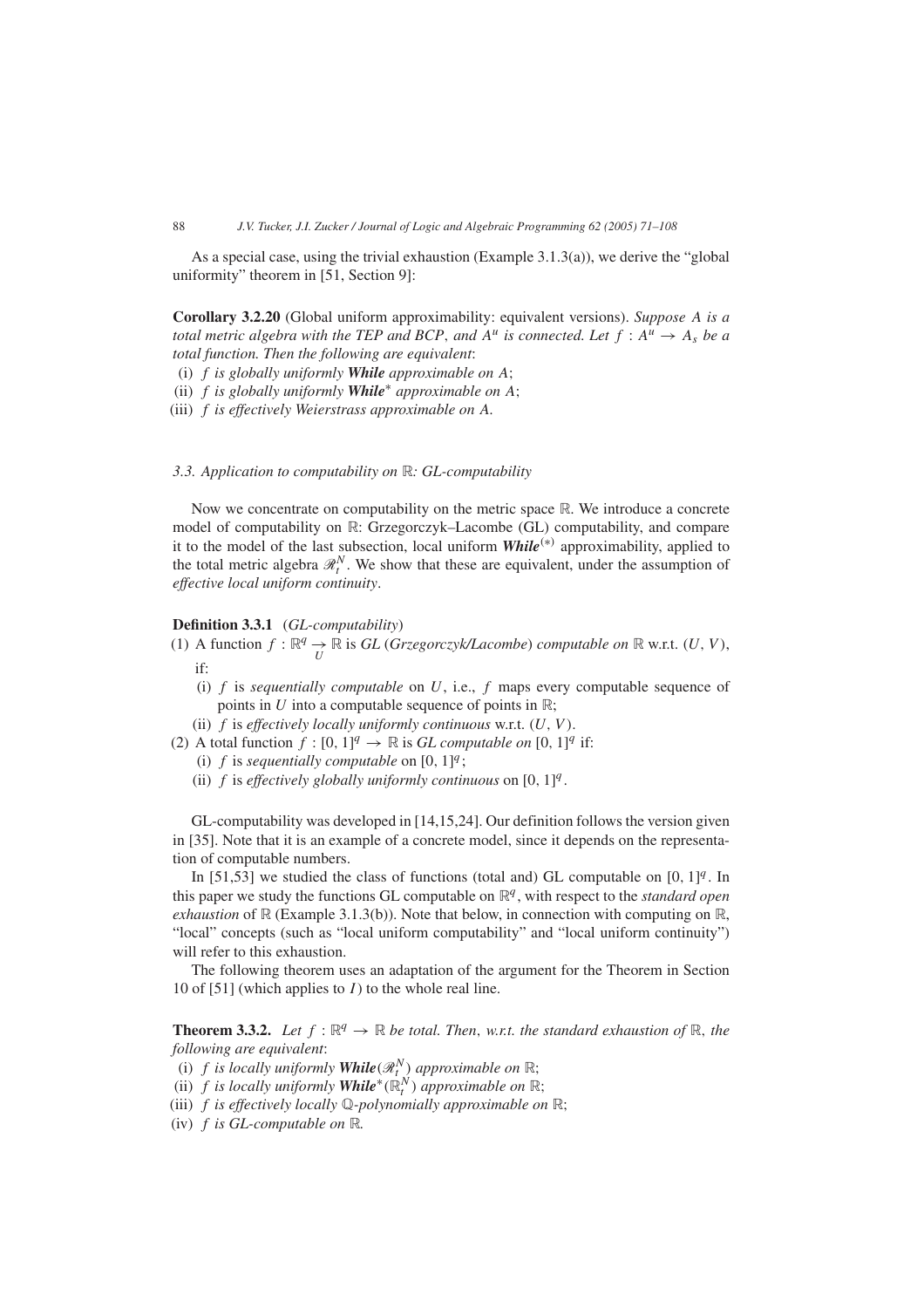**Proof.** Since  $\mathbb{R}^q$  is connected, and  $\mathcal{R}^N_t$  has the TEP and BCP, the equivalence of the first three assertions is a special case of Theorem 3.2.19, since on R (by Lemma 3.2.12) effective local Weierstrass approximability means effective local polynomial approximability. The equivalence of (iii) and (iv) is stated in [35] and proved in detail for the simpler case with *I* instead of  $\mathbb{R}$ . The extension to the present case is routine. (Cf. [35, Ch. 0, Theorem 6].) Note, in this connection, that effective local polynomial approximability on  $\mathbb R$  implies effective local uniform continuity of  $f$  (part of the definition of GL-computability).  $\Box$ 

## **Remark 3.3.3**

- (a) The historical remark given in [51, Section 10] for the Theorem there, detailing the work in [34,40], applies just as well to the present theorem.
- (b) From this theorem it follows that either local uniform **While**<sup>(\*)</sup> computability on  $\mathcal{R}_t^N$ , or effective local  $\mathbb Q$ -polynomial approximability on  $\mathbb R$  (i.e., any one of conditions (i), (ii) or (iii)) implies effective local uniform continuity on  $\mathbb R$ , this being part of the definition of GL-computability. In [35] this is proved directly for condition (iii), as part of the proof of (iii)  $\Rightarrow$  (iv).
- (c) In this theorem we restrict our attention to total functions and the standard exhaustion of  $\mathbb{R}^q$ , since that is how the proof of the equivalence (iii)  $\Leftrightarrow$  (iv) is given (essentially) in [35]. We conjecture this equivalence, and hence this theorem, is true more generally, for functions  $f : \mathbb{R}^q \to \mathbb{R}$  and open exhaustions  $(U, V)$  which are connected and for which the relation  $\{(x, p) \in \mathbb{R} \times \mathbb{N} \mid x \in V_p\}$  is  $\alpha_0$ -semicomputable. (Cf. Definition 4.2.8(c); here  $\alpha_0$  is some standard enumeration of the rationals.)

# **4.** *WhileCC***∗ approximability on partial metric algebras and tracking computability**

In Section 3 we compared an abstract model (effective local *While*<sup>∗</sup> approximability on the total metric algebra  $\mathcal{R}_t^N$  of reals) and a concrete model (Gzregorczyk–Lacombe), of computability on  $\mathbb{R}$ , which were shown to be equivalent for total functions. Here we consider another abstract model (*WhileCC*<sup>∗</sup> approximability on metric partial algebras) in Section 4.1, and another concrete model (computability on metric partial algebras via enumerations) in Section 4.2. We prove these equivalent for partial functions *f* on such algebras under a number of general assumptions, including effective local uniform continuity of *f* (Theorem 4.2.13). Then in Section 4.3 we apply this equivalence result to computation on  $\mathbb{R}$ , using the *partial real metric algebra*  $\mathscr{R}_{p}^N$ . Finally, in Section 4.4, we connect these models of computation on  $\mathbb R$  with the models of Section 3, thus proving the equivalence of the two abstract models  $\mathcal{R}_t^N$  and  $\mathcal{R}_p^N$ , for total effectively locally uniformly continuous functions on R.

# *4.1. WhileCC*<sup>∗</sup> *approximability*

We recall the definition of *WhileCC*<sup>\*</sup>( $\Sigma$ ) computability (*While*<sup>\*</sup>( $\Sigma$ ) with "countable choice") and *WhileCC*<sup>\*</sup>( $\Sigma$ ) approximability given in [55, Section 3].

To briefly review the *WhileCC* (and *WhileCC*∗) programming languages: as defined in [55], they are like the *While* (and *While*∗) languages, with an extra "choose" rule of program term formation:

choose z : *b,*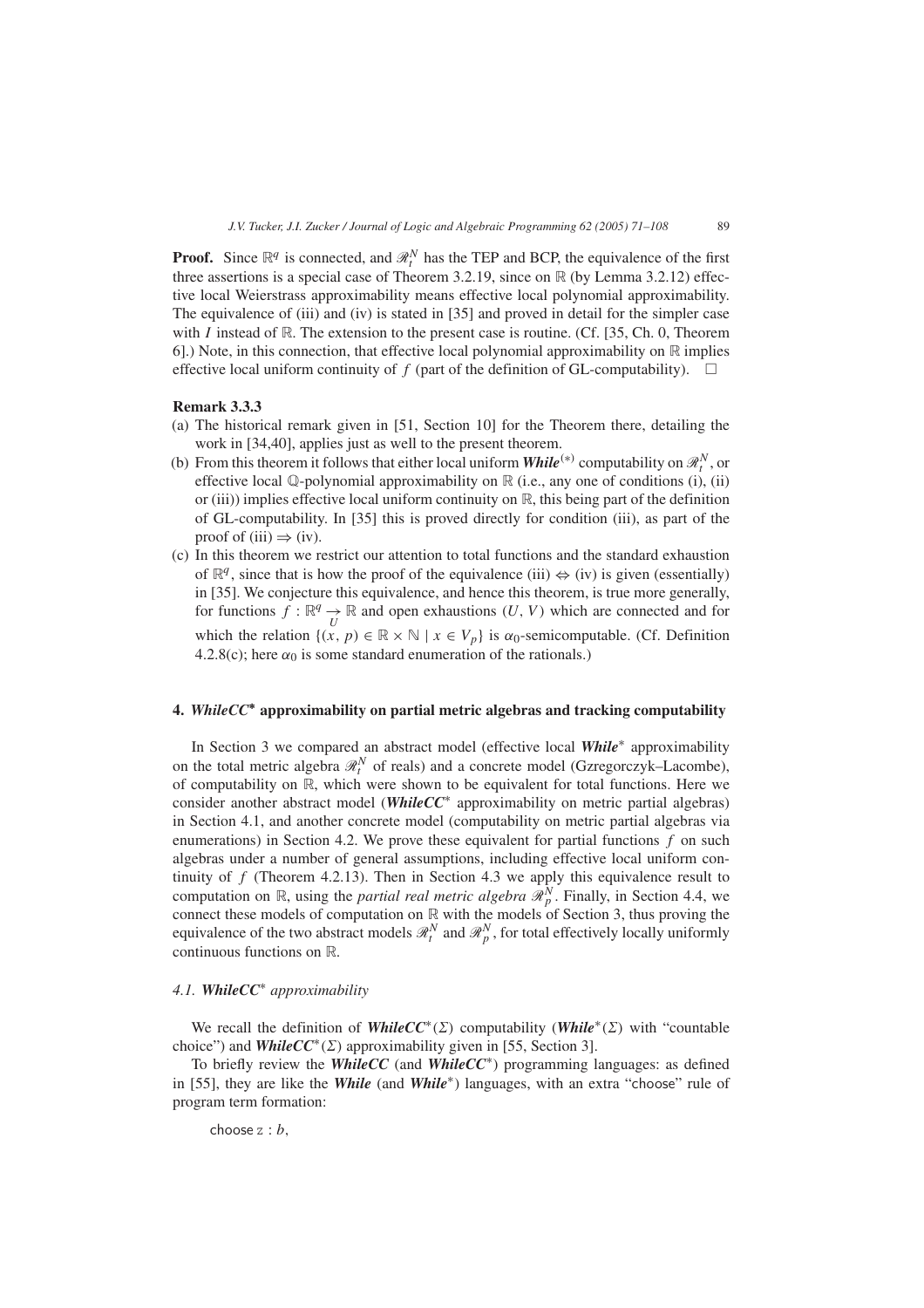where z is a variable of sort nat and  $b$  is a boolean term. In this paper we give a slightly more general syntax for *WhileCC*, namely:

- *term formation* is defined without any reference to the "choose" operator, but
- *assignment* is defined more generally, by the three cases:
	- (i)  $x := t$  (simultaneous assignment),
	- (ii)  $x :=$  choose  $z : b(z, \ldots)$ ,
	- (iii)  $x :=$  choose  $z : P(z, \ldots)$ ,

where z is a variable of sort nat, and in (ii)  $b(z, \ldots)$  is a *boolean term*, and in (iii)  $P(z, \ldots)$ is a *semicomputable predicate* of z (and other variables), i.e., the halting set of a *WhileCC* function procedure with z among its input variables.

**Remark 4.1.1.** As is easily seen, cases (i) and (ii) alone give a programming language equivalent to that in [55]. The new case (iii) extends this language. This permits us to derive the *WhileCC*<sup>∗</sup> Archimedean property, used in the proof of the Completeness Theorem 4.2.13, from the assumption of *WhileCC*∗-semicomputability (cf. Remark 4.2.11 below).

In [55] an algebraic operational semantics is given for *WhileCC*, whereby a *WhileCC* procedure  $P: u \to v$  has a meaning in an N-standard  $\Sigma$ -algebra A:

$$
P^A: A^u \to \mathcal{P}_{\omega}^+(A^v \cup \{\uparrow\}),\tag{4}
$$

where  $\mathcal{P}_{\omega}^{+}(X)$  is the set of all countable *non-empty* subsets of *X*, and " $\uparrow$ " represents a divergent computation.

Note that the semantic definition in [55] can be adapted without difficulty to the version of *WhileCC* as defined above (i.e., including case (iii)), leading again to a semantics for procedures as in (4).

Now let *A* be a metric partial  $\Sigma$ -algebra, and let *U* be an open subset of  $A^u$ .

**Definition 4.1.2** (*Uniform WhileCC<sup>∗</sup> approximability*). A function  $f : A^u \rightarrow A_s$  is *uniformly approximable* on *U* by a *WhileCC*<sup>\*</sup>( $\Sigma$ ) procedure *P* : nat  $\times u \rightarrow s$  if for all  $n \in \mathbb{N}$ and all  $a \in A^u$ :

$$
a \in U \implies \uparrow \notin P^A(n, a) \subseteq \mathbf{B}(f(a), 2^{-n}),
$$

where  $\mathbf{B}(a, \delta)$  is the open ball with centre *a* and radius  $\delta$ .

Note that the concept of uniform *WhileCC*<sup>∗</sup> approximability, unlike that of local uniform *While*<sup>∗</sup> approximability, does not refer explicitly to an exhaustion *(U, V )*, only to the set *U* ⊂  $A^u$ .

# *4.2. Metric algebras with enumerations; tracking computability*

Let *A* be an N-standard metric  $\Sigma$ -algebra. Let *X* be a family  $\langle X_s | s \in \text{Sort}(\Sigma) \rangle$  of subsets  $X_s \subseteq A_s$ . Each  $X_s$  can be viewed as a *metric subspace* of the metric space  $A_s$ .

**Definition 4.2.1.** An *enumeration* of *X* is a family

 $\alpha = \langle \alpha_s : \Omega_s \rightarrow X_s \mid s \in \text{Sort}(\Sigma) \rangle$ 

of surjective maps  $\alpha_s$ :  $\Omega_s \rightarrow X_s$ , for some family

 $\Omega = \langle \Omega_s \mid s \in \text{Sort}(\Sigma) \rangle$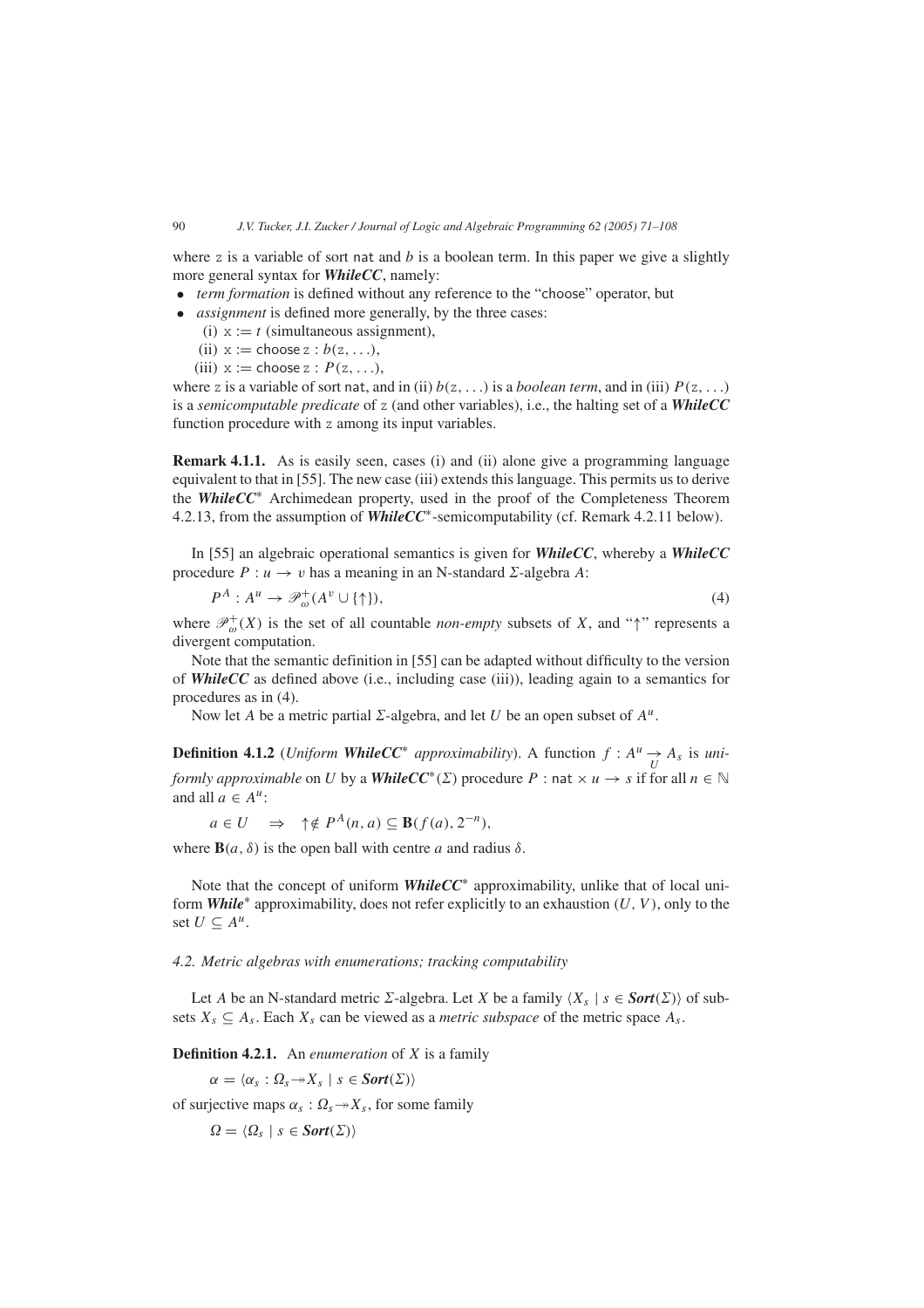of sets  $\Omega_s \subseteq \mathbb{N}$ . The family *X* is said to be *enumerated by*  $\alpha$ . We say that  $\alpha : \Omega \to X$  is an *enumeration* of *X*, and call the pair  $(X, \alpha)$  an *enumerated* **Sort** $(\Sigma)$ -family of subspaces of *A*. (The notation " $\rightarrow$ " denotes surjections, or onto mappings.)

We also write  $\Omega_s = \Omega_{\alpha,s}$  to make explicit the fact that  $\Omega_s = \textbf{dom}(\alpha_s)$ , and we use the notation  $\Omega_{\alpha}^{\mu} = \Omega_{\alpha,s_1} \times \cdots \times \Omega_{\alpha,s_m}$  and  $X^{\mu} = X_{s_1} \times \cdots \times X_{s_m}$  where  $u = s_1 \times \cdots \times s_m$ .

Assume now that *A* is an N-standard metric  $\Sigma$ -algebra and  $(X, \alpha)$  is an enumerated *Sort*( $\Sigma$ )-family of subspaces of *A*, with enumeration  $\alpha$  :  $\Omega \rightarrow X$ .

# **Definition 4.2.2** (*Tracking functions*)

(a) Let  $f : A^u \to A_s$  and  $\varphi : \mathbb{N}^m \to \mathbb{N}$ . Then  $\varphi$  is a *strict*  $\alpha$ *-tracking function for*  $f$  if the following diagram commutes:



in the sense that for all  $k = (k_1, \ldots, k_m) \in \Omega_{\alpha}^u$ , and writing  $\alpha^u(k) = (\alpha_{s_1}(k_1), \ldots, \alpha_m(k_m))$  $\alpha_{s_m}(k_m)$ :

$$
\varphi(k) \downarrow \quad \Rightarrow \quad \varphi(k) \in \Omega_{\alpha,s} \land f(\alpha^u(k)) \downarrow \alpha_s(\varphi(k)),
$$
\n
$$
\varphi(k) \uparrow \quad \Rightarrow \quad f(\alpha^u(k)) \uparrow .
$$
\n(5)

(b) Suppose  $dom(f) \supseteq U$ , i.e.,  $f : A^u \to A_s$ . Then  $\varphi$  is an  $\alpha$ -tracking function for  $f$  on  $U$ if for all  $k \in \Omega_{\alpha}^{\mu}$  such that  $\alpha^{\mu}(k) \in U$ ,

 $\varphi(k) \downarrow \in \Omega_{\alpha,s} \wedge f(\alpha^u(k)) \downarrow \alpha_s(\varphi(k)).$ 

#### **Definition 4.2.3** (*α-computability*)

- (a) The function  $f : A^u \to A_s$  is *strictly*  $\alpha$ -*computable* if it has a (partial) recursive strict *α*-tracking function.
- (b) The function  $f : A^u \to A_s$  is  $\alpha$ -*computable on U* if it has a recursive  $\alpha$ -tracking function on *U*.

# **Remark 4.2.4**

(a) Note that (5) implies that

$$
f \,|\, X^u : X^u \to X_s
$$

and

 $\varphi \restriction \Omega_\alpha^u : \Omega_\alpha^u$  $\stackrel{\cdot}{\rightarrow} \Omega_{\alpha,s}.$ 

(b) In the situation of Definition 4.2.3, we are not concerned with the behaviour of  $\varphi$  off  $\Omega_{\alpha}^{\mu}$ , or of *f* off *X<sup>u</sup>*, or (in the case of part (b)) of *f* off *U*.

We now consider the case where *X* is a subalgebra of *A*. This means that all the basic  $\Sigma$ -functions of *X*, including the metrics, are retracts of the corresponding functions of *A*.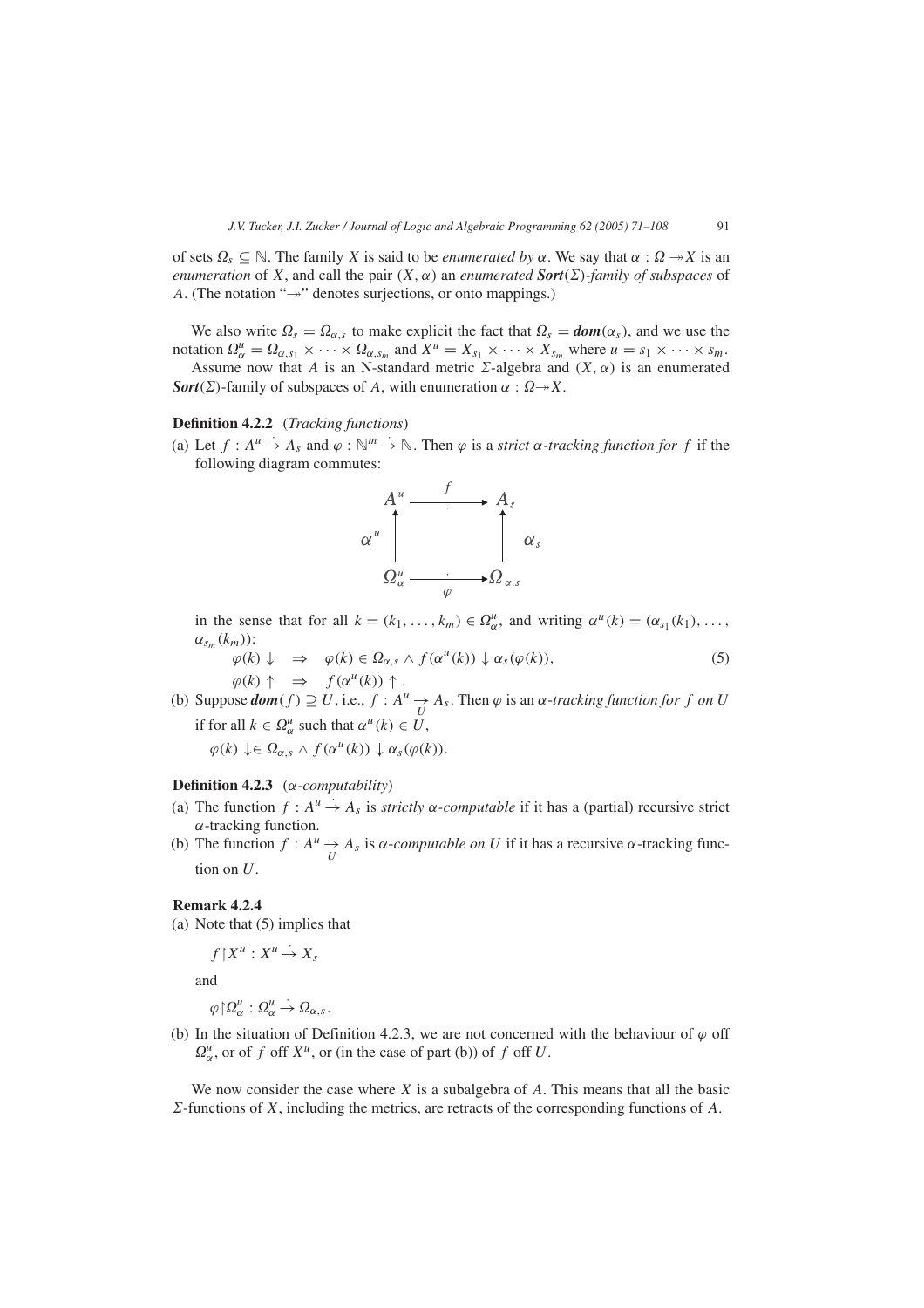**Definition 4.2.5** (*Enumerated*  $\Sigma$ -subalgebra). Let *X* be a  $\Sigma$ -subalgebra of *A*. An enumeration  $\alpha$  of *X*, together with a family of tracking functions for its operations, is called an *enumerated*  $\Sigma$ -subalgebra of  $A$ .

**Definition 4.2.6** (*Σ*-*effective enumeration*). The enumeration *α* is said to be *strictly Σeffective* if all the basic  $\Sigma$ -functions on *A* (including the metrics) are strictly  $\alpha$ -computable.

**Discussion 4.2.7** (*Computational closure*). Let *X* be a subspace of *A*, enumerated by  $\alpha$ . We define a family

$$
\mathsf{C}_{\alpha}(X) = \langle \mathsf{C}_{\alpha}(X)_{s} \mid s \in \mathit{Sort}(\Sigma) \rangle
$$

of sets  $C_\alpha(X)$ <sub>s</sub> of  $\alpha$ -*computable elements of*  $A_s$ , i.e., limits in  $A_s$  of effectively convergent Cauchy sequences (to be defined below) of elements of  $X_s$ , so that

 $X_s \subseteq C_\alpha(X)_s \subseteq A_s$ ,

with corresponding enumerations

 $\bar{\alpha}_s : \Omega_{\bar{\alpha},s} \rightarrowtail \mathsf{C}_{\alpha}(X)_s.$ 

Writing  $\bar{\alpha} = \langle \bar{\alpha}_s | s \in \text{Sort}(\Sigma) \rangle$ , we call the enumerated subspace  $(C_\alpha(X), \bar{\alpha})$  the *computable closure* of  $(X, \alpha)$  in A.

The sets  $\Omega_{\bar{\alpha},s} \subseteq \mathbb{N}$  consist of *codes* for  $C_{\alpha}(X)_{s}$  (w.r.t.  $\alpha$ ), i.e., pairs of numbers  $c =$  $\langle e, m \rangle$  where

(i) *e* is an index for a total recursive function defining the function  $\alpha \circ \{e\} : \mathbb{N} \to X_s$ , i.e., the sequence

$$
\alpha_s(\{e\}(0)), \alpha_s(\{e\}(1)), \alpha_s(\{e\}(2)), \ldots,
$$
\n(6)

of elements of *Xs*, and

(ii)  $m$  is an index for a modulus of convergence for this sequence:

$$
\forall k, l \geq \{m\}(n) : d_i(\alpha(\{e\}(k)), \alpha(\{e\}(l))) < 2^{-n}.
$$

For any such code  $c = \langle e, m \rangle \in \Omega_{\bar{\alpha}, s}, \bar{\alpha}_s(c)$  is defined as the limit in  $A_s$  of the Cauchy sequence (6), and so  $C_{\alpha}(X)_{s}$  is the range of  $\bar{\alpha}_{s}$ :

$$
X_{s} \subseteq C_{\alpha}(X)_{s} \subseteq A.
$$
  

$$
\alpha_{s} \qquad \qquad \bar{\alpha}_{s} \qquad \qquad \bar{\alpha}_{s}
$$
  

$$
\Omega_{\alpha,s} \qquad \qquad \Omega_{\bar{\alpha},s}
$$

As explained in [55] (and cf. Remark 3.1.9), we get an equivalent theory if we assume that the sequences (6) are *fast* Cauchy sequences, i.e., the moduli of convergence are always the identity function on N, and so work with "*e*-codes" instead of "*c*-codes" as elements of  $\Omega_{\bar{\alpha}}$ .

We are generally interested in  $\bar{\alpha}$ -computable (rather than  $\alpha$ -computable) functions on *A* as our model of *concrete computability* on *A*. The best known non-trivial example of an enumerated subspace and its extension to a subspace of *α*-computable elements, is the subspace of rationals Q ⊂ R and its extension to the *recursive reals*, considered in Section 4.3.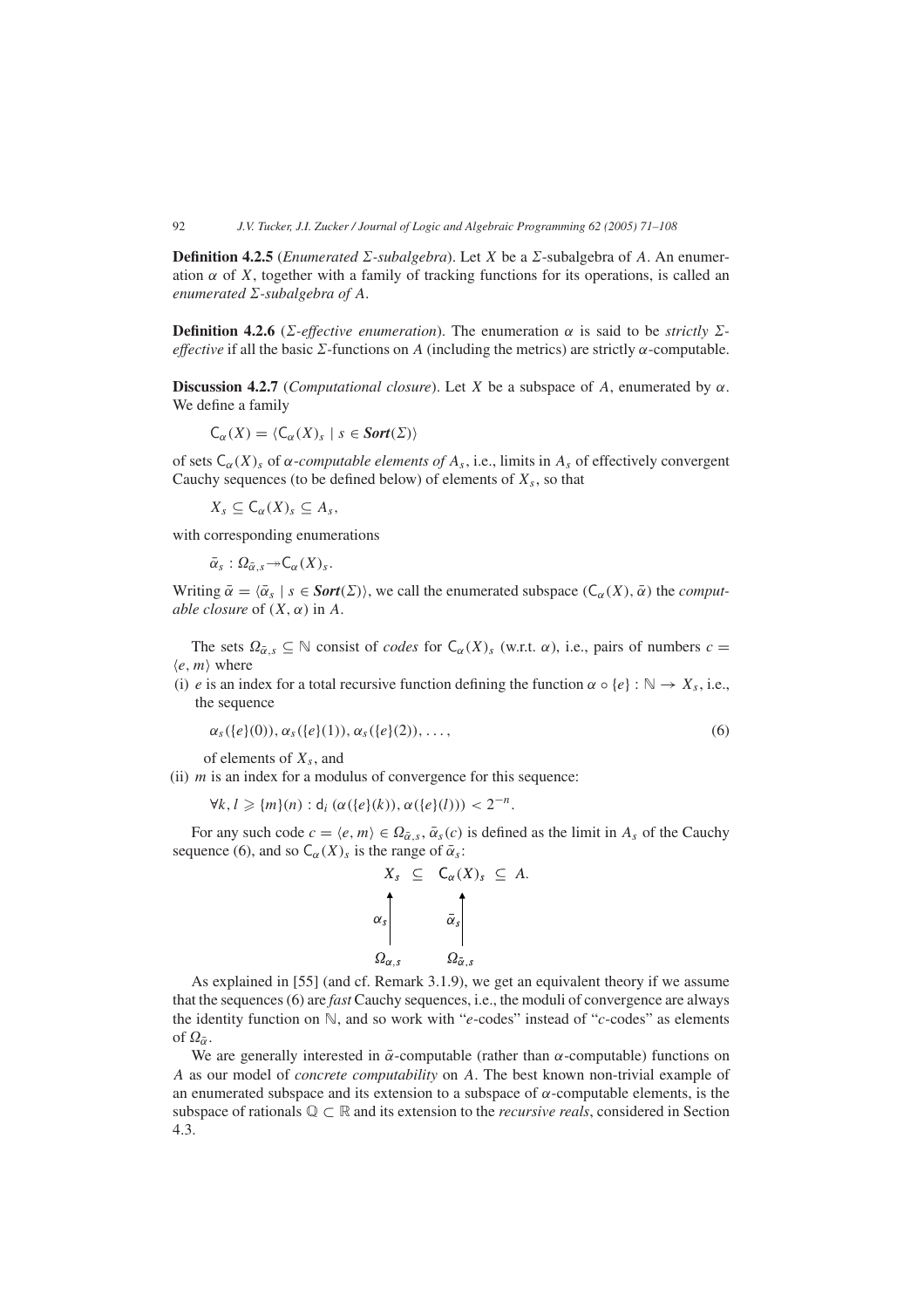Fix a  $\Sigma$ -product type *u*. We consider notions of semicomputability on  $A^u$  corresponding to both models of computability.

**Definition 4.2.8** (*Notions of semicomputability*)

(a) The *halting set* of a *WhileCC*<sup>\*</sup> procedure  $P: u \to v$  on *A* is the set

 ${a \in A^u \mid P^A(a) \setminus \{\uparrow\} \neq \emptyset}.$ 

- (b) A subset of *Au* is *WhileCC*∗-*semicomputable* if it is the halting set of some *WhileCC*<sup>∗</sup> procedure.
- (c) A set  $U \subseteq A^u$  is  $\bar{\alpha}$ -*semicomputable* if there is an r.e. relation  $S \subseteq \mathbb{N}^m$  such that  $\bar{\alpha}^{-1}[U] =_{df} \{c \in \Omega_{\bar{\alpha}}^u \mid \bar{\alpha}(c) \downarrow \in U\} = S \cap \Omega_{\bar{\alpha}}^u.$

**Lemma 4.2.9** *(*Domains of definition*)*

(a) *Suppose U* is *WhileCC***<sup>\*</sup>**-semicomputable. If  $f : A^u \to A_s$  is uniformly *WhileCC***<sup>\*</sup>** ap*proximable on U*, *then it is approximable by a procedure*  $P$  : nat  $\times u \rightarrow s$  *which diverges off U, i.e. (cf. Definition* 4*.*1*.*2*),*

 $a \in A^u \backslash U \Rightarrow P^A(n, a) = \{\uparrow\}.$ 

(b) *Suppose U is*  $\bar{\alpha}$ -semicomputable. If  $f : A^u \to A_s$  *is*  $\bar{\alpha}$ -computable on *U*, then *it is*  $\bar{\alpha}$ *computable by a recursive tracking function*  $\varphi$  *which diverges on*  $\Omega_{\bar{\alpha}}^{\mu} \setminus (\bar{\alpha})^{-1}[U]$ *, i.e.*, *for all*  $c \in \Omega_{\bar{\alpha}}^u$ ,

 $\varphi(c) \downarrow \iff \bar{\alpha}(c) \in U.$ 

**Proof.** The proofs use standard computability-theoretic arguments. For part (b), for example: by assumption,  $\bar{\alpha}^{-1}[U] = S \cap \Omega_{\bar{\alpha}}^u$  for some r.e. *S*, and *f* has a recursive *α*-tracking function  $\varphi'$  on *U*. We modify  $\varphi'$  to a recursive tracking function  $\varphi$  as desired, with the following algorithm: "With input *k*, generate the elements of *S* until *k* appears. Then compute  $\varphi'(k)$ ". Part (a) is handled similarly.  $\square$ 

We now consider computability concepts of open exhaustions.

**Definition 4.2.10** (*WhileCC*<sup>∗</sup> *computability concepts of open exhaustions*). An open exhaustion  $(U, V)$  of  $A<sup>u</sup>$  is said to be

(a) *WhileCC*∗-*semicomputable* if the relation

 $Loc<sup>A</sup>(a, p) =<sub>df</sub> a \in V_p$ 

is *WhileCC*∗-semicomputable;

(b) *WhileCC*∗-*computably open* if there is a *WhileCC*∗-computable function

*γ* : *A<sub>u</sub>*  $\times$  N → N

such that for all *p* and all  $a \in V_p$ ,

 $\mathbf{B}(a, 2^{-\gamma(a,p)}) \subseteq V_p$ .

**Remark 4.2.11** (*WhileCC*∗*-computable Archimedean property of open exhaustions*). If *(U, V)* is *WhileCC*<sup>\*</sup>-semicomputable, then there is a *WhileCC*<sup>\*</sup> procedure  $P_{\text{loc}}$  : *u* → nat which, given  $a \in A^u$ , produces some p such that  $a \in V_p$ , i.e.,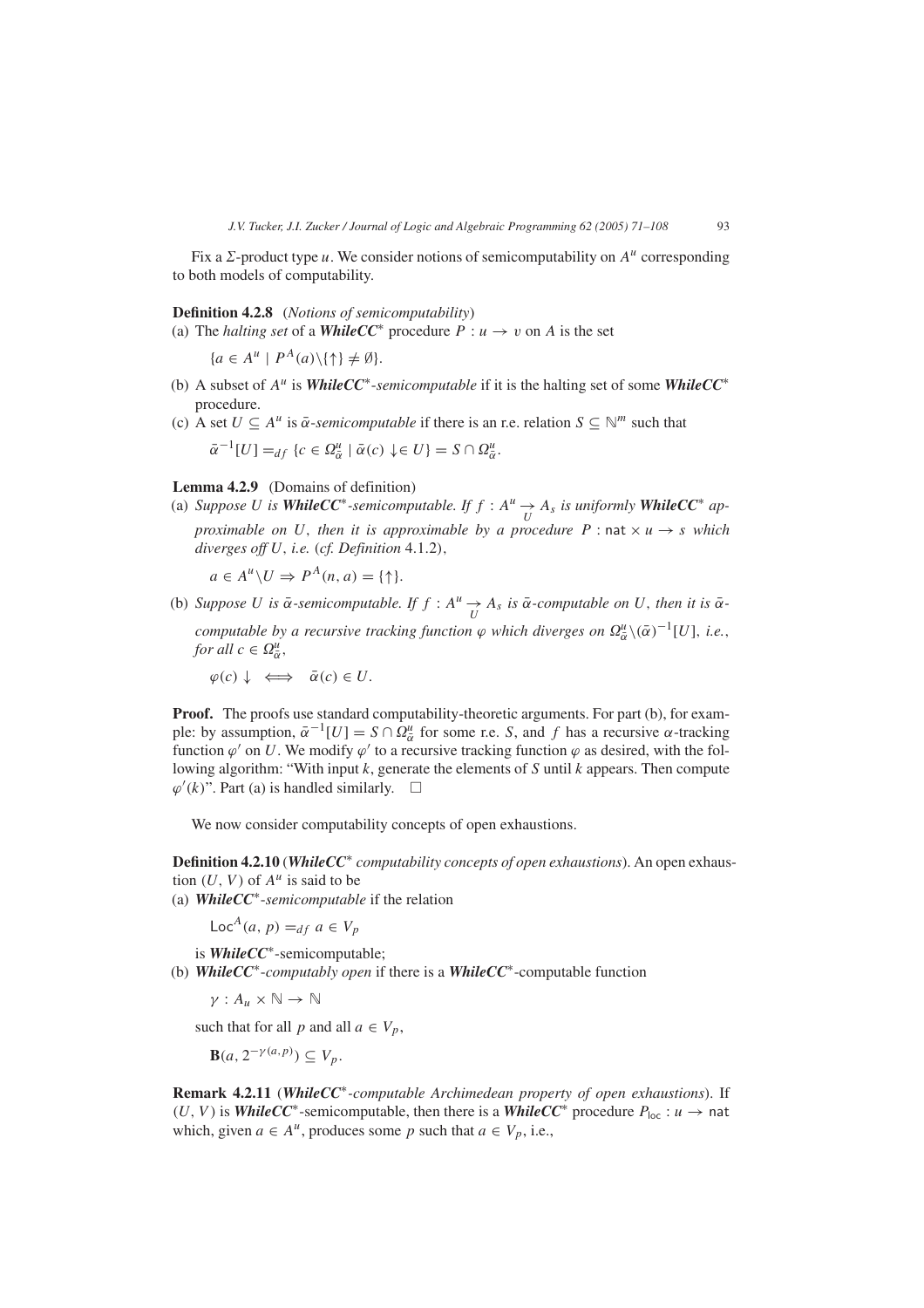$$
P_{\text{loc}}^{A}(a) = \begin{cases} \{p \mid a \in V_p\} & \text{if } a \in U, \\ \{\uparrow\} & \text{otherwise.} \end{cases}
$$

This procedure can be simply defined as

 $P_{\text{loc}}(x) ::= \text{choose } p : \text{Loc}(x, p).$ 

This *WhileCC*∗-computable Archimedean property of *(U, V )* was used explicitly as an assumption in the Completeness Theorem C in [55]. In the present formulation of this theorem (4.2.13), this assumption is replaced by the assumption of *WhileCC*∗-semicomputability of  $(U, V)$ , since it can be derived from the latter, as shown above. This was not possible in [55] with its more restrictive version of the "choose" construct (cf. Remark 4.1.1).

**Lemma 4.2.12.** *If*  $(U, V)$  *is WhileCC***<sup>\*</sup>-semicomputable, then so is**  $U$ **.** 

**Proof.** *U* is the halting set of  $P_{\text{loc}}$  (in the notation of the Remark 4.2.11).  $\Box$ 

The next theorem is a mild generalisation of the Completeness Theorem (Theorem C) in [55] (see Remark 4.2.14 below).

**Theorem 4.2.13** (Completeness: equivalence of abstract and concrete models). *Let A be an N-standard partial metric*  $\Sigma$ -algebra, with an enumerated **Sort**( $\Sigma$ )-subspace  $(X, \alpha)$ *. Suppose the enumerated Sort*( $\Sigma$ )-space  $(C_{\alpha}(X), \bar{\alpha})$  *of*  $\alpha$ -computable elements of A is a  $\Sigma$ -subalgebra of A. Assume also that for all  $\Sigma$ -sorts *s*,

 $(i)$   $\bar{\alpha}$  *is strictly*  $\Sigma$ -effective,

 $(iii)$   $X_s$  *is dense in*  $A_s$ *, and* 

 $(iii) \ \alpha_s : \mathbb{N} \to A_s$  *is WhileCC<sup>\*</sup>-computable on A.* 

*For a given*  $\Sigma$ -sort *s* and  $\Sigma$ -product type *u*, let  $(U, V)$  be an open exhaustion in  $A^u$  and let  $f: A^u \longrightarrow A_s$  *be a function on A such that* 

*(*iv*) (U, V ) is WhileCC*∗*-semicomputable and WhileCC*∗*-computably open, and*

- *(*v*) f is effectively locally uniformly continuous w.r.t. (U, V ). Then the following are equivalent*:
- *(1) f is uniformly <i>WhileCC***<sup>\*</sup>(** $\Sigma$ **)** *approximable on**U***,**
- $(2)$  *f is*  $\overline{\alpha}$ *-computable on U*.

**Proof.** (Outline): This follows along the lines of the proof of the Completeness Theorem C in [55]. The *soundness* direction (1)  $\Rightarrow$  (2) constructs an  $\bar{\alpha}$ -tracking function for f on *U* from a uniform sequence of  $\bar{\alpha}$ -tracking functions for the *WhileCC*-approximations to *f*. This uses assumption (i), i.e., Σ-effectiveness of  $\bar{\alpha}$ . (A deterministic version of this direction, i.e., without "choose", was proved in [47].)

The *adequacy* direction (2)  $\Rightarrow$  (1) uses assumptions (ii)–(v). The following is an informal overview of this direction. (See Fig. 1.)

Given the assumptions (ii)–(iv) of the theorem, suppose  $f : A^u \to A_s$  is  $\bar{\alpha}$ -computable on *U* by  $\varphi$  :  $\Omega_{\bar{\alpha}}^u$  $\rightarrow \Omega_{\bar{\alpha},s}$ . (In the figure, we represent  $\varphi$  as mapping  $\Omega''_{\alpha}$  to  $\Omega_{\alpha,s}$ , rather than  $\Omega_{\bar{\alpha}}^{\mu}$  to  $\Omega_{\bar{\alpha},s}$ , as a convenient simplification.) We must describe a *WhileCC*<sup>\*</sup>(*Σ*) procedure which approximates *f* on *A*.

Let  $x \in U$ , and suppose  $f(x) \downarrow y$ . By the *density* of  $X_u = \text{ran}(\alpha^u)$  in  $A^u$ , and by the *openness* of *U*, for each *n* we can find (using the "choose" operator, as well as the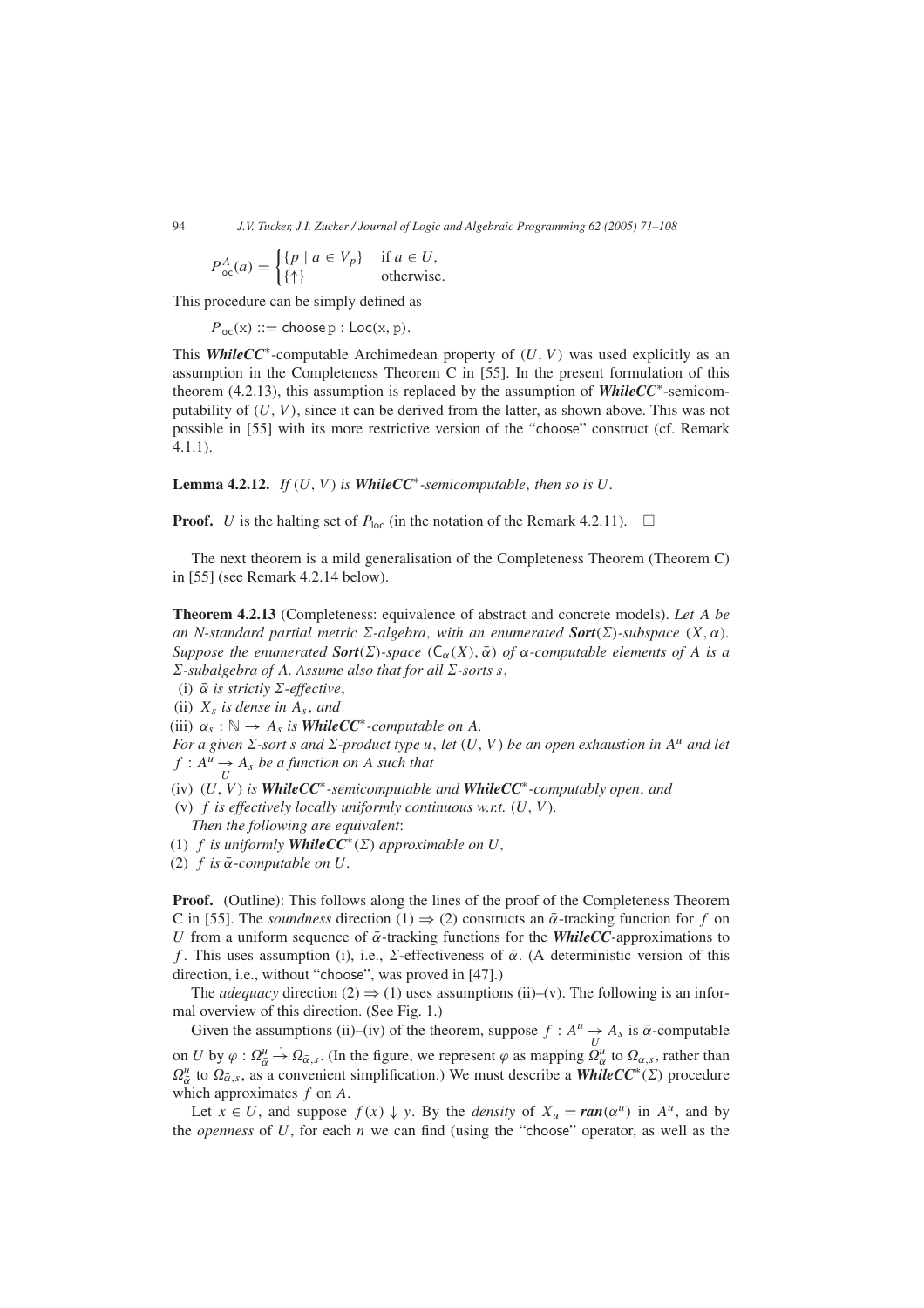

Fig. 1.

*WhileCC*<sup>\*</sup> computability of *α*) an element  $k_n$  of  $\Omega_{\alpha}^u$  such that  $x_n =_{df} \alpha^u(k_n) \in U$ , and also  $d(x_n, x) < 2^{-n}$ .

Now compute an element  $l_n$  of  $\Omega_\alpha^\mu$  which is a close approximation to  $f(k_n)$ , or rather to  $f$ (const $(k_n)$ ), where const $(k)$  is a standard index for the constant function on  $\mathbb N$  with value *k*. More precisely, let  $e'_n =_{df} f(\text{const}(k_n))$ , and let  $l_n =_{df} \{e'_n\}(n)$ . Then  $d(\alpha(l_n), \bar{\alpha}(e'_n))$  <  $2^{-n}$ . Put  $y_n = \alpha(l_n)$ . We must now check that the mapping  $(x, n) \mapsto y_n$  defined above is *WhileCC*<sup>∗</sup> computable, and approximates *f* . By assumption (v): *effective local uniform continuity of f* w.r.t.  $(U, V)$ , since  $(x_n)_n$  is a fast Cauchy sequence with limit *x*,  $(y_n)_n$  is a Cauchy sequence with limit *y* and *WhileCC*<sup>∗</sup> computable modulus of convergence. In fact we can assume w.l.o.g. that  $d(y_n, y) < 2^{-n}$  (cf. Remark 3.1.9). Note that *WhileCC<sup>\*</sup>* computability of  $y_n$  (as a function of x and n) uses the **WhileCC**<sup>\*</sup> computability of  $\alpha$ . Hence we can define a *WhileCC*<sup>\*</sup> procedure *P* : nat  $\times u \rightarrow s$  with  $P^{A}(n, x)$  equal to the set of all such  $y_n$ , obtainable in this way from all possible implementations of the "choose" operator. Hence  $f$  is computably approximable by  $P$ .  $\Box$ 

**Remark 4.2.14** (*Connection with Completeness Theorem of [55]*). There are two slight differences between the formulations of the Completeness Theorem here and in [55, Theorem C]:

- (1) In [55], assumption (iv) includes the assumption of the *WhileCC*∗-computable Archimedean property of the exhaustion  $(U, V)$ . In the present formulation, this assumption is replaced by (and derived from) the assumption of *WhileCC*∗-semicomputability of  $(U, V)$ , as explained in Remark 4.2.11.
- (2) The present formulation, with  $U \supseteq dom(f)$ , apparently generalises that in [55], where it was assumed that  $U = dom(f)$ . However the present formulation could in any case be derived from the version in [55], by replacing *f* by its restriction to *U*.

From the Completeness Theorem 4.2.13, together with Lemmas 4.2.12 and 4.2.9, we infer: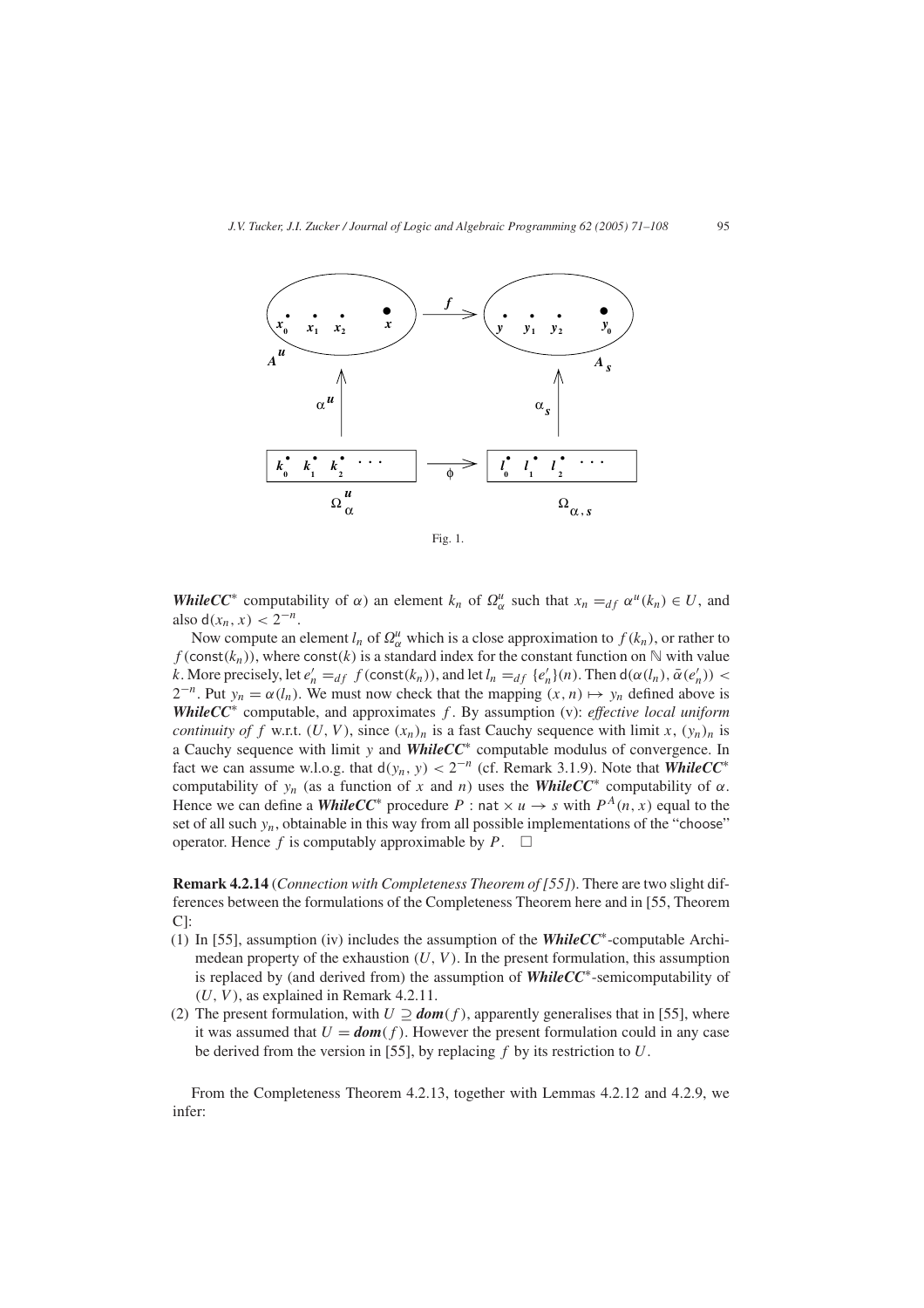**Corollary 4.2.15** (Corollary to Completeness Theorem). *Under the assumptions of Theorem* 4*.*2*.*13*, including (*i*)*–*(*v*), together with*

*(*vi*) U is α*¯*-semicomputable,*

*and assuming either (*1*) or (*2*), we may conclude*:

- $(1^+)$  *f is uniformly WhileCC<sup>\*</sup>(* $\Sigma$ *) approximable on U by a procedure which diverges off U, and*
- $(2^+)$  *f is*  $\bar{\alpha}$ -computable on U by a partial recursive tracking function which diverges off  $(\bar{\alpha})^{-1}[U]$ .

*4.3. Application to computability on* R

Let

 $\alpha_0 : \mathbb{N} \to \mathbb{Q}$ 

be a (fixed, standard) enumeration of the rationals. From this we construct the set

 $C_0 = C_{\alpha_0}(\mathbb{Q})$ 

of *recursive reals*, with enumerations

 $\bar{\alpha}_0 : \Omega_0 \rightarrow C_0.$ 

Note that  $\alpha_0$  is **While**<sup>\*</sup> computable over  $\mathcal{R}_p^N$ . Further,  $\mathbb Q$  is dense in  $\mathbb R$ ,  $\mathsf C_0$  is a subfield of R, and  $\bar{\alpha}_0$  is  $\Sigma(\mathcal{R}_p^N)$ -effective. We then have, as a corollary to Theorem 4.2.13:

**Theorem 4.3.1.** *Suppose*  $f : \mathbb{R}^q \to \mathbb{R}$  *is effectively locally uniformly continuous w.r.t.*  $(U, V)$ , where  $(U, V)$  is a **WhileCC**<sup>\*</sup> $(\mathcal{R}_p^N)$ -semicomputable open exhaustion of  $\mathbb{R}^q$ . Then *the following are equivalent*:

 $(i)$  *f is*  $\bar{\alpha}_0$ -*computable on U* 

*(ii) f is uniformly WhileCC<sup>\*</sup>*( $\mathcal{R}_p^N$ ) *approximable on U.* 

Here and below we use notation such as "*While*<sup>\*</sup>(*A*)" for the *While*<sup>\*</sup>(*Σ*(*A*)) programming language, etc.

Note that Theorem 4.3.1 applies in particular to total functions on  $\mathbb{R}^q$  which are effectively locally uniformly continuous w.r.t. the standard open exhaustion of  $\mathbb{R}^q$ .

*4.4. Equivalence of all the models for total functions on* R

We connect all the models considered so far in Sections 3 and 4 for total functions on R.

**Theorem 4.4.1.** *Suppose*  $f : \mathbb{R}^q \to \mathbb{R}$  *is total and effectively locally uniformly continuous. Then the following are equivalent*:

- *(*i*) f is GL-computable on* R*,*
- $(iii)$  *f is*  $\bar{\alpha}_0$ *-computable on*  $\mathbb{R}$ *,*
- *(*iii*) f is effectively locally* Q*-polynomially approximable on* R*,*
- *(iv) f is locally uniformly While* $(\mathcal{R}^N_t)$  *approximable on* R,
- $f(x)$  *f is locally uniformly While<sup>\*</sup>(* $\mathcal{R}^N_t$ *) approximable on* R,
- *(vi) f is uniformly WhileCC***<sup>\*</sup>**( $\mathcal{R}_p^N$ ) *approximable on* ℝ*.*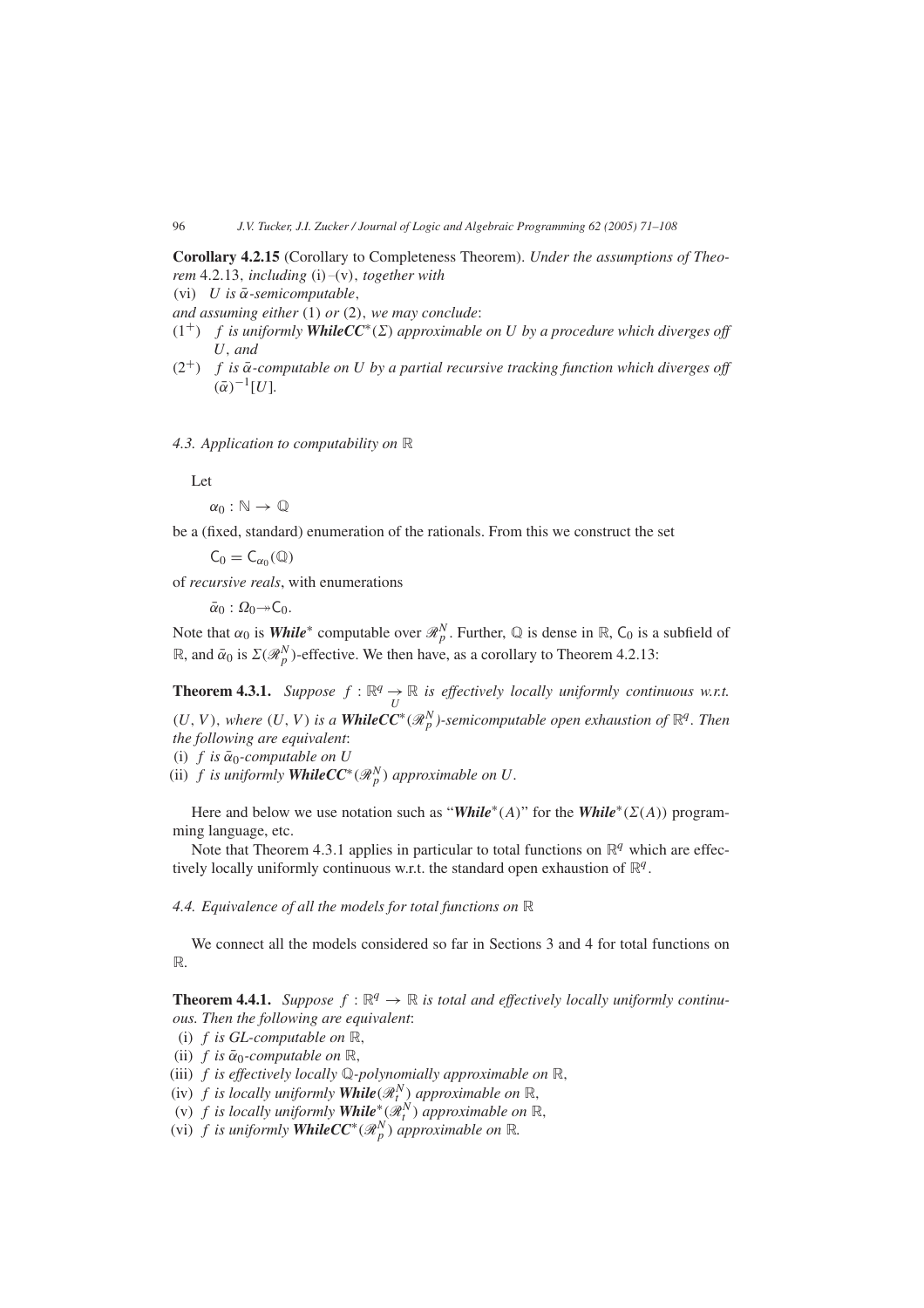Note that the local uniform continuity and approximability in the statement all refer to the standard open exhaustion of  $\mathbb{R}^q$ .

Note also that in comparing (v) with (vi), *local* uniform **While**<sup>\*</sup>( $\mathcal{R}^N_t$ ) approximability corresponds to *global* uniform *WhileCC*∗*(*R*<sup>N</sup> <sup>p</sup> )* approximability.

**Proof.** (Outline). The equivalence of (i), (iii), (iv) and (v) is Theorem 3.3.2. The equivalence of (ii) and (vi) is Theorem 4.3.1. Finally, we can show the equivalence of the two concrete models (i) and (ii). We omit details.  $\Box$ 

**Remark 4.4.2.** We state this theorem for total functions, and the standard exhaustion of  $\mathbb{R}^q$ , since those were the assumptions in Theorem 3.3.2. We conjecture the theorem is true more generally (cf. Remark 3.3.3).

Next, by working with the corresponding models over the unit interval [0*,* 1] with the trivial exhaustion, we obtain:

**Theorem 4.4.3.** *Suppose*  $f : [0, 1]^q \rightarrow \mathbb{R}$  *is total and effectively uniformly continuous. Then the following are equivalent*:

- *(*i*) f is GL-computable on* [0*,* 1]*,*
- $(iii)$  *f is*  $\bar{\alpha}_0$ -*computable on* [0, 1]*,*
- *(*iii*) f is effectively* Q*-polynomially approximable on* [0*,* 1]*,*
- *(iv) f is uniformly While* $(\mathcal{I}^N_t)$  *approximable on* [0, 1]*,*
- *(v) f is uniformly While*<sup>\*</sup>( $\mathcal{I}^N_t$ ) *approximable on* [0, 1]*,*
- *(vi) f is uniformly <i>WhileCC***<sup>\*</sup>**( $\mathcal{I}_p^N$ ) *approximable on* [0, 1]*.*

Here  $\alpha_0$  is a standard effective enumeration of the rationals between 0 and 1, and  $\mathcal{I}_t^N$  and  $\mathcal{I}_t^N$  are algebras on [0, 1] defined analogously to  $\mathcal{R}_t^N$  and  $\mathcal{R}_p^N$  respectively.

Note that this is a re-formulation of the Theorem in [51, Section 10], with the added assumption of effective uniform continuity of  $f$ , and more equivalences ((ii) and (vi)) added.

#### **5. Algebraic specifications of GL-computable functions on the reals**

In this section we modify the theory of [53, Section 6] for compact intervals to obtain a universal algebraic specification for computably approximable functions on  $\mathbb{R}$ , from which we obtain a universal specification for dynamical systems on Euclidean *n*-space.

## *5.1. Universal specification of While*∗*-approximable functions on metric algebras*

We begin with a universal algebraic specification over N-standard metric algebras. This specification consists of finitely many algebraic formulae over the signature that are "localised" with respect to an exhaustion.

Let  $\Sigma$  be an N-standard signature,  $u \to s$  a  $\Sigma$ -function type, and A a total N-standard metric  $\Sigma$ -algebra.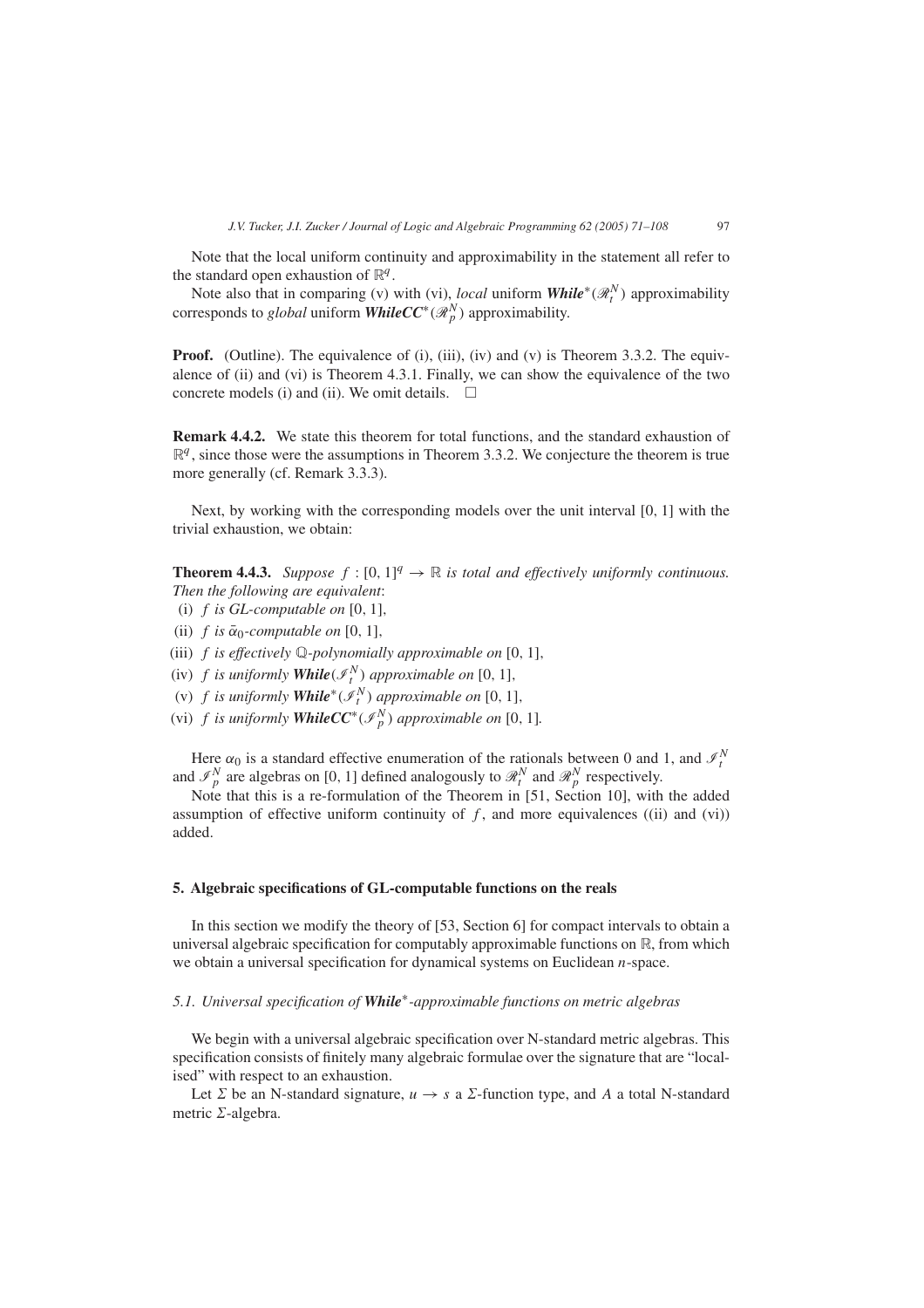# **Definition 5.1.1** (*Conditional localised equations and inequalities)* (a) *Conditional*  $\Sigma$ -equations are formulae of the form

$$
P_1 \wedge \cdots \wedge P_n \to P,\tag{7}
$$

where  $n \geq 0$  and the atoms  $P_i$  and P are *equations*  $(t_1 = t_2)$  where  $t_1$  and  $t_2$  have the same  $\Sigma$ -type (for any  $\Sigma$ -type).

- (b) *Conditional*  $\Sigma$ *-equations and inequalities* are as in (a), except that the atoms in (7) may *also* be *real inequalities*  $(t_1 < t_2)$  where  $t_1$  : real and  $t_2$  : real.
- (c) *Conditional localised*  $\Sigma$ -equations and inequalities w.r.t.  $u \rightarrow s$  are as in (b), except that the atoms in (7) may *also* be *localising atoms*  $Loc(t_1, t_2)$  (meaning " $t_1 \in V_t$ ") where  $t_1$  :  $u$  and  $t_2$  : nat.

Note that clause (c) in the definition extends the concept of "conditional equations and inequalities", introduced in [53], by the addition of "localising atoms".

Our *specification language* for functions on exhaustions is based on conditional localised equations and inequalities. The equality operator "=" and inequality operator "*<*" on the reals, and the locality predicate "Loc" belong to the specification language, but are not in the signature of the metric algebras.

Suppose  $(U, V)$  is an open exhaustion of  $A^u$ , and  $f: A^u \to A_s$ .

## **Definition 5.1.2** (*Conditional localised equational or inequality specification*)

(a) A *conditional localised*  $\Sigma$ -equational or inequality specification of f on A w.r.t. (U, V) has the form

 $(\Sigma', E),$ 

where  $\Sigma'$  is an expansion of  $\Sigma$  by function symbols including "f" (for f), and E is a finite set of conditional  $\Sigma'$ -localised equations and inequalities w.r.t.  $u \to s$ , which specifies *f* uniquely on *U*, i.e.,

(i) 
$$
(A, f) \models E
$$
, and

- (ii) for any  $f' : A^u \to A_s$ , if  $(A, f') \models E$  then  $f'|U = f|U$ .
- (b) A *conditional*  $\Sigma$ -equational or inequality specification of f on A is defined as above, except that *E* contains no localising atoms.

By adapting the proof of Theorem 2 of [53, Section 6] to *local* uniform *While*∗-approximability, we can show:

**Theorem 5.1.3** (Universal conditional localised equational or inequality specification of *While<sup>\*</sup>* approximable functions). *For each*  $\Sigma$ -function type  $u \rightarrow s$  *we can effectively find a signature*  $\sum_{u,s}^*$  *which expands*  $\Sigma^*$  *by function symbols only, and a finite conditional localised equational or inequality specification*

 $\left(\sum_{u,s}^{*}, E_{u,s}(z)\right)$  $\left(8\right)$ 

*which is universal for all locally uniformly While<sup>\*</sup>-approximable functions of type*  $u \rightarrow s$ *, w.r.t. any open exhaustion*  $(U, V)$  *of*  $A<sup>u</sup>$ *. More precisely, the specification* (8) *contains a* distinguished natural number variable z such that for every **While**<sup>\*</sup>( $\Sigma$ ) procedure P :  $nat \times u \rightarrow s$ , *total metric*  $\Sigma$ -algebra *A*, *open exhaustion*  $(U, V)$  *of A and function*  $f: A^u \to A_s$ , *if*  $f$  *is locally uniformly approximable on*  $A$  *by*  $P$  *w.r.t.*  $(U, V)$ ,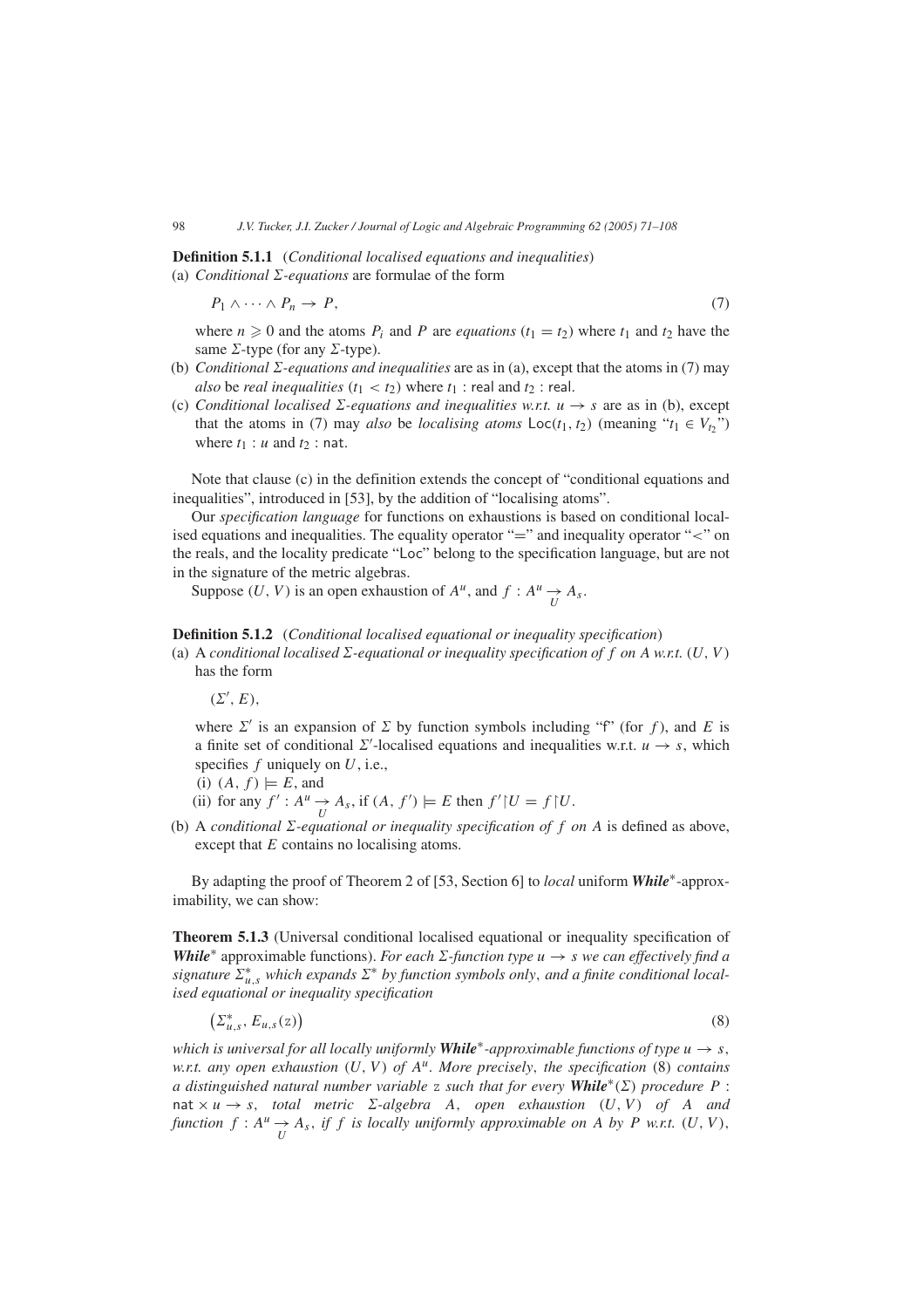*then*  $(\sum_{u,s}^*, E_{u,s}(\bar{k}))$ , where  $k = \lceil P \rceil$ , specifies f on A w.r.t.  $(U, V)$ , with hidden sorts *and functions.*

# **Remark 5.1.4**

- (a) The localising atoms in the conditional specifications in this theorem are only needed on the l.h.s. of the conditional equations, and only in the form "Loc*(*x*,* n*)*" for variables  $x : u$  and  $n : nat$ .
- (b) The "hidden sorts" mentioned are (only) the starred sorts  $s^*$  for all  $\Sigma$ -sorts *s*.

# *5.2. Universal specification of GL-computable functions*

Now consider in particular the total real algebra  $\mathcal{R}_t^N$ . For convenience we display its complete definition in Fig. 2.

Let  $GL^T(\mathbb{R}^q \to \mathbb{R})$  be the class of *total* functions  $f : \mathbb{R}^q \to \mathbb{R}$  that are GL-computable on R. By combining and further developing Theorems 5.1.3 and 3.3.2 we will prove (cf. Theorem 3 of [53, Section 6], which applies to  $[0, 1]$  instead of  $\mathbb{R}$ ):

**Theorem 5.2.1** (Universal conditional equational or inequality specification of GL-computable functions). *For each*  $q > 0$  *we can effectively find a signature*  $\Sigma_q$  *which is an expansion of*  $\Sigma(\mathcal{R}^N_t)$  by finitely many function symbols, and a finite conditional equational *or inequality specification*  $(\Sigma_q, E_q(z))$  *which is universal for specifications of*  $GL^T(\mathbb{R}^q \to$ R*), in the following sense*: *it contains a distinguished natural number variable* z *such*

| algebra                                                              | $\mathcal{R}_t^N$                                            |
|----------------------------------------------------------------------|--------------------------------------------------------------|
| carriers                                                             | $\mathbb{R}, \mathbb{N}, \mathbb{B},$                        |
| functions                                                            | $0_{\text{real}}, 1_{\text{real}} : \rightarrow \mathbb{R},$ |
| $+$ , $\times : \mathbb{R}^2 \rightarrow \mathbb{R},$                |                                                              |
| $- : \mathbb{R} \rightarrow \mathbb{R},$                             |                                                              |
| $div_{nat} : \mathbb{R} \times \mathbb{N} \rightarrow \mathbb{R},$   |                                                              |
| $0_{nat} : \rightarrow \mathbb{N},$                                  |                                                              |
| $S : \mathbb{N} \rightarrow \mathbb{N},$                             |                                                              |
| $t, ff : \rightarrow \mathbb{B},$                                    |                                                              |
| $and, or : \mathbb{B}^2 \rightarrow \mathbb{B},$                     |                                                              |
| $not : \mathbb{B} \rightarrow \mathbb{B},$                           |                                                              |
| $if_{real} : \mathbb{B} \times \mathbb{R}^2 \rightarrow \mathbb{R},$ |                                                              |
| $if_{real} : \mathbb{B} \times \mathbb{N}^2 \rightarrow \mathbb{N},$ |                                                              |
| $ef_{nat}, \text{less}_{nat} : \mathbb{N}^2 \rightarrow \mathbb{B},$ |                                                              |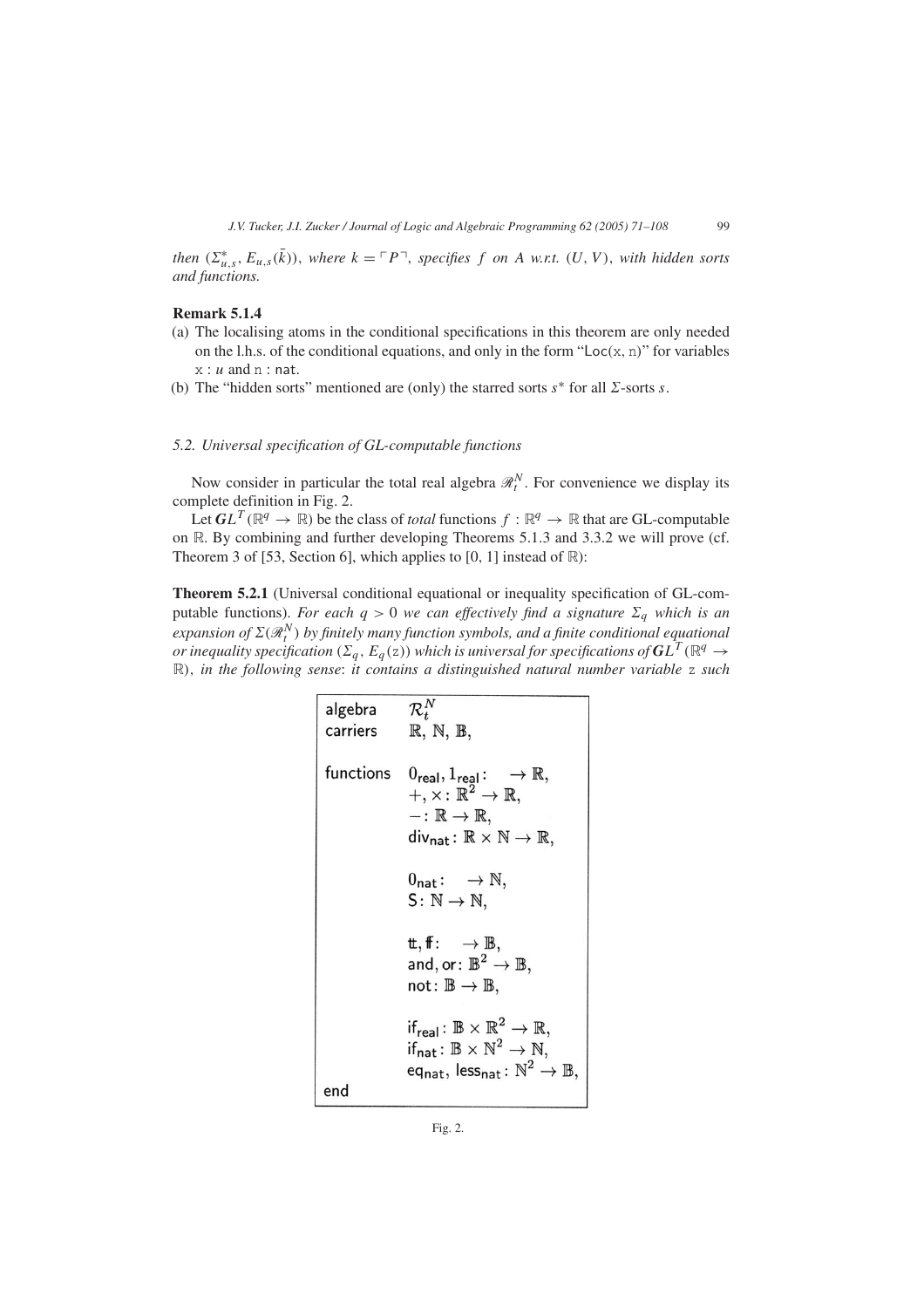*that each function*  $f \in GL^T(\mathbb{R}^q \to \mathbb{R})$  *is specified (with hidden functions) by a suitable substitution instance*  $(\Sigma_q, E_q(\overline{k}))$ , where *k* can be found effectively from a GL-code for f.

**Proof.** Suppose  $f \in GL^T(\mathbb{R}^q \to \mathbb{R})$ . By Theorem 4.4.1, there is a *While*  $(\mathcal{R}^N_t)$  function

$$
g:\mathbb{N}\times\mathbb{R}^q\to\mathbb{R}
$$

which approximates f locally uniformly (w.r.t. the standard open exhaustion), in the sense that for all *n* and  $x \in \mathbb{R}^q$ :

$$
-n < x < n \quad \Rightarrow \quad \mathsf{d}(f(x), g(n, x)) < 2^{-n}, \tag{9}
$$

(cf. Remark 3.2.2) where d is the standard metric on the reals:  $d(x, y) = |x - y|$ . Next, by the Universal Function Theorem for *While* $(\mathcal{R}^N_t)$  ([52, Section 4.9], [53, Section 4.4]) there is a  $\textit{While}(\mathcal{R}^N_t)$  function

$$
G^q : \mathbb{N} \times \mathbb{N} \times \mathbb{R}^q \to \mathbb{R}
$$

which is universal for  $\textit{While}(\mathcal{R}^N_t)$  functions of type nat  $\times$  real<sup>q</sup>  $\rightarrow$  real, and so there exists *k* such that for all *n* and  $x \in \mathbb{R}^q$ :

$$
Gq(k, n, x) = g(n, x). \tag{10}
$$

Note that *k* can be found effectively from a *While*( $\Sigma(\mathcal{R}_t^N)$ ) index for *g*, which in turn can be found effectively from a  $GL$  index for  $f$ . Note also that  $G<sup>q</sup>$  is  $\mu$ PR computable on  $\mathcal{R}_t^N$  [52, Theorem 8] and we can effectively find a  $\mu$ PR derivation for  $G^q$  from its **While** procedure.

From (9) and (10), for all *n* and  $x \in A^u$ ,

$$
-n < x < n \quad \Rightarrow \quad \mathsf{d}(f(x), G^q(k, n, x)) < 2^{-n}.\tag{11}
$$

The signature  $\Sigma_q$  expands  $\Sigma(\mathcal{R}_t^N)$  by the functions listed below, and  $E_q(z)$  consists of conditional equational and inequality specifications for these functions, as follows:

(i) the function negexp :  $\mathbb{N} \to \mathbb{R}$ , where negexp $(n) = 2^{-n}$ , used for assertions about computable approximations, together with its primitive recursive equational specification

 $\n negexp(0_{nat}) = 1_{real}$ ,  $\n negexp(S(z)) = \text{div}_{nat}(negexp(z), S(S0))$ ;

(ii) the embedding  $i_N : \mathbb{N} \hookrightarrow \mathbb{R}$ , together with its primitive recursive equational specification

$$
i_N(0_{nat}) = 0_{real}, \quad i_N(S(n)) = i_N(n) + 1;
$$

(iii) the function f and the "universal approximating function"  $G<sup>q</sup>$  and the conditional inequality (11) connecting the two:

$$
(-i_N(n) < x) \land (x < i_N(n)) \to d(f(x), G^q(z, n, x)) < \text{negexp}(n) \tag{12}
$$

which can be re-written without the metric "d" as a pair of conditional inequalities:

$$
(-i_N(n) < x) \land (x < i_N(n)) \rightarrow f(x) < G^q(z, n, x) + \text{negexp}(n),
$$
\n
$$
(-i_N(n) < x) \land (x < i_N(n)) \rightarrow G^q(z, n, x) < f(x) + \text{negexp}(n);
$$
\n
$$
(13)
$$

- (iv) the auxiliary functions used in the  $\mu$ PR derivation of  $G<sup>q</sup>$ , together with equational specifications for these (cf. (v) below);
- (v) the characteristic function for "bounded universal quantification" on  $\mathbb{N}$ , together with its primitive recursive equational specification [53, Section 3.3], which is used for an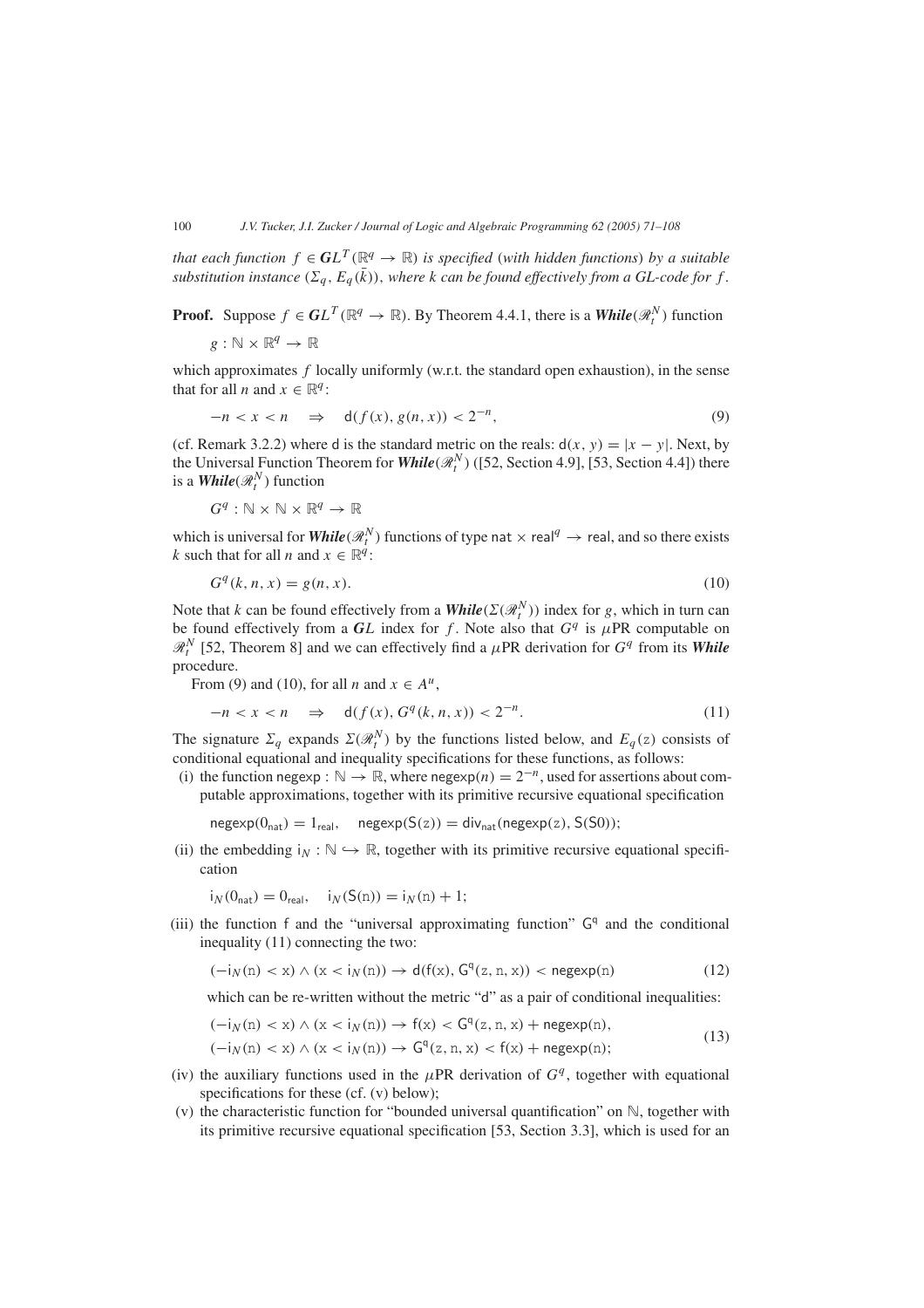equational specification of the  $\mu$ -operator [53, Section 5.2], which in turn is needed for deriving an equational specification of  $G<sup>q</sup>$  from its  $\mu$ PR derivation.  $\Box$ 

#### **Remark 5.2.2**

- (a) Three simplifications are possible with regard to the signature  $\Sigma_q$  of this specification, compared to the more general case of Theorem 5.1.3, which applies to arbitrary total metric  $\Sigma$ -algebras with arbitrary open exhaustions.
	- (i) The localising atoms "Loc $(x, n)$ " needed in the general case (cf. Remark 5.1.4(a)) can be replaced by conjunctions of inequalites

$$
(-i_N(n) < x) \land (x < i_N(n))
$$

as in (12) above.

- (ii) The metrics d can be eliminated, as in the transformation from  $(12)$  to  $(13)$  above.
- (iii) The starred sorts real<sup>∗</sup> etc. are not needed. (This follows, e.g., from the equivalence given by Theorem 3.3.2(i) and (ii).) Thus there are no hidden sorts here (cf. Remark 5.1.4(b)).
- (b) This theorem is stated for total functions, and the standard exhaustion of  $\mathbb{R}^q$ , since those were the assumptions in Theorem 3.3.2. Again (cf. Remarks 3.3.3(c) and 4.4.2) we conjecture the theorem is true more generally.

#### *5.3. Application: universal specification of dynamical systems*

We illustrate the connection between algebraic specification methods and models of dynamical systems. (Compare [53, Section 6.3], where the following analysis was carried out for systems on  $[0, 1]^q$  instead of  $\mathbb{R}^q$ .)

A *deterministic dynamical system* with finite dimensional state space  $S \subseteq \mathbb{R}^q$  and time  $T \subseteq \mathbb{R}$  is represented in a model by a function

$$
\phi: T \times S \to S,
$$

where for  $t \in T$ ,  $s \in S$ ,  $\phi(t, s)$  is the state of the system at time *t* with initial state *s*. For example, the state of a particle in motion is represented by position and velocity. Thus, for a system of *n* particles in three-dimensional space, the state space has 6*n* dimensions.

In practice, the model is specified by ordinary differential equations (ODEs) whose complete solution is  $\phi$ . Specifically, in the modern qualitative theory of ODEs [1],  $\phi$  is differentiable, and the function  $\phi_t : S \to S$  defined by

$$
\phi_t(s) = \phi(t, s) \text{ for } t \in T, s \in S,
$$

is a 1-parameter group of diffeomorphisms of *S*; the action of this group on *S* is *φ* itself, called the *flow* on the *phase space S*. This flow can be specified by a vector field on *S*.

In modelling a dynamical system, one aim is to *compute* values of the function  $\phi$  on some time interval and subspace of the space of initial conditions. Many methods exist to derive algorithms for *φ* from the equations that define it. Indeed, various fields of applied mathematics exist in order to design such equations, and the field of numerical analysis exists to design such solution methods.

*Conversely*, we suppose that  $\phi : S \to S$  can be simulated on a digital computer, i.e.,  $\phi$  is a classically computable (e.g., GL-computable) function. Note, in this connection, that in mechanics, state spaces are often modelled as differentiable manifolds of finite dimension.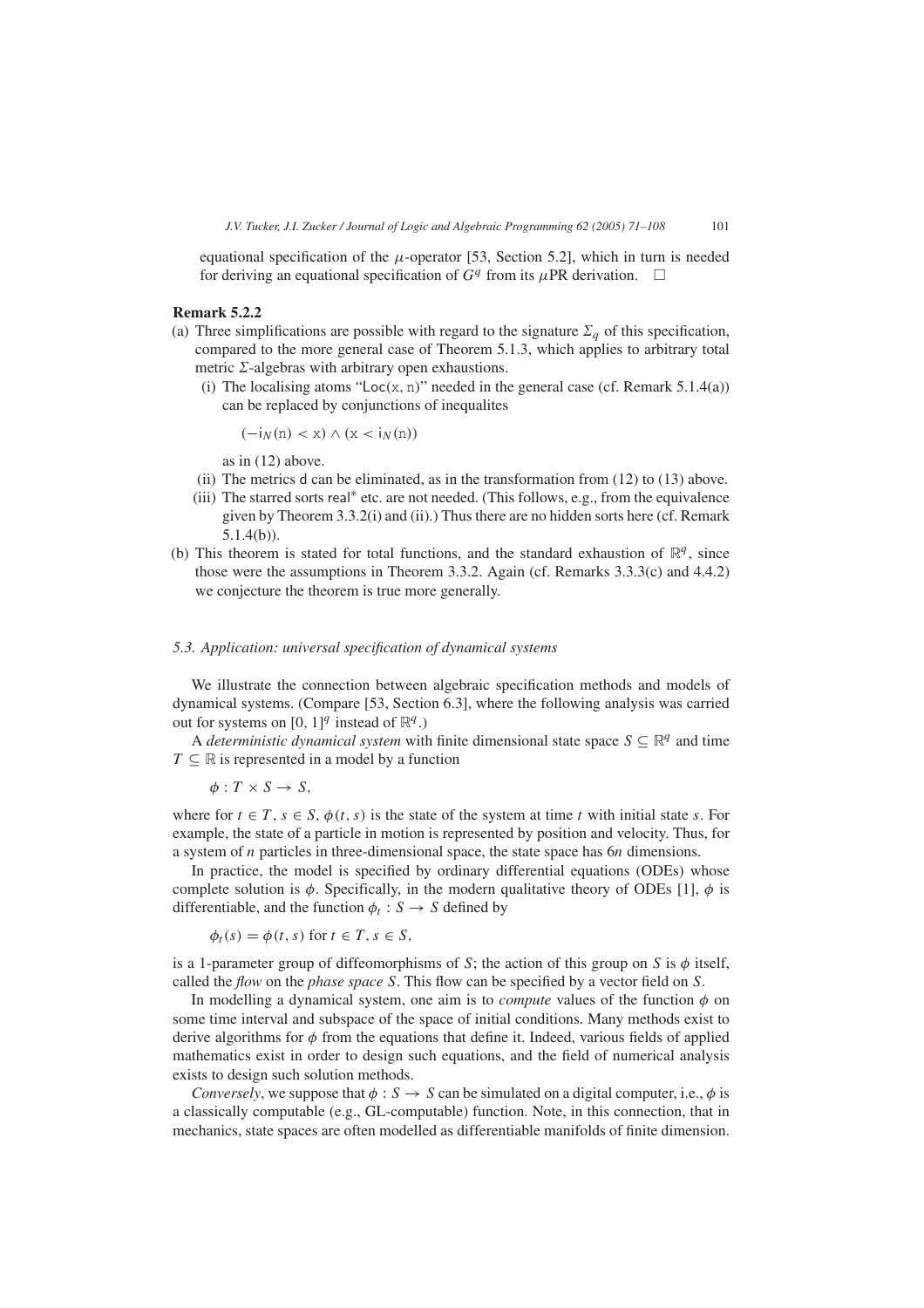By Whitney's Theorem [58] any differentiable manifold of dimension *k* can be embedded as a submanifold of  $\mathbb{R}^{2k+1}$ . So

*Assume that the state space S is the Euclidean q-space* R*<sup>q</sup> , and the time dimension T is the real line* R*.*

Thus we have a state evolution function

 $\phi: \mathbb{R} \times \mathbb{R}^q \to \mathbb{R}^q$ .

We can now apply Theorem 5.2.1 to show that the dynamical system has a finite algebraic specification; indeed, there is one finite system of formulae that defines them all.

**Theorem 5.3.1** (Universal specification of computable dynamical systems). *For each n >* 0 there is a finite signature  $\tilde{\Sigma}_n$  which extends the signature  $\Sigma(\mathscr{R}_t^N)$  of the total real algebra R*<sup>N</sup> <sup>t</sup> by function symbols, and a finite specification*

 $(\tilde{\Sigma}_n, \tilde{E}_n(z))$ 

*consisting of conditional equations and inequalities, which is universal for all GL-computable dynamical systems on Euclidean n-space*  $\mathbb{R}^n$ .

Note that  $\tilde{\Sigma}_n$  is essentially the signature  $\sum_a$  of Theorem 5.2.1, with  $n = q + 1$ .

#### **6. Concluding remarks and future directions**

Finally, we consider a number of future directions and some open problems.

# *6.1. Algebraic specifications and topological algebras*

Our chosen method to specify functions on a metric algebra involves:

(i) *Algebraic specifications*: We have developed formulae that are based on conditional equations, but customised for metric algebras (i.e., by introducing inequalities between reals) or the kind of function at hand (i.e., by introducing exhaustions).

We have on occasion required algebras and/or functions to be total to simplify notions of computation, approximation and/or specification. Clearly, the general case of partial multivalued functions needs further analysis.

(ii) *Unique semantics*: We have required that the formulae define the functions uniquely on a specific metric algebra, or on a class of such algebras of the same signature.

In particular, we have ignored the problem of specifying the underlying metric algebra itself; more specifically, we have ignored the problem of specifying the data of the algebra. There are a number of approaches that try to specify topological data types such as infinite tree algebras, algebras of real numbers and stream algebras, with different fields of application in mind. This brings us to

**Problem 1.** *To create a comprehensive algebraic theory for the specification of topological data types.*

As with models of computation, this problem can be approached in two ways.

(a) *Concrete approaches*: Some uncountable structures, such as algebras of infinite trees, were considered in the seminal work of the ADJ group [16]. Maurice Nivat and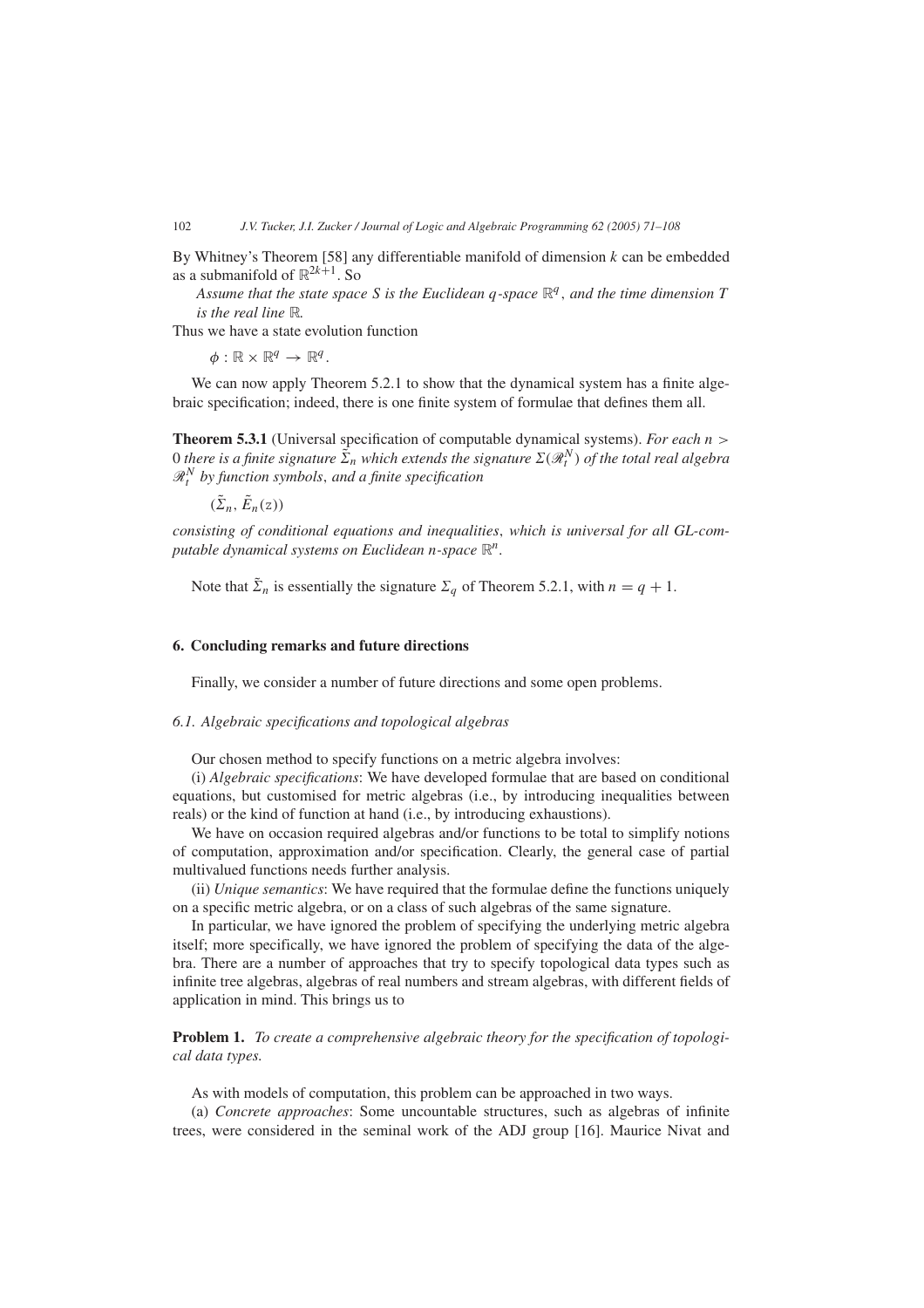his colleagues developed these ideas of continuous algebras into an extensive theory of algebraic semantics for programming languages. Order-theoretic notions and metric methods play a vital role in this approach, as in [17]. Although the theory of data types, and the principal examples of real numbers and function spaces, are not the subject of algebraic semantics, its mathematical techniques are relevant to a theory of topological algebras. These techniques have been used to create a theory of processes, starting with [10] and extensively developed by de Bakker and co-workers [8,9].

These methods motivated the idea of representing certain topological algebras by domains [41]. Infinite trees, ordered algebras, metric and ultrametric algebras, inverse limits and domains are intimately related, and are the basis of a concrete theory of data types that deals with representations.

(b) *Abstract approaches*: The algebraic theory of data uses "algebraic formulae" to axiomatise the properties of operations and hence avoid problems of representations. Axiomatic approaches to specifying the real numbers are not new. There is David Hilbert's proof that the field of real numbers is uniquely defined as a complete archimedian ordered field, and attempts at axiomatising computer arithmetics start in [56]. A recent such specification is given in [38]. But a general specification theory for topological algebras that retains the special features of the countable case is yet to be found.

The theory of higher order algebraic specifications seems appropriate for tackling topological algebras. Higher order data types were considered by Maibaum and Lucena [28] and a theory of higher order specifications developed systematically by Bernhard Möller and colleagues, starting in [30,31], with an emphasis on refinement. Meinke studied the universal algebra of higher order specifications in a series of papers [25,26]. In addition to results on the power of higher order specifications, he considered explicitly working with (i) topological data types in general [26]; (ii) stream algebras for hardware verification [33].

Higher order algebra provides an abstract approach for a general theory of specification and verification in topological data types.

The theory of term rewriting for infinite terms [11,23] is also a mathematical tool that could be applied to this problem. A related approach, using infinite terms combined with initial model semantics, was given in [54].

We conjecture that all the above approaches work, and can be shown to be equivalent, at least for metric algebras.

# *6.2. Equations*

Since the late 1970s, the scope and limits of specifying countable data types with equations or conditional equations, with and without hidden functions and sorts, under both initial and final semantics, has been studied in some depth; see [6] which contains a systematic account of the first phase of the programme and, for example, the recent striking results in [22].

In the topological context, several questions can be asked about the expressive power of conditional equations and inequalities.

**Problem 2.** *Can all computably approximable functions on a total metric algebra be defined by (conditional) equations only?*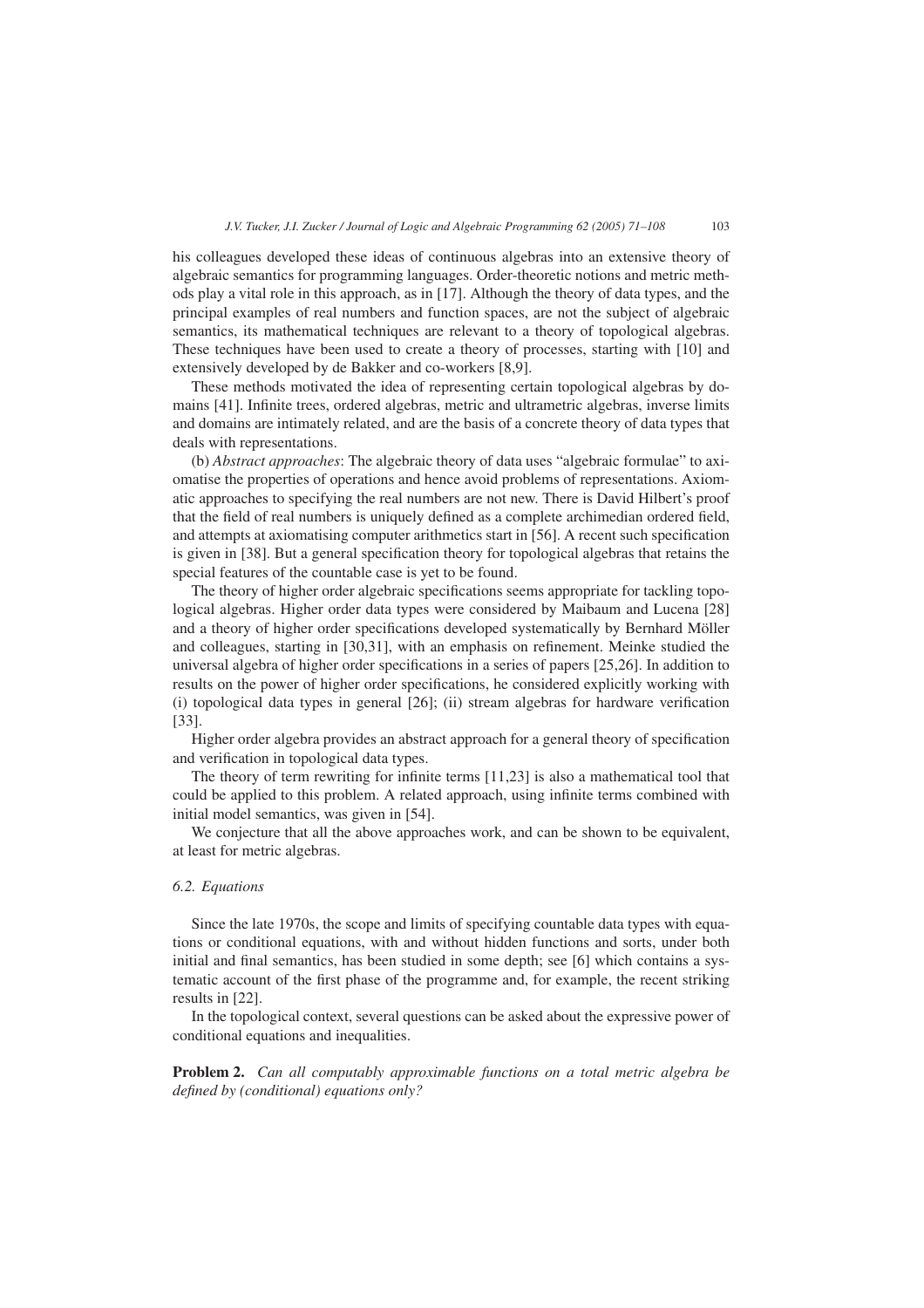The converse problems, exploring under what conditions algebraic specifications are computable, are largely open. For countable data types the (semi- or cosemi-)computability of specifications under initial or final semantics was easy to prove [6]. In the topological case, however, it is known that finite systems of equations can define non-computable functions [53, Section 6.4]. Now under broad conditions, a computable function must be continuous (roughly speaking), by Tseitin's Theorem. Thus we expect some form of continuity (at least) as a necessary condition to be added to equational definability to ensure computability.

Now, the property of a function *f* of being a homomorphism is an equational condition. It is defined by a system of equations: for each operation  $F$  in the signature, there is an equation of the form

$$
f(F(\mathbf{x}_1,\ldots,\mathbf{x}_m))=F(f(\mathbf{x}_1),\ldots,f(\mathbf{x}_m)).
$$

Given the fact that homomorphisms generalise structural inductions, it is natural to ask if homomorphism equations might imply computability. Indeed, given that (some form of) continuity is a necessary condition for computability, we have the following wide ranging problem, for various classes of algebras.

**Problem 3.** *Suppose f is a metric algebra homomorphism from A to B. Under what extra conditions on A and f is the following true?*

### *f* is locally uniformly continuous  $\iff$  *f* is computable.

The first result of this form was noted in the case of linear maps on Banach spaces by Pour-El and Richards ("First Main Theorem" in [35, p. 101]). Here *boundedness* of the linear map (which is equivalent to global uniform continuity), together with certain computability assumptions on the spaces, is shown to be equivalent to its computability. The proof involves the special properties and techniques of Banach space theory. The phenomenon has been analysed and extended to homomorphisms on partial metric algebras in [44].

# *6.3. Physical algorithmic models and dynamical systems*

Topological data types and algebraic specifications are fundamental in many areas of computing. In scientific computation, mathematical models of dynamical systems are *specified* by sets of equations, for which algorithms are sought to compute their solutions and hence to simulate the systems. Typically, a question is:

Given some kind of differential or integral equation that models a system, find algorithms to approximate their solution and, hence, to simulate the system.

Our Theorems 4.4.1 and 5.2.1 answer a *converse* question, namely:

Given some algorithm that approximates the behaviour of a physical system, is there a set of algebraic formulae (e.g., equations) that defines the algorithmic model of the system?

To concentrate on finite-dimensional systems only, our results imply the following (cf. Theorem 5.3.1):

**Theorem.** *If a deterministic finite-dimensional physical system has a model that can be simulated to any degree of accuracy by a computer algorithm, then there exists an algebraic specification for the model. Indeed, for each n, there is a universal algebraic*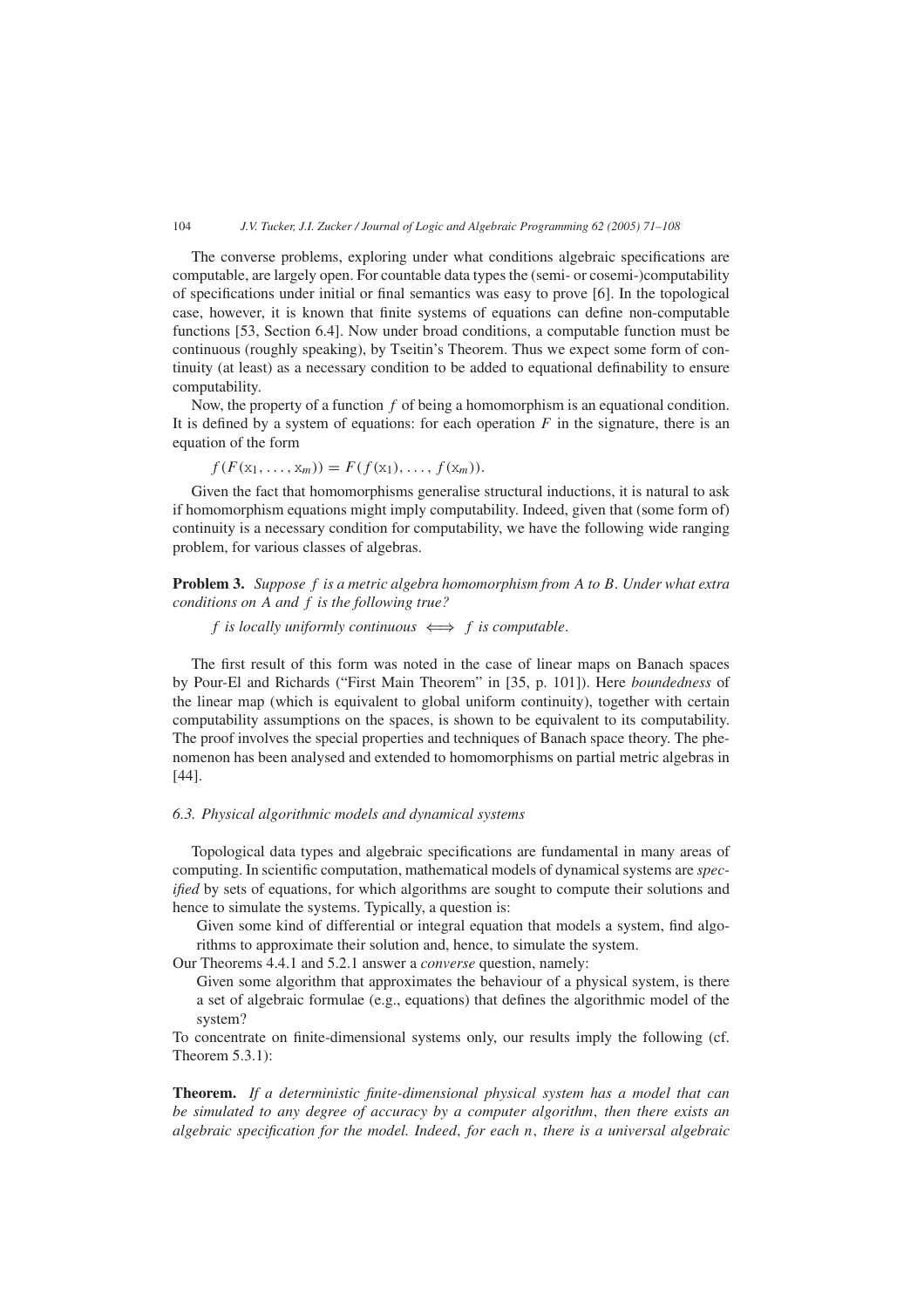*specification that captures all such computably approximable models with n-dimensional state spaces.*

Of course, the equations we produce are not the familiar differential or integral equations for modelling dynamical systems. They are more abstract equations designed to model purely algorithmic structures. Nevertheless, in our view, such results are intriguing. They certainly help delimit further the territory of a computability theory for dynamical systems. Still, we can ask:

**Problem 4.** *Does there exist a family of differential equations, the solutions of which include all, and only, the computably approximable finite dimensional systems?*

Given the wealth of algorithms and theory in numerical methods, it seems to us that relatively little is known about the computational and logical scope and limits of equations, which are central to the classical mathematical methods of science. Earlier [53] we have posed:

**Problem 5.** *Show that the theory of numerical solutions of differential and integral equations is a special instance of a general theory of algebraic specifications on metric algebras.*

A solution to this problem would play a role in the algebraic theory of co-ordinate free numerical software pioneered by Magne Haveraaen and Hans Munthe-Kaas (see [18] and other papers in that Special Issue).

The universal algebraic specifications for dynamical systems are clearly of theoretical interest. Although they are different from the classical differential and integral equations that describe most physical systems, the formulae are intimately connected with algorithms. Now, in mathematical modelling, using algorithms to model physical systems directly, without first deriving them from differential or integral equations, is a long established practice. Thus, we may pose the following:

**Problem 6.** *Can one develop universal algebraic specifications for classes of algorithmic models of physical systems that are physically meaningful?*

Independent algorithmic models of systems are commonplace in

(i) simulating non-linear dynamical systems, for example, in biology, where it began over 50 years ago with McCulloch's and Pitts' neural nets (in 1943) and von Neumann's cellular automata (in 1952).

They are also ubiquitous in

(ii) specifying hardware for computing devices, where algorithmic models are used to define the architecture and intended behaviour of a physical device or machine.

Computational universality has been studied in both areas. Indeed, one might also argue that the older discipline of

(iii) designing analogue computers for specific problems

could be added to the list, though differential and integral equations play a role there.

Many of the algorithms used for dynamical systems and hardware have been shown to have a common structure, namely that of *synchronous concurrent algorithms* (SCAs). SCAs are networks of processors linked by channels that are synchronised by a global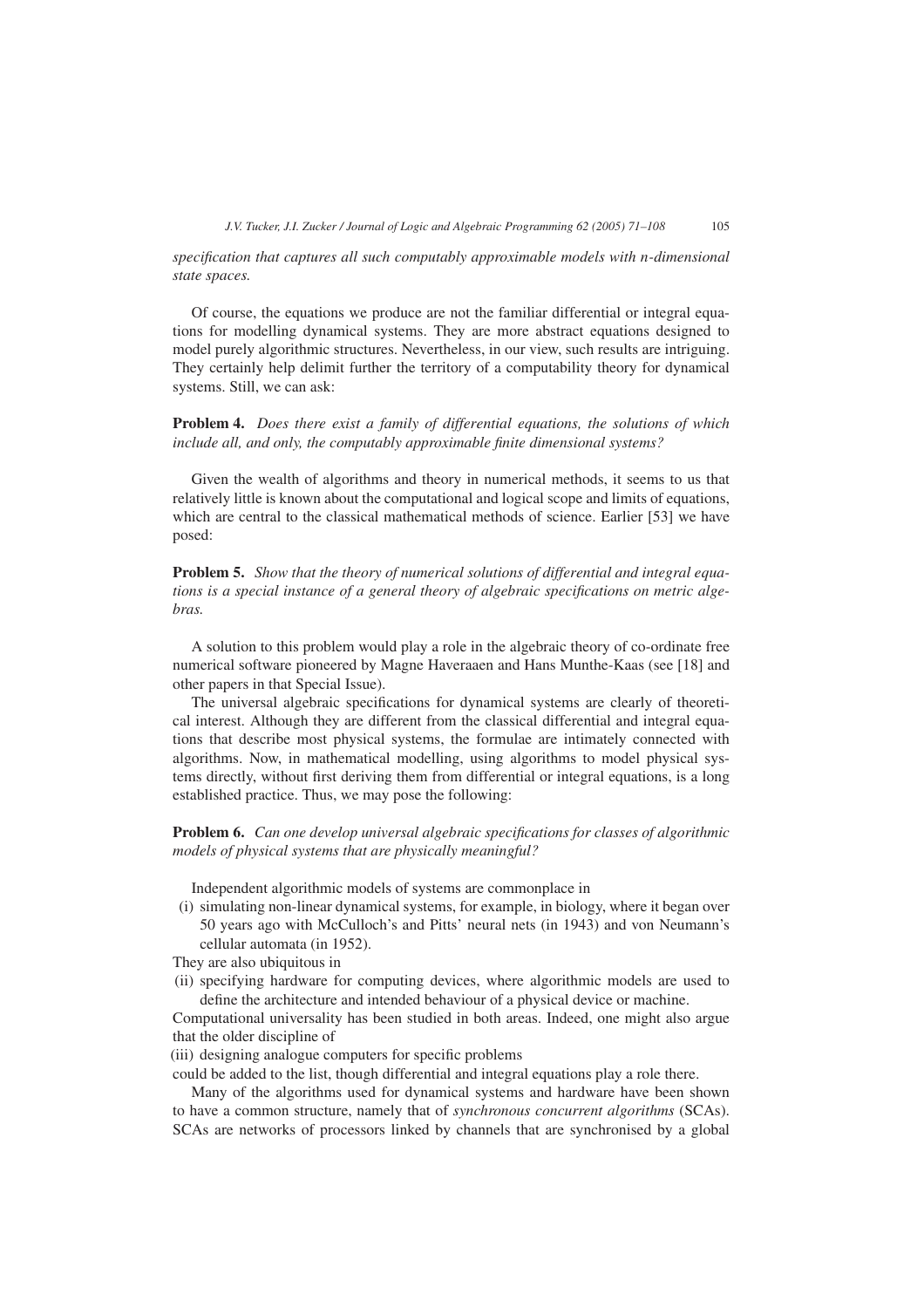clock. They occupy discrete space and operate in discrete time, processing infinite streams of data. In particular, SCAs can be defined using recursion equations over stream algebras. Thus, in SCA theory one can unify many disparate systems using a standard method for making algebraic specifications that are physically meaningful. For some basic information on SCAs see [48], for applications to dynamical systems see [19,37], and for applications to hardware see [20,21]. A study of the equational specification of general computable, countable, discrete space, discrete time dynamical and hardware systems is given in [36].

We think these are exciting and difficult problems, with many applications and ramifications.

#### **Acknowledgements**

We are grateful to two anonymous referees for helpful comments.

#### **References**

- [1] V.I. Arnold, Ordinary Differential Equations, MIT Press, 1973.
- [2] L. Blum, F. Cucker, M. Shub, S. Smale, Complexity and Real Computation, Springer-Verlag, 1998.
- [3] V. Brattka, Recursive characterisation of computable real-valued functions and relations, Theoretical Computer Science 162 (1996) 45–77.
- [4] V. Brattka, Recursive and computable operations over topological structures, Ph.D. Thesis, FernUniversität Hagen, Fachbereich Informatik, Hagen, Germany, 1999, Informatik Berichte 255, FernUniversität Hagen, July 1999.
- [5] J.A. Bergstra, J.V. Tucker, Initial and final algebra semantics for data type specifications: two characterization theorems, SIAM Journal of Computing 12 (1983) 366–387.
- [6] J.A. Bergstra, J.V. Tucker, Algebraic specifications of computable and semicomputable data types, Theoretical Computer Science 50 (1987) 137–181.
- [7] J.A. Bergstra, J.V. Tucker, Equational specifications, complete term rewriting and computable and semicomputable algebras, Journal of the Association for Computing Machinery 42 (1995) 1194–1230.
- [8] J.W. de Bakker, E. de Vink, Control Flow Semantics, The MIT Press, 1999.
- [9] J.W. de Bakker, J.J.M.M. Rutten (Eds.), Ten Years of Concurrency Semantics, World Scientific, 1992.
- [10] J.W. de Bakker, J.I. Zucker, Processes and the denotational semantics of concurrency, Information and Control 54 (1982) 70–120, Reprinted, with errata, in [9].
- [11] N. Dershowitz, Rewrite, rewrite, rewrite, rewrite, rewrite, ..., Theoretical Computer Science 83 (1991) 71–96.
- [12] A. Edalat, Domains for computation in mathematics, physics and exact real arithmetic, Bulletin of Symbolic Logic 3 (1997) 401–452.
- [13] E. Engeler, Algorithmic Properties of Structures, World Scientific Publishing Co., 1993.
- [14] A. Grzegorczyk, Computable functions, Fundamenta Mathematicae 42 (1955) 168–202.
- [15] A. Grzegorczyk, On the definitions of computable real continuous functions, Fundamenta Mathematicae 44 (1957) 61–71.
- [16] J.A. Goguen, J.W. Thatcher, E.G. Wagner, J.B. Wright, Initial algebra semantics and continuous algebras, Journal of the Association for Computing Machinery 24 (1977) 68–95.
- [17] I. Guessarian, Algebraic Semantics, Lecture Notes in Computer Science, vol. 99, Springer-Verlag, 1981.
- [18] M. Haveraaen, Case study on algebraic software methodologies for scientific computing, Scientific Programming 8 (2000) 261–273.
- [19] A.V. Holden, M. Poole, J.V. Tucker, H. Zhang, Coupled map lattices as computational systems, Chaos 2 (1992) 367–376.
- [20] N.A. Harman, J.V. Tucker, Algebraic models of microprocessors: architecture and organisation, Acta Informatica 33 (1996) 421–456.
- [21] K.M. Hobley, B.C. Thompson, J.V. Tucker, Specification and verification of synchronous concurrent algorithms: a case study of a convoluted algorithm, in: G. Milne (Ed.), The Fusion of Hardware Design and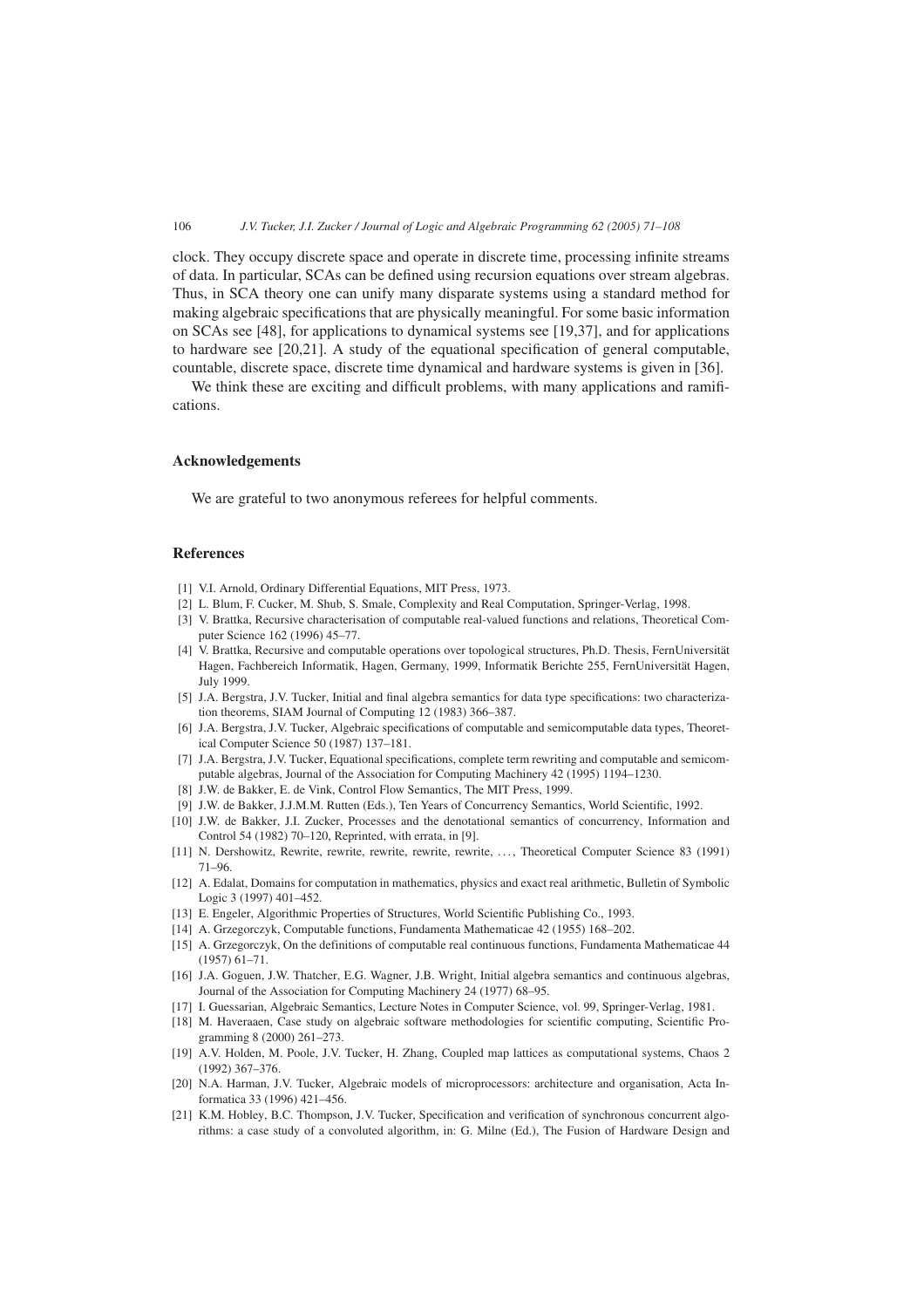Verification (Proceedings of IFIP Working Group 10.2 Working Conference), North Holland, 1988, pp. 347–374.

- [22] B.M. Khoussainov, Randomness, computability, and algebraic specifications, Annals of Pure & Applied Logic 91 (1) (1998) 1–15.
- [23] J.R. Kennaway, J.W. Klop, M.R. Sleep, F.J. de Vries, Transfinite reductions in orthogonal term rewriting systems, Information and Computation 119 (1995) 18–38.
- [24] D. Lacombe, Extension de la notion de fonction récursive aux fonctions d'une ou plusieurs variables réelles, I, II, III, Comptes Rendus De L Academie Des Sciences, Paris 240 (1955) 2470–2480, 241:13–14, 151–153.
- [25] K. Meinke, Universal algebra in higher types, Theoretical Computer Science 100 (1992) 385–417.
- [26] K. Meinke, Topological methods for algebraic specification, Theoretical Computer Science 166 (1996) 263– 290.
- [27] J. Meseguer, J.A. Goguen, Initiality, induction and computability, in: M. Nivat, J. Reynolds (Eds.), Algebraic Methods in Semantics, Cambridge University Press, 1985, pp. 459–541.
- [28] T.S.E. Maibaum, C.J. Lucena, Higher-order data types, International Journal of Computing and Information Science 9 (1980) 31–53.
- [29] J. Meseguer, L. Moss, J.A. Goguen, Final algebra, cosemicomputable algebras, and degrees of unsolvability, Theoretical Computer Science 100 (1992) 267–302.
- [30] B. Möller, On the algebraic specification of infinite objects––ordered and continuous models of algebraic types, Acta Informatica 22 (1985) 537–578.
- [31] B. Möller, Higher-order algebraic specifications, Habilitationsschrift, Technische Universität München, 1987.
- [32] Y.N. Moschovakis, Recursive metric spaces, Fundamenta Mathematicae 55 (1964) 215–238.
- [33] K. Meinke, J. Steggles, Specification and verification in higher order algebra: a case study of convolution, in: J. Heering, K. Meinke, B. Möller, T. Nipkow (Eds.), Higher Order Algebra, Logic and Term Rewriting, Lecture Notes in Computer Science, vol. 816, Springer-Verlag, 1994, pp. 189–222.
- [34] M.B. Pour-El, J.C. Caldwell, On a simple definition of computable function of a real variable with applications to functions of a complex variable, Zeitschrift für mathematische Logik und Grundlagen der Mathematik 21 (1975) 1–19.
- [35] M.B. Pour-El, J.I. Richards, Computability in Analysis and Physics, Springer-Verlag, 1989.
- [36] M.J. Poole, J.V. Tucker, A.V. Holden, Hierarchies of spatially extended systems and synchronous concurrent algorithms, in: B. Möller, J.V. Tucker (Eds.), Prospects for Hardware Foundations, Lecture Notes in Computer Science, vol. 1546, Springer-Verlag, 1998, pp. 184–235.
- [37] M.J. Poole, J.V. Tucker, A.V. Holden, Hierarchical reconstructions of cardiac tissue, Chaos, Solitons and Fractals 13 (2002) 1581–1612.
- [38] M. Roggenbach, L. Schröder, T. Mossakowski, Specifying real numbers in CASL, in: C. Choppy, D. Bert, P. Mosses (Eds.), Recent Developments in Algebraic Development Techniques. 14th International Workshop, WADT'99, Chateau de Bonas, France, Lecture Notes in Computer Science, vol. 1827, Springer-Verlag, 2000, pp. 146–161.
- [39] W. Rudin, Principles of Mathematical Analysis, third ed., McGraw-Hill, 1976.
- [40] J.C. Shepherdson, On the definition of computable function of a real variable, Zeitschrift für mathematische Logik und Grundlagen der Mathematik 22 (1976) 391–402.
- [41] V. Stoltenberg-Hansen, J.V. Tucker, Complete local rings as domains, Journal of Symbolic Logic 53 (1988) 603–624.
- [42] V. Stoltenberg-Hansen, J.V. Tucker, Effective algebras, in: S. Abramsky, D. Gabbay, T. Maibaum (Eds.), Handbook of Logic in Computer Science, vol. 4, Oxford University Press, 1995, pp. 357–526.
- [43] V. Stoltenberg-Hansen, J.V. Tucker, Concrete models of computation for topological algebras, Theoretical Computer Science 219 (1999) 347–378.
- [44] V. Stoltenberg-Hansen, J.V. Tucker, Computable and continuous homomorphisms on metric partial algebras, Bulletin of Symbolic Logic 9 (2003) 299–334.
- [45] D. Spreen, On effective topological spaces, Journal of Symbolic Logic 63 (1998) 185–221.
- [46] D. Spreen, Representations versus numberings: on the relationship of two computability notions, Theoretical Computer Science 263 (2001) 473–499.
- [47] K. Stewart, Concrete and abstract models of computation over metric algebras, Ph.D. Thesis, Department of Computer Science, University of Wales, Swansea, 1998.
- [48] B.C. Thompson, J.V. Tucker, Algebraic specification of synchronous concurrent algorithms and architectures, Research Report CSR 9-91, Department of Computer Science, University College of Swansea, 1994 (second ed.).